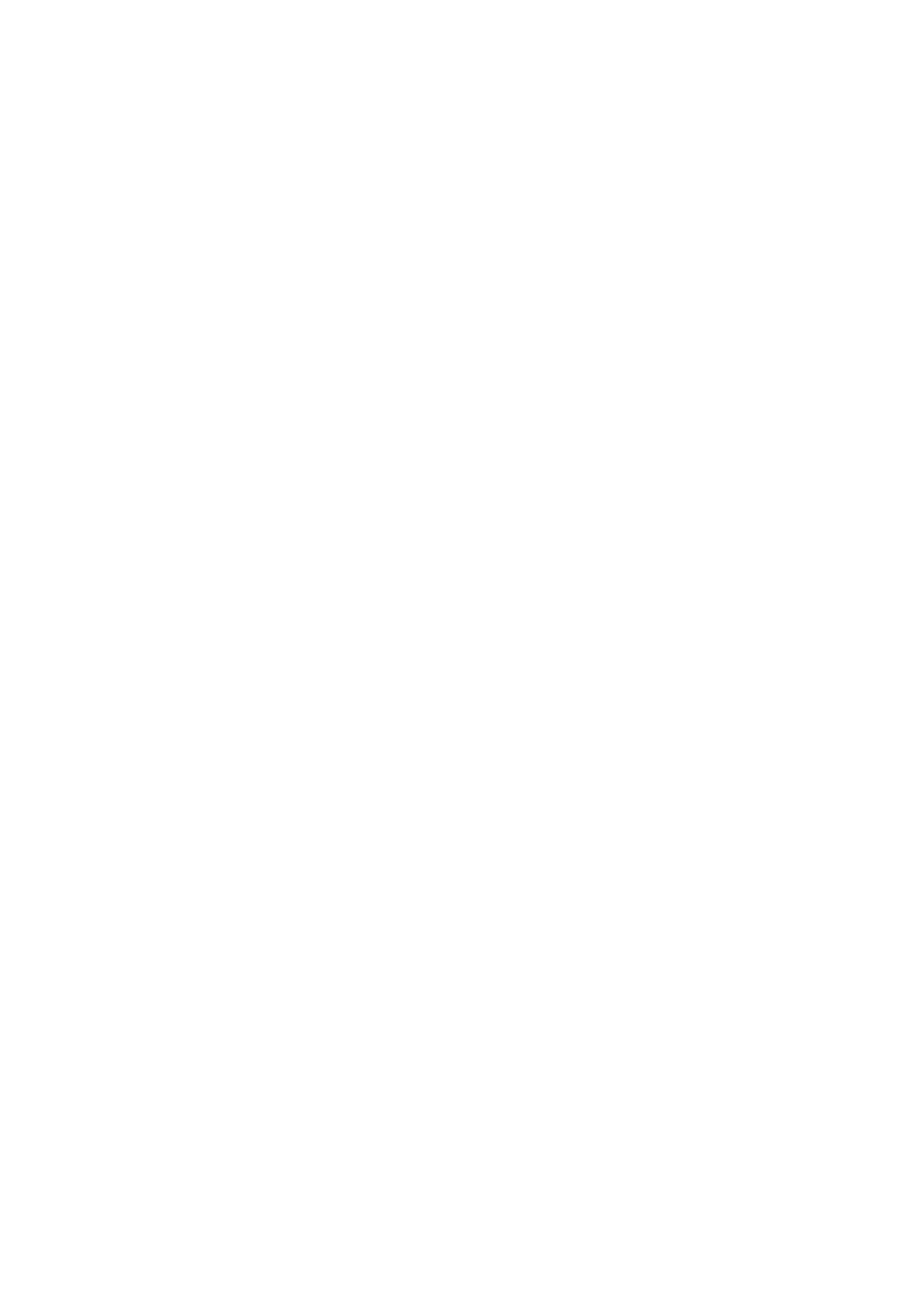|       |                                                  | June 27, 2022                                                      |                                           |                                          |
|-------|--------------------------------------------------|--------------------------------------------------------------------|-------------------------------------------|------------------------------------------|
| Hour  | Room A                                           | Room B                                                             | Room C                                    | Room D                                   |
| 10:00 |                                                  | <b>Registration opening</b>                                        |                                           |                                          |
| 12:00 |                                                  | Lunch supported by NNF                                             |                                           |                                          |
| 13:00 | <b>Opening Ceremony</b>                          |                                                                    |                                           |                                          |
| 13:50 |                                                  | PL1 - Plenary Lecture by William MITCH                             |                                           |                                          |
| 14:35 | C1 - Anaerobic digestion (I)                     | A1 - Coupling<br>pretreatments and<br>bioprocesses for biorefinery | E1 - Intracellular polymers<br>and lipids | G1 - Cement, mortar and<br>other binders |
| 15:50 | Coffee break & poster session                    |                                                                    |                                           |                                          |
| 16:35 | <b>KN01 - Keynote Lecture</b>                    | <b>KN02 - Keynote Lecture</b>                                      | <b>KN03 - Keynote Lecture</b>             | <b>KN04 - Keynote Lecture</b>            |
| 17:05 | OF4-1 Biological treatment<br>(1)                | OF4-2 Thermochemical<br>processes (I)                              | OF4-3 LCA & social<br>acceptance          | OF4-4 Added-value<br>materials           |
| 17:40 | <b>B1</b> - Pollutants removal and<br>sanitation | A2 - Case studies of<br>integrative approaches                     | E2 - Electrochemical<br>separations       | H1 - Energy storage (I)                  |
| 18:25 |                                                  |                                                                    | End of sessions                           |                                          |
| 18:30 |                                                  |                                                                    | <b>Welcome reception</b>                  |                                          |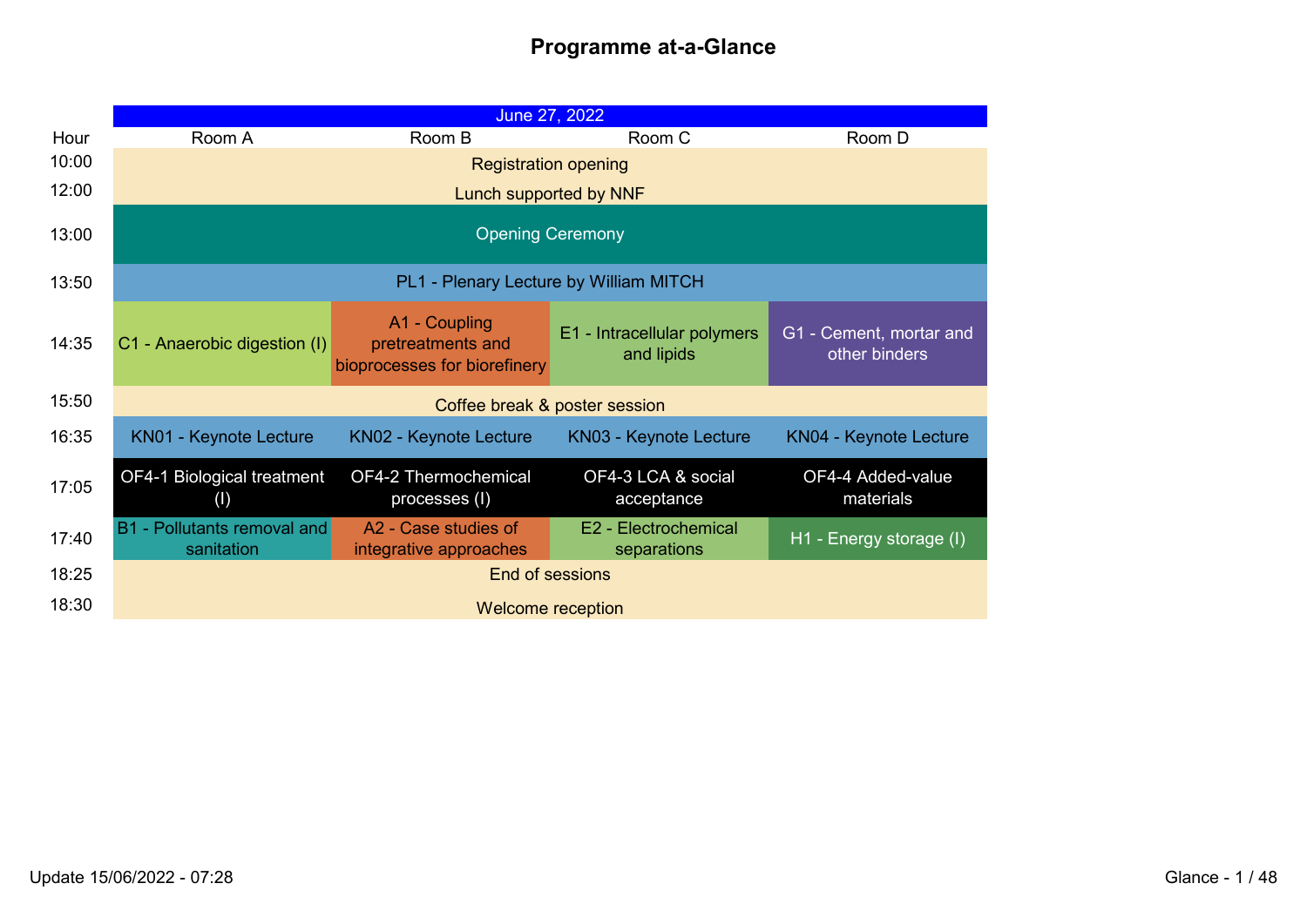|       |                                                           | June 28, 2022                                                       |                                                                         |                                                                                                  |
|-------|-----------------------------------------------------------|---------------------------------------------------------------------|-------------------------------------------------------------------------|--------------------------------------------------------------------------------------------------|
| Hour  | Room A                                                    | Room B                                                              | Room C                                                                  | Room D                                                                                           |
| 09:00 | <b>KN05 - Keynote Lecture</b>                             | KN06 - Keynote Lecture                                              | <b>KN07 - Keynote Lecture</b>                                           | KN08 - Keynote Lecture                                                                           |
| 09:30 | 11 - Abatement of pollutants<br>from combustion processes | C2 - Anaerobic digestion<br>(II)                                    | G2 - Secondary raw<br>materials                                         | E3 - Chemical<br>transformations                                                                 |
| 10:30 |                                                           | <b>Coffee break</b>                                                 |                                                                         |                                                                                                  |
| 10:45 | D1 - Thermochemical<br>conversions (I)                    | F1 - Extraction of molecules<br>and plastic recycling               | F <sub>2</sub> - Metal elements<br>recovery                             | E4 - Chemical processing<br>of lignocellulosic fractions                                         |
| 12:00 |                                                           | Lunch                                                               |                                                                         |                                                                                                  |
| 13:00 |                                                           | PL2 - Plenary Lecture by Yong Sik OK                                |                                                                         |                                                                                                  |
| 13:45 | D <sub>2</sub> - Thermochemical<br>conversions (II)       | E5 - Microbial communities                                          | J1 - Sustainable waste<br>management                                    | A3 - Innovative tools and<br>approaches for resource<br>valorization, inventory and<br>recycling |
| 14:35 | <b>KN09 - Keynote Lecture</b>                             | <b>KN10 - Keynote Lecture</b>                                       | <b>KN11 - Keynote Lecture</b>                                           | <b>KN12 - Keynote Lecture</b>                                                                    |
| 15:05 | OF5-5 Hydrogen & biogas<br>production                     | OF4-6 Hydrothermal<br>processes                                     | OF5-7 MSW                                                               | OF4-8 Fractionation &<br>solvolysis                                                              |
| 15:40 | Coffee break supported by Prayon & poster session         |                                                                     |                                                                         |                                                                                                  |
| 16:25 | E6 - Biological /<br>Biochemical processing (I)           | C3 - Anaerobic digestion<br>(III)                                   | J2 - Life Cycle Assessment<br>for waste material and<br>energy recovery | A4 - Resources recovery                                                                          |
| 17:30 | D3 - Sludge and waste<br>gasification                     | F3 - Pilot, full scale<br>operation, technico-<br>economic analysis | H2 - Energy storage (II)                                                | A5 - Physicochemical and<br>energy yield evaluation of<br>various feedstocks                     |
| 18:20 | End of sessions                                           |                                                                     |                                                                         |                                                                                                  |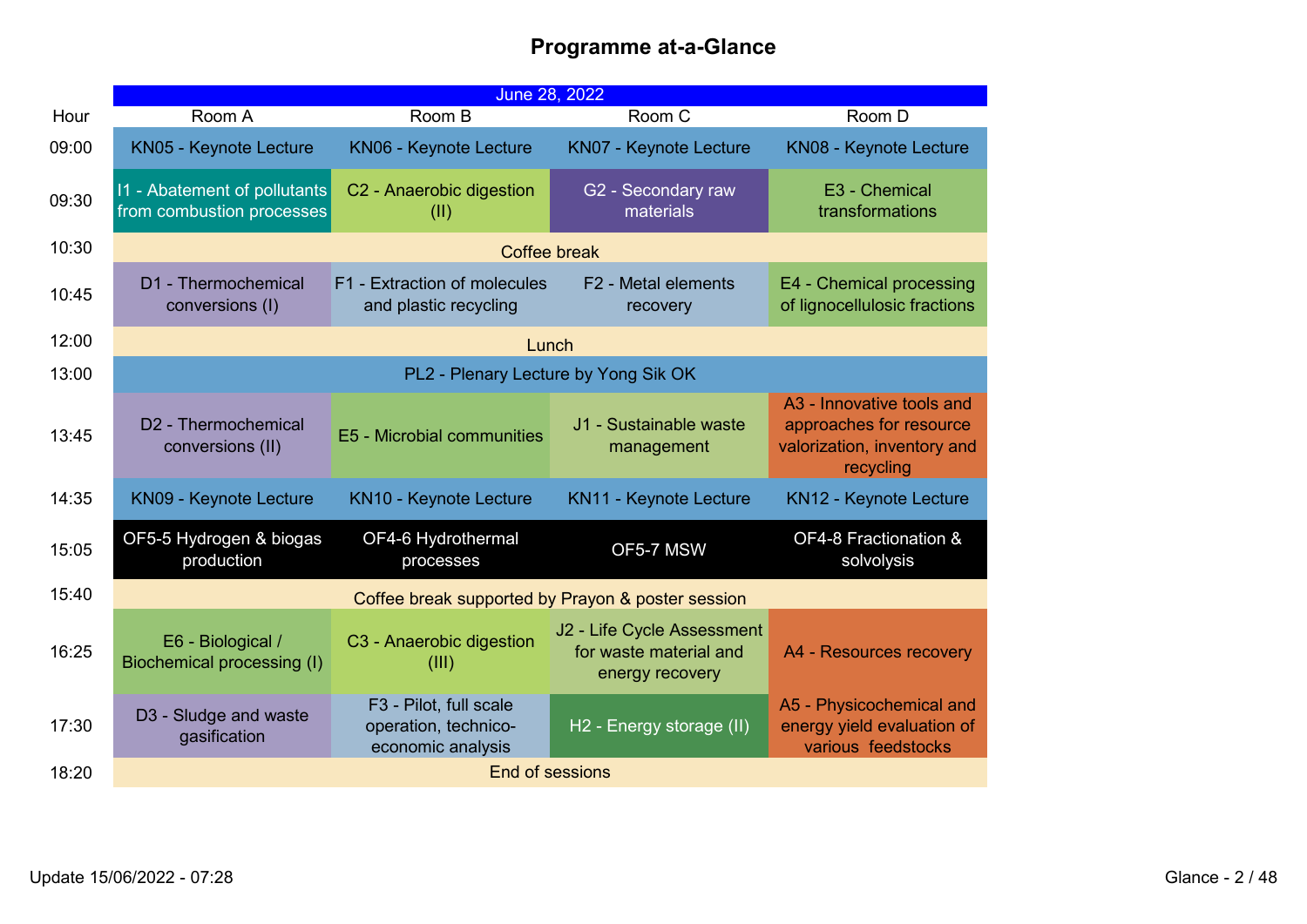|       |                                                               |                                                                       | June 29, 2022                                     |                                                             |                                                        |
|-------|---------------------------------------------------------------|-----------------------------------------------------------------------|---------------------------------------------------|-------------------------------------------------------------|--------------------------------------------------------|
| Hour  | Room A                                                        | Room B                                                                | Room C                                            | Room D                                                      | Room E                                                 |
| 09:00 | F4 - Advanced carbon<br>materials                             | A6 - Waste valorization and<br>byproducts treatment and<br>evaluation | <b>E7</b> - Biorefinery approaches                | J3 - Waste valorization                                     |                                                        |
| 10:05 | OF4-9 Thermochemical<br>processes (II)                        | OF4-10 Activated carbons                                              | OF4-11 Biological<br>treatment (II)               | OF4-12 Minerals                                             |                                                        |
| 10:35 |                                                               |                                                                       | Coffee break                                      |                                                             |                                                        |
| 10:50 | F5 - Pyrolysis                                                | C4 - Anaerobic digestion<br>(IV)                                      | E8 - Biological /<br>Biochemical processing (II)  | G3 - Waste management<br>and assessment                     |                                                        |
| 12:05 |                                                               | Lunch                                                                 |                                                   |                                                             |                                                        |
| 13:05 | PL3 - Plenary Lecture by Tadafumi ADSCHIRI                    |                                                                       |                                                   |                                                             |                                                        |
| 13:50 | <b>KN13 - Keynote Lecture</b>                                 | KN14 - Keynote Lecture                                                | KN15 - Keynote Lecture                            | KN16 - Keynote Lecture                                      |                                                        |
| 14:20 | D4 - Energy vectors: $H_2$ ,<br>$CH4$ , syngas (I)            | C5 - Hydrolysis and<br>process water saving                           | E9 - Technoeconomic and<br>environmental analyses | 12 - Waste management<br>and circular economy<br>approaches | A7 - New useful materials<br>for original applications |
| 15:20 | Coffee break supported by Springer Nature & poster session    |                                                                       |                                                   |                                                             |                                                        |
| 16:05 | D5 - $H_2$ , CH <sub>4</sub> , syngas and<br>power generation | J4 - Biowaste management                                              | E10 - Enzymes in<br>esterification processes      | 13 - Bioprocessing gaseous<br>compounds and wastes          |                                                        |
| 17:10 | <b>End of sessions</b>                                        |                                                                       |                                                   |                                                             |                                                        |
| 19:30 | <b>Gala Dinner</b>                                            |                                                                       |                                                   |                                                             |                                                        |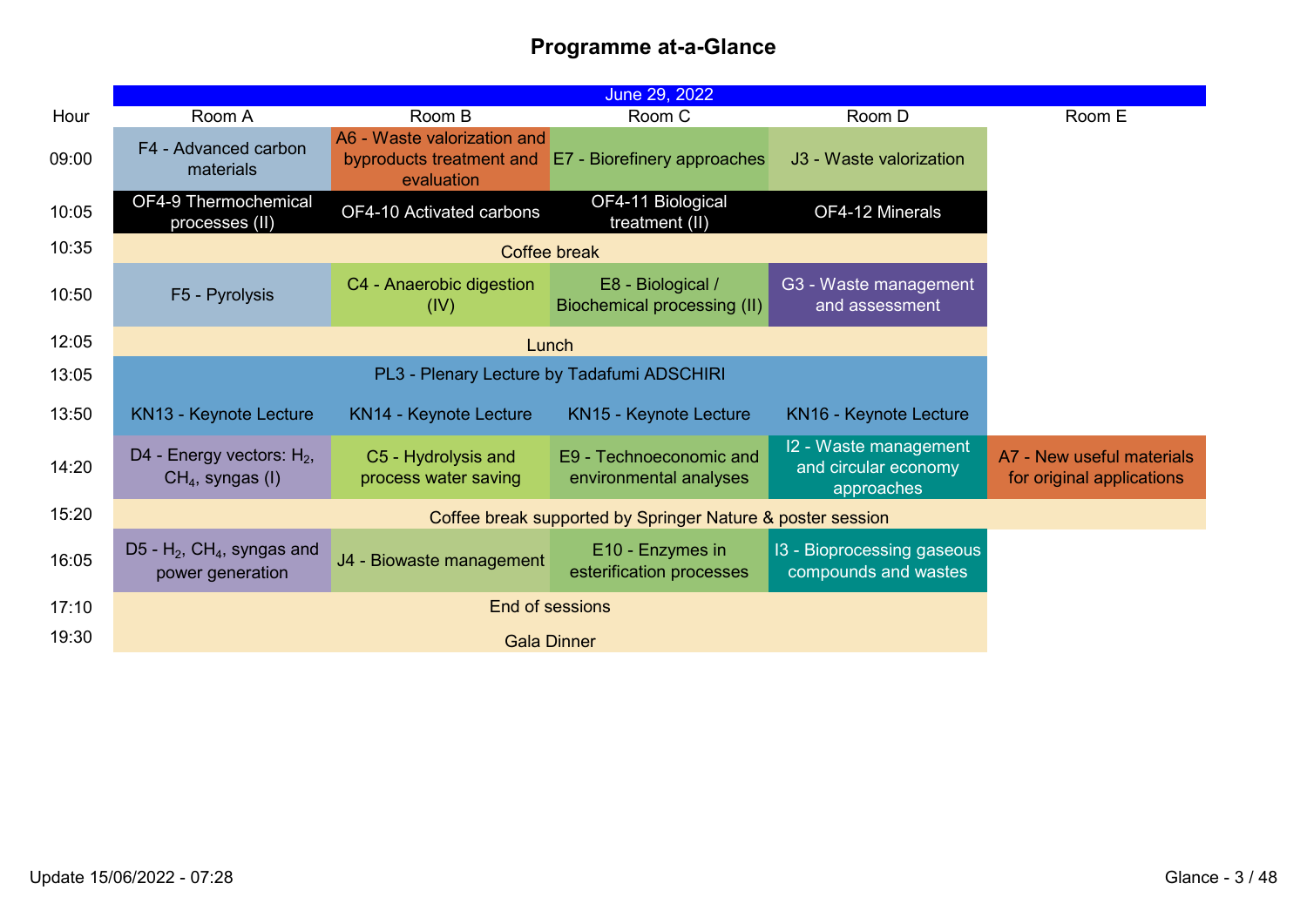|       |                                                                                                                                                                                              |                                                                          | June 30, 2022                                                         |                                                |
|-------|----------------------------------------------------------------------------------------------------------------------------------------------------------------------------------------------|--------------------------------------------------------------------------|-----------------------------------------------------------------------|------------------------------------------------|
| Hour  | Room A                                                                                                                                                                                       | Room B                                                                   | Room C                                                                | Room D                                         |
| 09:00 | D6 - Energy vectors: $H_2$ ,<br>$CH4$ , syngas (II)                                                                                                                                          | F6 - Pyrolysis of plastics                                               | A8 - Metal removal and<br>recovery                                    | G4 - Waste valorization in<br>construction     |
| 09:50 | B2 - Physical and chemical<br>aided pretreatment                                                                                                                                             | F7 - Hydrothermal<br>conversion                                          | A9 - Recycling and<br>valorization of lithium ion<br><b>batteries</b> | G5 - Ash, Geopolymers and<br>slag valorization |
| 10:35 | Coffee break & poster session                                                                                                                                                                |                                                                          |                                                                       |                                                |
| 11:15 | PL4 - Plenary Lecture by Gregory STEPHANOPOULOS                                                                                                                                              |                                                                          |                                                                       |                                                |
| 12:00 | <b>Closing Ceremony</b>                                                                                                                                                                      |                                                                          |                                                                       |                                                |
| 13:30 | Lunch supported by Rockwool                                                                                                                                                                  |                                                                          |                                                                       |                                                |
| 14:30 | End of the conference                                                                                                                                                                        |                                                                          |                                                                       |                                                |
|       |                                                                                                                                                                                              | Free technical visits of DTU Chemical Engineering Pilot Plant facilities |                                                                       |                                                |
| 14:30 |                                                                                                                                                                                              |                                                                          |                                                                       |                                                |
| 16:00 | Tour 1: Thermochemical/Catalytic processing (30 min) - up to 45 participants<br>Tour 2: Biological processing and unit operations for downstream processing (30 min) - up to 45 participants |                                                                          |                                                                       |                                                |

#### July 1, 2022

#### **Free industrial plants visits**

**Tour 1:** HALOSEP Waste-to-Energy and recycling plant in Copenhagen (producing district heat and electricity through waste incineration). Up to 30 participants. **8:30 - 12:00 Tour 2:** CP Celco at Lille Skensved: visit the largest pectin manufacturer and experience how citrus peels and seaweed are converted to valuable products. Up to 10 particpants. **8:30 - 11:30 Tour 3:** Visit to Industrial Symbiosis at Kalundborg: visit the world's first and most advanced example of Industrial Symbiosis. Up to 30 participants. **8:30 - 14:30**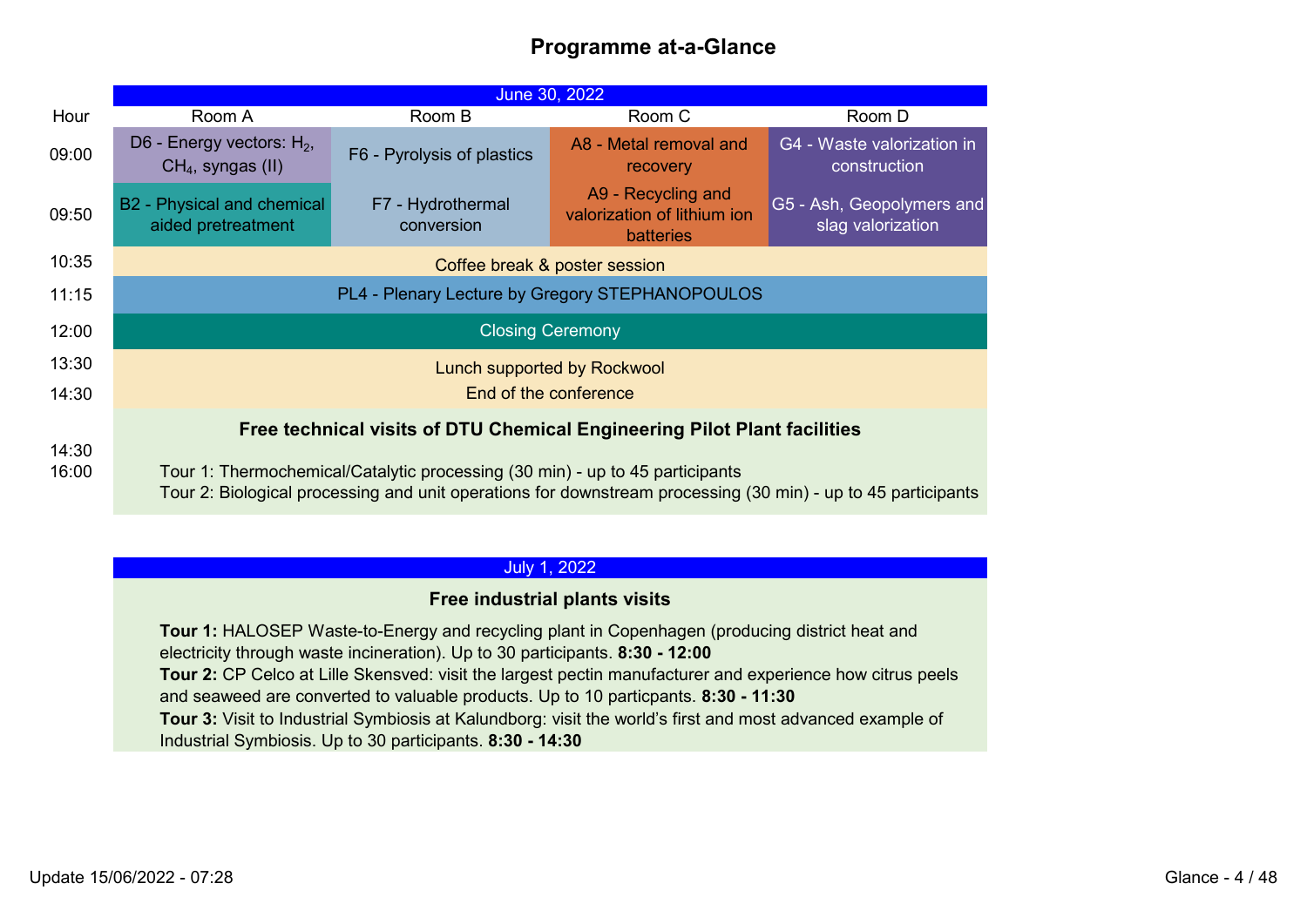| ٠<br>٠<br>$\sim$ |  |
|------------------|--|
|------------------|--|

| June 27, 2022 10:00                                                                     |
|-----------------------------------------------------------------------------------------|
| Open area                                                                               |
| <b>Registration opening</b>                                                             |
| June 27, 2022 12:00                                                                     |
| <b>Restaurant</b>                                                                       |
| <b>Lunch supported by NNF</b>                                                           |
| June 27, 2022 13:00                                                                     |
| <b>Main amphitheather</b>                                                               |
| <b>Opening Ceremony</b>                                                                 |
| Chairs: Hariklia GAVALA and Ange NZIHOU                                                 |
| June 27, 2022 13:50                                                                     |
| <b>Main amphitheather</b>                                                               |
| <b>PL1 - Plenary Lecture</b>                                                            |
| Chair: Ange NZIHOU                                                                      |
| 411 Challenges and opportunities for moving from the linear to the circular water cycle |
| William MITCH                                                                           |
| Presented by MITCH William                                                              |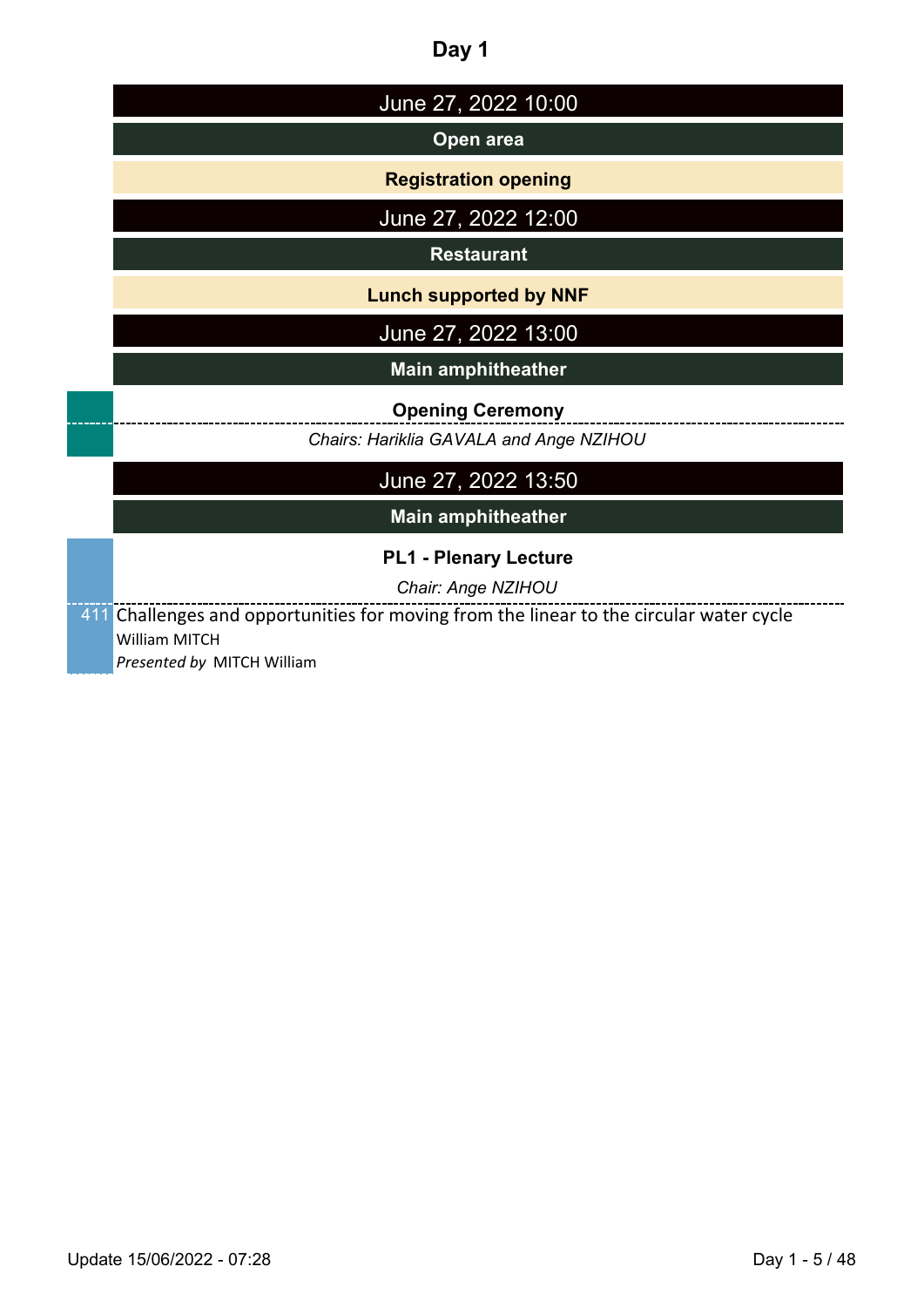# June 27, 2022 14:35

## **Room A**

# **C1 - Anaerobic digestion (I)**

*Chair: Ioannis SKIADAS*

| 359 Biogas production from lignocellulose-rich agro-industrial wastes                    |
|------------------------------------------------------------------------------------------|
| Anastasia MAKRI, Spyridon NTOUGIAS, Paraschos MELIDIS                                    |
| Presented by MAKRI Anastasia                                                             |
| 70 Predicting the efficiency of pretreatment of lignocellulosic biomasses based on their |
| composition                                                                              |
| Anna LYMPERATOU, Thor K. ENGELSEN, Ioannis V. SKIADAS, Hariklia N. GAVALA                |
| Presented by LYMPERATOU Anna                                                             |
| 281 Improved hydrogen production from food waste through $CO2$ capture and lowered       |
| pressure                                                                                 |
| Marie NOGUER, Lucie PERAT, Eric LATRILLE, Nicolas BERNET, Renaud ESCUDIE, Eric TRABLY    |
| Presented by NOGUER Marie                                                                |
| 150 Biomethanation of various syngas from lignocellulosic waste                          |
| Charles-David DUBÉ, Ruxandra CIMPOIA, Frédérique MATTEAU-LEBRUN                          |
| Presented by DUBÉ Charles-David                                                          |
| 48 Insights into the organic matter quality during anaerobic digestion by coupling       |
| biochemical fractionation with 3D fluorescence and FTIR-PAS                              |
| David FERNÁNDEZ DOMÍNGUEZ, Dominique PATUREAU, Julie JIMENEZ                             |
| Presented by FERNÁNDEZ DOMÍNGUEZ David                                                   |
|                                                                                          |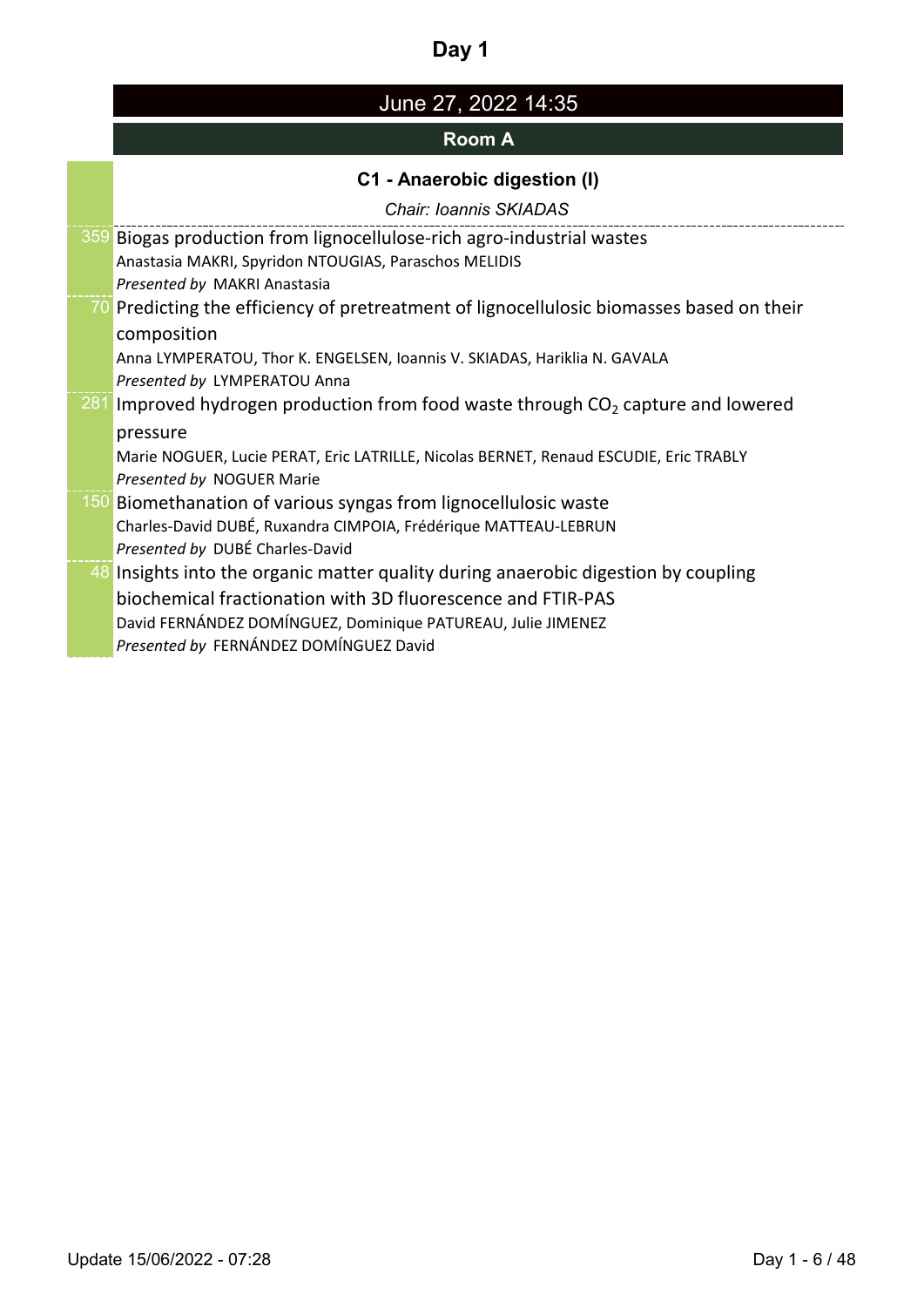| <b>Room B</b> |  |
|---------------|--|
|---------------|--|

## **A1 - Coupling pretreatments and bioprocesses for biorefinery**

| <b>Chair: Narendra KUMAR</b> |  |
|------------------------------|--|
|------------------------------|--|

| 335 |                                                                                               |
|-----|-----------------------------------------------------------------------------------------------|
|     |                                                                                               |
|     | Effect of partial drying and shredding of food waste for co-composting with green waste       |
|     | Konstantina PAPADOPOULOU, Georgia Alexadra KOLAZA, Achilleas ZARKALIOU, Gerasimos LYBERATOS   |
|     | Presented by LYBERATOS Gerasimos                                                              |
|     | 355 Towards a successful recycling of the hydrothermal liquefaction aqueous phase for         |
|     | microalgae cultivation                                                                        |
|     | Adriana RAMIREZ ROMERO, Marion MARTIN, Jean-François SASSI, Florian DELRUE, Jean-Philippe     |
|     | <b>STEYER</b>                                                                                 |
|     | Presented by RAMIREZ Adriana                                                                  |
|     | 2 Development of efficient technique for long-term storage of fermentable sugars              |
|     | Julia Maria DE MEDEIROS DANTAS, Jean-Baptiste BEIGBEDER, Jean-Michel LAVOIE                   |
|     | Presented by DE MEDEIROS DANTAS Julia Maria                                                   |
|     | 22 Effect of pre-treatment on the saccharification of residual biomass of <i>chromocloris</i> |
|     | zofingiensis                                                                                  |
|     | Wilson MORAIS JUNIOR, Priscila CORREA, André PEDROSA, Nídia CAETANO                           |
|     | Presented by CAETANO Nídia S.                                                                 |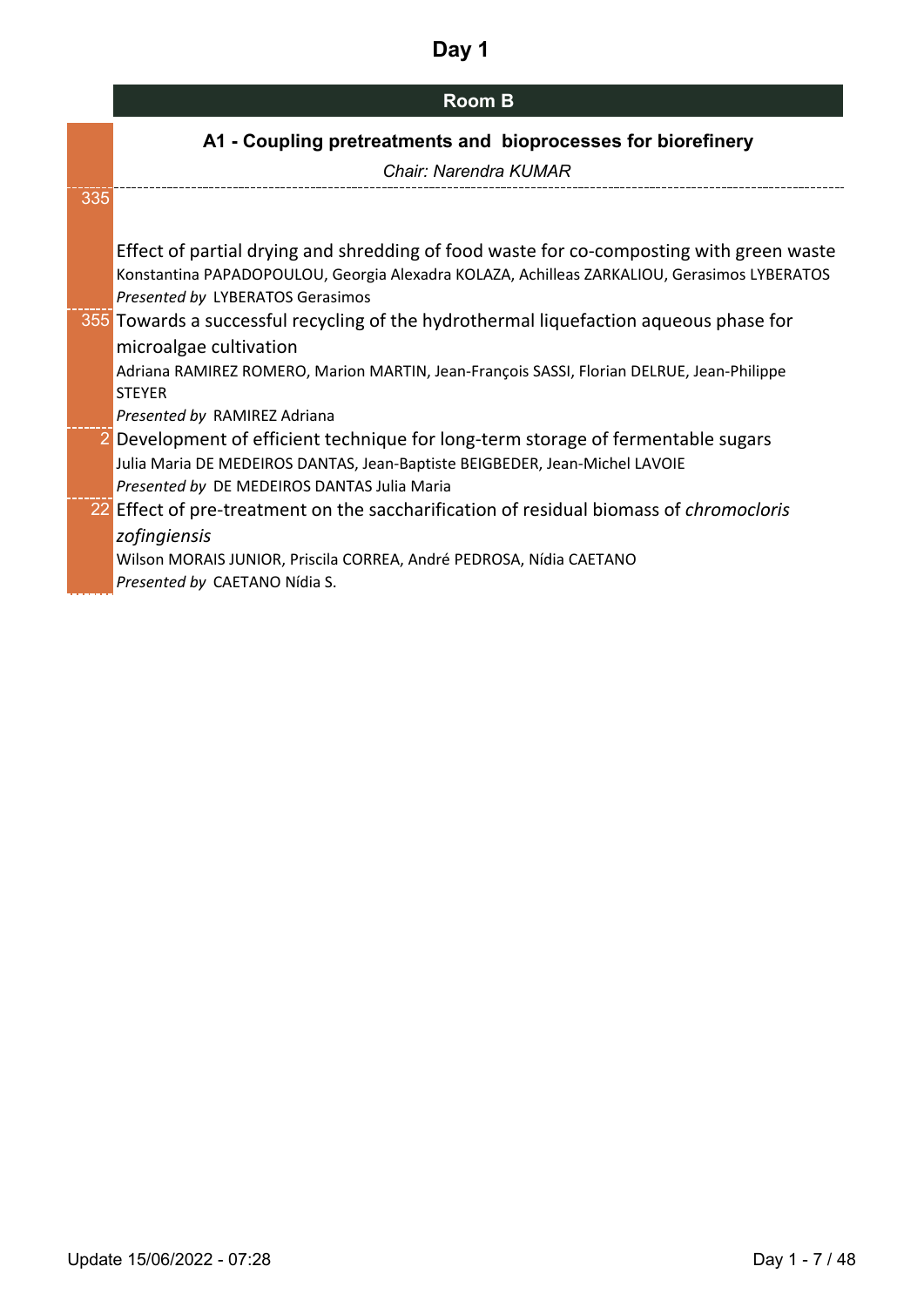| <b>Room C</b> |  |
|---------------|--|
|---------------|--|

| E1 - Intracellular polymers and lipids                                                        |
|-----------------------------------------------------------------------------------------------|
| <b>Chair: Patrick DABERT</b>                                                                  |
| 256 Valorisation of olive mill effluent by using oleaginous yeast yarrowia lipolytica         |
| Gamze CEYLAN PERVER, Mahmut ALTINBAS                                                          |
| Presented by CEYLAN PERVER Gamze                                                              |
| 224 Production of a copolymer of p(3HB-co-3HV) with a mixed microbial culture from            |
| fermented organic wastes                                                                      |
| <b>Matteo CASTIELLO</b>                                                                       |
| Presented by CASTIELLO Matteo                                                                 |
| 279 Valorization of brewers spent grains via biorefinery development for the production of    |
| poly(3-hydroxybutyrate)                                                                       |
| Chrysanthi ARGEITI, Chrysanthi PATERAKI, Dimitrios LADAKIS, Katiana FILIPPI, Eleni STYLIANOU, |
| Apostolis KOUTINAS                                                                            |
| Presented by ARGEITI Chrysanthi                                                               |
| 308 Valorization of cyanobacterium c. fritschii for biopolymers production via digestate      |
| bioremedation                                                                                 |
| Savvas Giannis MASTROPETROS, Konstantinos PISPAS, Michael KORNAROS                            |
| Presented by MASTROPETROS Savvas Giannis                                                      |
| 304 Lipid accumulation by yarrowia lipolytica growing on food waste under nitrogen            |
| defficiency                                                                                   |
| Soodeh SALIMI KHALIGH, Mahmut ALTINBAS                                                        |
| Presented by SALIMI KHALIGH Soodeh                                                            |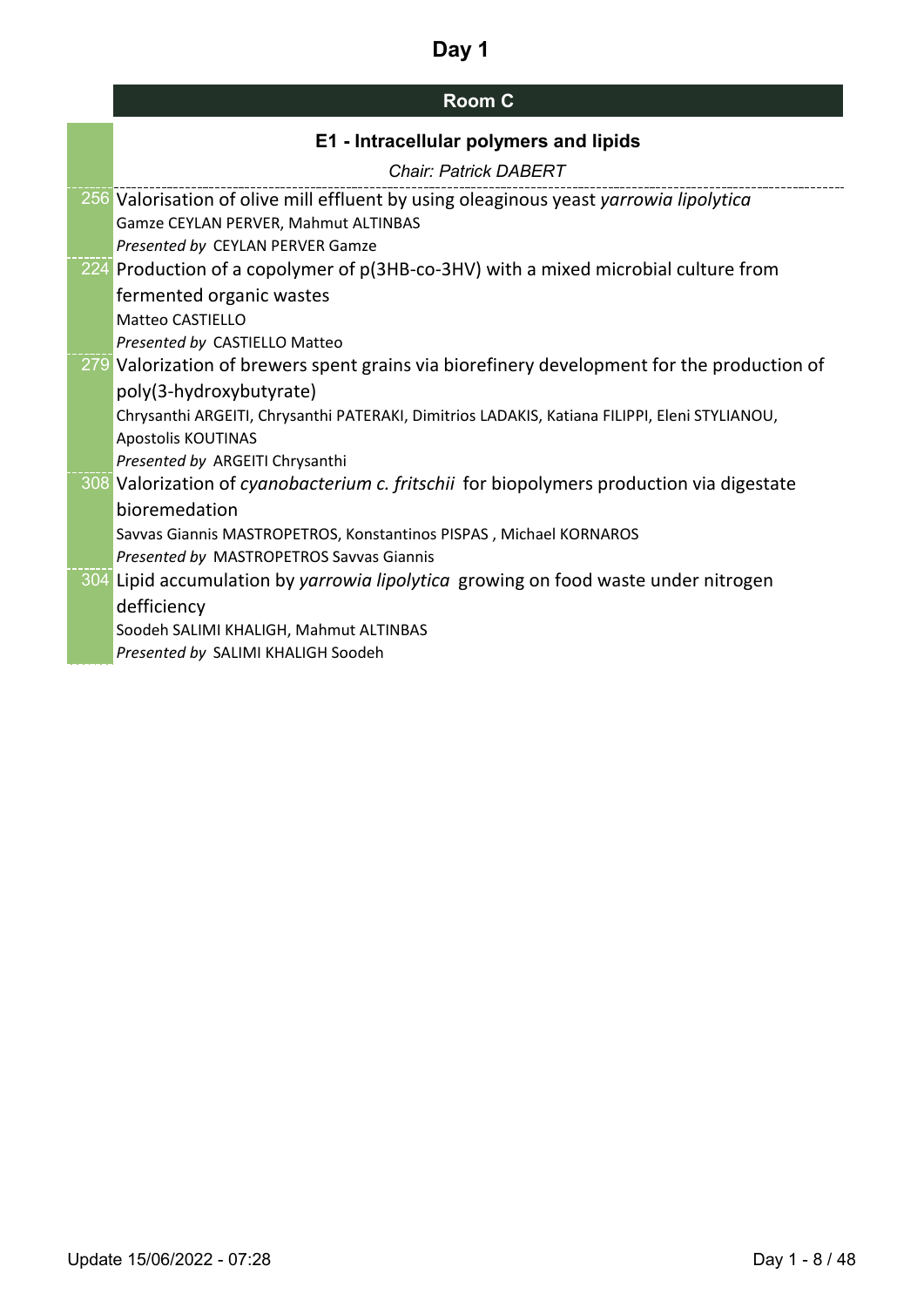## **Room D**

### **G1 - Cement, mortar and other binders**

|     | <u>VUNUSIN MUULU UNU VUIVI DIN</u>                                                                     |
|-----|--------------------------------------------------------------------------------------------------------|
|     | Chair: Lisbeth M. OTTOSEN                                                                              |
|     | 92 Influence of ash type and mixing methods on workability and compressive strength                    |
|     | when using greenlandic MSWI fly ash as cement replacement in mortar                                    |
|     | Gunvor M. KIRKELUND, Benjamin A.R. EBERT                                                               |
|     | Presented by KIRKELUND Gunvor M.                                                                       |
|     | $\overline{274}$ Chemical and mechanical activation of coal fly ash for valorisation in hybrid cements |
|     | Grizelda DU TOIT, Liezel VAN DER MERWE, Elsabe KEARSLEY, Richard KRUGER, Mike MCDONALD                 |
|     | Presented by VAN DER MERWE Liezel                                                                      |
|     | 280 Heat of hydration vs. strength development of shale-limestone blended binders                      |
|     | Frederik E. SERRITZLEW, Lasse N. DØSSING, Wolfgang KUNTHER<br>Presented by KUNTHER Wolfgang            |
| 158 |                                                                                                        |
|     | Incorporation of the fine fraction of waste-to-energy bottom ash in aerated mortars                    |
|     | Manon BROSSAT, Maria LUSPEA-TOADER, Denise BLANC, Elodie PRUD'HOMME, Christine DE BRAUER               |
|     | Presented by BROSSAT Manon                                                                             |
|     | 268 Use of ternary binder based on clayey calcined sediments for the stabilization of mineral          |
|     | waste                                                                                                  |
|     | Selma BELLARA, Walid MAHERZI, Vincent THIERY, Salim MEZAZIGH, Mustapha HIDJEB                          |
|     | Presented by MAHERZI Walid                                                                             |
|     | June 27, 2022 15:50                                                                                    |
|     | Open area                                                                                              |
|     | <b>Coffee break &amp; poster session</b>                                                               |
|     | June 27, 2022 16:35                                                                                    |
|     | <b>Room A</b>                                                                                          |
|     | <b>KN01 - Keynote Lecture</b>                                                                          |
|     | Chair: Hélène CARRERE                                                                                  |
|     | 337 Development of a novel concept for integrated management of municipal wastewater                   |
|     | and biowaste                                                                                           |
|     | Achilleas ZARKALIOU, Konstantina PAPADOPOULOU, Anna MOKOU, Ioanna Eleni KIOUKI, Gerasimos              |
|     | <b>LYBERATOS</b>                                                                                       |
|     | Presented by LYBERATOS Gerasimos                                                                       |
|     | <b>Room B</b>                                                                                          |
|     | <b>KN02 - Keynote Lecture</b>                                                                          |
|     | Chair: Tadafumi ADSCHIRI                                                                               |
|     | 260 How can hydrothermal carbonization trigger the upgrading of actual plants to                       |
|     |                                                                                                        |

biorefineries? Luca FIORI *Presented by* FIORI Luca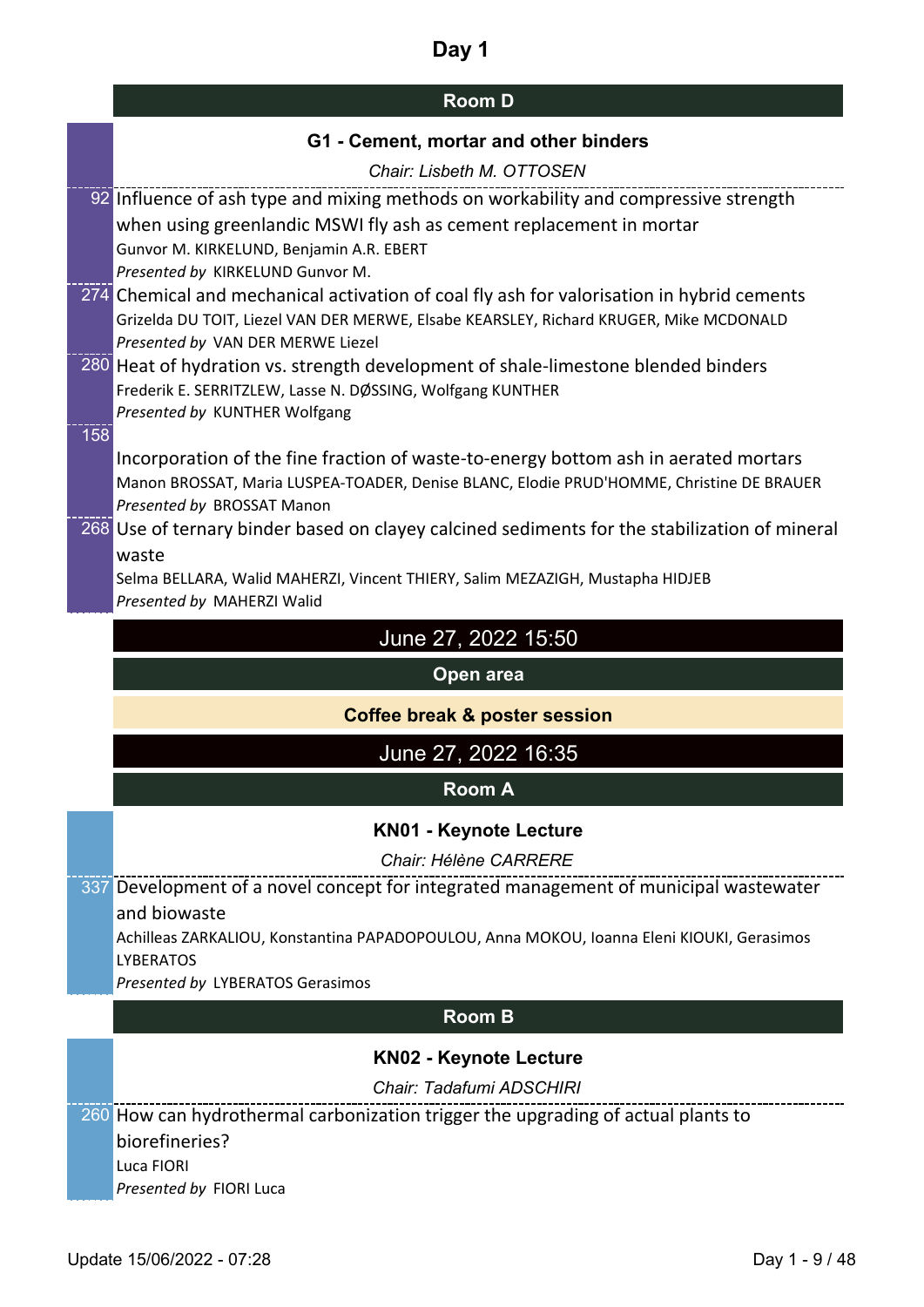| <b>Room C</b> |  |
|---------------|--|
|---------------|--|

#### **KN03 - Keynote Lecture**

*Chair: Narendra KUMAR*

320 Development and application of alum sludge-based lightweight adsorbent: achieving two-prong goals of waste management and novel material for wastewater treatment Yaqian ZHAO, Jia GUO, Wenshan ZHANG

*Presented by* ZHAO Yaqian

#### **Room D**

#### **KN04 - Keynote Lecture**

#### *Chair: Laurence LE COQ*

392 Cleaner steelmaking using biomass: a novel ironmaking process Tao WANG, Olivier MIRGAUX, Fabrice PATISSON *Presented by* PATISSON Fabrice

### June 27, 2022 17:05

#### **Room A**

#### **OF4-1 Biological treatment (I)**

#### *Chair: F. Javier ESCUDERO SANZ*

| 186 A two-stage process for enhanced chain elongation during syngas fermentation           |
|--------------------------------------------------------------------------------------------|
| Cesar QUINTELA, Evi PESHKEPIA, Antonio GRIMALT-ALEMANY, Yvonne NYGÅRD, Lisbeth OLSSON,     |
| Ioannis V. SKIADAS, Hariklia N. GAVALA                                                     |
| Presented by QUINTELA GARCIA Cesar                                                         |
| 189 Effect of hydrogen as a co-electron donor for n-caproate production in                 |
| caproiciproducens galactitolivorans                                                        |
| Pranav SASIDHARAN NAIR, Hyunjin KIM, Okkyoung CHOI, Byoung-In SANG                         |
| Presented by SASIDHARAN NAIR Pranav                                                        |
| 266 Optimization of bioethanol production from corn stover used in phytoremediation of     |
| heavy metals contaminated soil                                                             |
| Francisco ALMEIDA, Nídia CAETANO, Wilson MORAIS JÚNIOR                                     |
| Presented by CAETANO Nídia S.                                                              |
| 439 Sustainability potentials of novel laccase tinctures from Stenotrophomonas maltophilia |
| BIJ16 and Bordetella bronchiseptica HSO16: from dye decolorization to denim                |
| bioscouring                                                                                |
| John O. UNUOFIN, Samuel IWARERE, Michael DARAMOLA                                          |
| Presented by UNUOFIN John O.                                                               |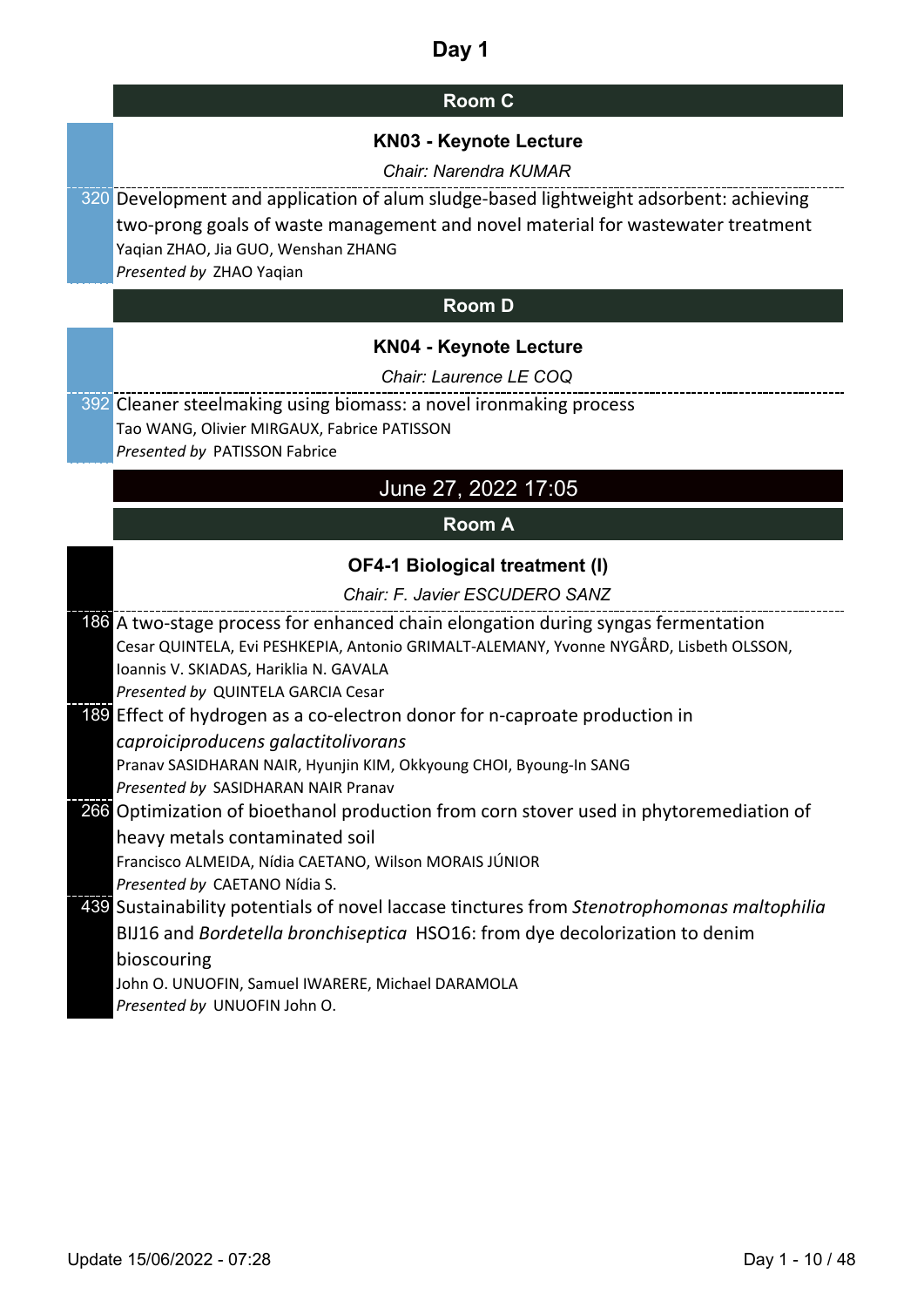| <b>Room B</b> |
|---------------|
|---------------|

|     | OF4-2 Thermochemical processes (I)                                                                                                                                                                                              |  |  |  |
|-----|---------------------------------------------------------------------------------------------------------------------------------------------------------------------------------------------------------------------------------|--|--|--|
|     | Chair: Francesco PARRILLO                                                                                                                                                                                                       |  |  |  |
|     | 102 Production and characterization of biochar from press-cake residues of a demo green<br>biorefinery<br>Giulia RAVENNI, Morten AMBYE JENSEN, Adam Mark SMITH                                                                  |  |  |  |
|     | Presented by SAROSSY Zsuzsa<br>270 Feedstock type and production method are crucial in reengineering waste to high value<br>products<br>Christopher NZEDIEGWU, M. Anne NAETH, Scott CHANG<br>Presented by NZEDIEGWU Christopher |  |  |  |
| 384 | Investigating the use of char for absorbing chlorides pyrolysis oil derived from plastics<br>Snehesh Shivananda AIL, Marco CASTALDI<br>Presented by AIL Snehesh Shivananda                                                      |  |  |  |
|     | 71 Thermal behavior and kinetic study on the pyrolysis of wasteengine oil<br>Karim KHIARI, Youcef ZOUAD, Lyes TARABET<br>Presented by KHIARI Karim                                                                              |  |  |  |
|     | <b>Room C</b>                                                                                                                                                                                                                   |  |  |  |
|     | <b>OF4-3 LCA &amp; social acceptance</b>                                                                                                                                                                                        |  |  |  |
|     | Chair: Silvia DE PEREZ                                                                                                                                                                                                          |  |  |  |
|     | 218 Towards a local, seasonal and circular economy through the valorization of fish waste in                                                                                                                                    |  |  |  |
|     | a small coastal region                                                                                                                                                                                                          |  |  |  |
|     | Israel RUIZ-SALMÓN, Ana FERNÁNDEZ-RÍOS, Cristina CAMPOS, Jara LASO, María MARGALLO, Rubén<br><b>ALDACO</b>                                                                                                                      |  |  |  |
|     | Presented by MARGALLO Maria                                                                                                                                                                                                     |  |  |  |
|     | 318 Co-valorisation of dredged sediments with industrial by-products incorporating neolix                                                                                                                                       |  |  |  |
|     | geopolymer<br>Ali HUSSAN, Daniel LEVACHER                                                                                                                                                                                       |  |  |  |
|     | Presented by HUSSAN Ali                                                                                                                                                                                                         |  |  |  |
|     | 36 Social acceptability in waste management projects: a questionnaire survey in Reunion                                                                                                                                         |  |  |  |
|     | Island                                                                                                                                                                                                                          |  |  |  |
|     | Ludovic FONTAINE, Dominique MORAU, Jean-Philippe PRAENE                                                                                                                                                                         |  |  |  |
|     | Presented by FONTAINE Ludovic                                                                                                                                                                                                   |  |  |  |
|     | 409 Best available techniques (BAT) inventory for BECCS system                                                                                                                                                                  |  |  |  |
|     | Shoeib FARAJI ABDOLMALEKI, Weiyu. FENG, Edelina Rosa TORRES LOPEZ, Pastora María BELLO<br><b>BUGALLO</b>                                                                                                                        |  |  |  |
|     | Presented by BELLO BUGALLO Pastora María                                                                                                                                                                                        |  |  |  |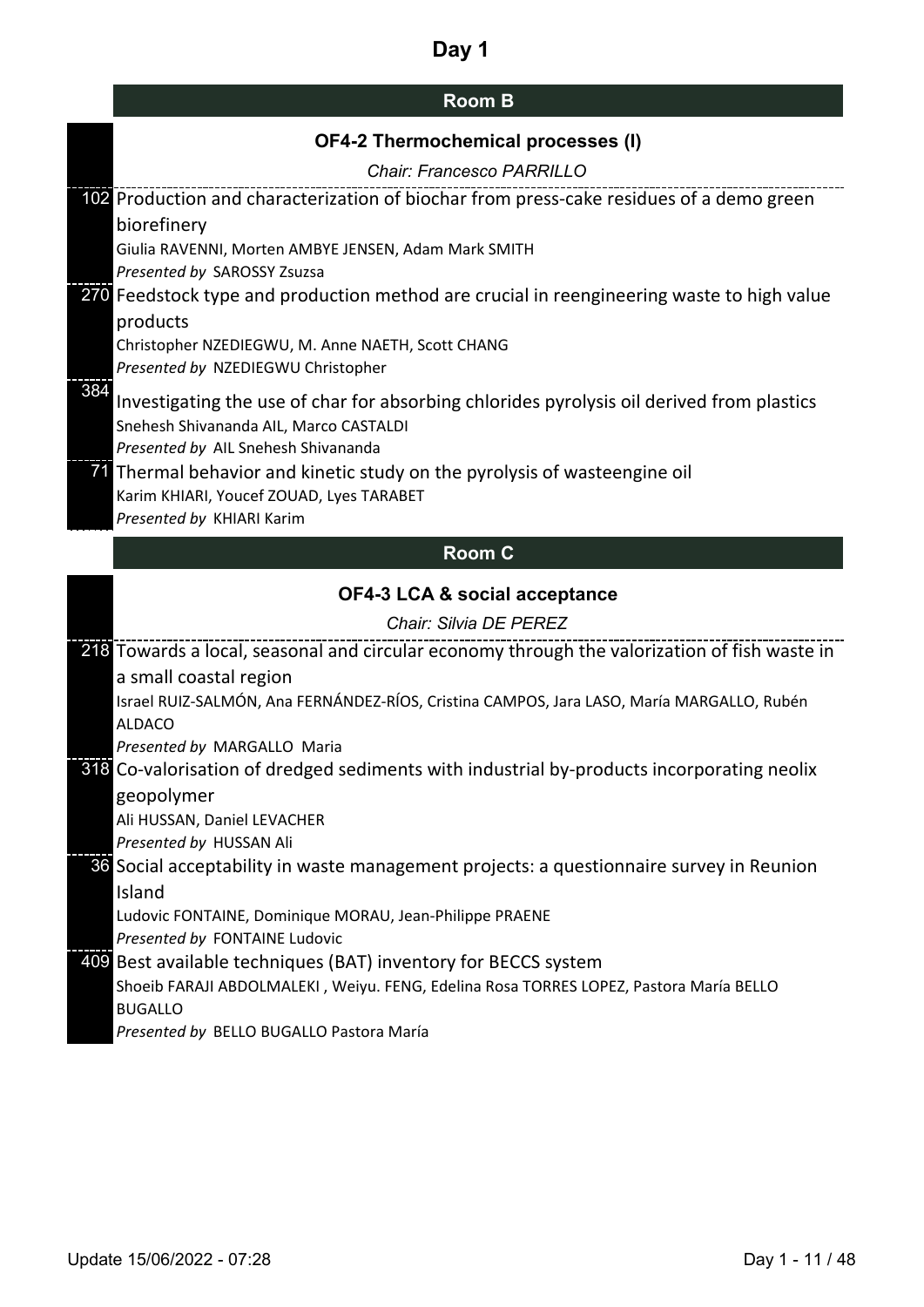| <b>Room D</b> |  |
|---------------|--|
|---------------|--|

|  |  | <b>OF4-4 Added-value materials</b> |  |
|--|--|------------------------------------|--|
|--|--|------------------------------------|--|

| OF4-4 Added-value materials                                                                                                              |  |  |  |  |
|------------------------------------------------------------------------------------------------------------------------------------------|--|--|--|--|
| Chair: George KYZAS                                                                                                                      |  |  |  |  |
| 178 Hyaluronic acid obtainment from eggshell membranes for potential use in personal-care                                                |  |  |  |  |
| products                                                                                                                                 |  |  |  |  |
| Candy GUADALAJARA-RIVERA, Alicia ROMÁN-MARTÍNEZ, Patricia AGUIRRE-BAÑUELOS, Liliana CORPUS-                                              |  |  |  |  |
| <b>BADILLO</b>                                                                                                                           |  |  |  |  |
| Presented by GUADALAJARA-RIVERA Candy                                                                                                    |  |  |  |  |
| 275 Growth of yarrowia lipolytica on thermo-chemical hydrolysates of food waste                                                          |  |  |  |  |
| Hulya UNVER, Gizem YORUCU, Ece POLAT, Ata Ege OZKAN, Sude SALIMI, Mahmut ALTINBAS                                                        |  |  |  |  |
| Presented by SALIMI KHALIGH Soodeh                                                                                                       |  |  |  |  |
| 104 Exploring the feasibility of bio-oil catalytic cracking for concurrent production of                                                 |  |  |  |  |
| hydrocarbon fuels and chemicals-enriched liquid                                                                                          |  |  |  |  |
| Beatriz VALLE, Javier BILBAO, Ana GAYUBO<br>Presented by VALLE Beatriz                                                                   |  |  |  |  |
|                                                                                                                                          |  |  |  |  |
| 434 Theoretical insight into the selectivity of gold, palladium and platinium for HMF                                                    |  |  |  |  |
| oxidation over degradation in FCDA production                                                                                            |  |  |  |  |
|                                                                                                                                          |  |  |  |  |
| Toyese OYEGOKE, Baba El-Yakubu JIBRIL, Carine MICHEL                                                                                     |  |  |  |  |
| Presented by OYEGOKE Toyese                                                                                                              |  |  |  |  |
| June 27, 2022 17:40                                                                                                                      |  |  |  |  |
| <b>Room A</b>                                                                                                                            |  |  |  |  |
| <b>B1 - Pollutants removal and sanitation</b>                                                                                            |  |  |  |  |
| Chair: Liezel VAN DER MERWE                                                                                                              |  |  |  |  |
| 130 Alumina-based sorbent for phosphorus removal in small scale waste water treatment                                                    |  |  |  |  |
| plants                                                                                                                                   |  |  |  |  |
| Nafissatou IDRISSA, Nathalie LYCZKO, Ange NZIHOU, François CORNET, Raphaël CORNET                                                        |  |  |  |  |
| Presented by IDRISSA Nafissatou                                                                                                          |  |  |  |  |
|                                                                                                                                          |  |  |  |  |
| $\overline{276}$ Successful elimination of substrate sterilization during solid-state fungal pretreatment<br>of poplar wood              |  |  |  |  |
| Nikolett WITTNER, Siegfried VLAEMINCK, Iris CORNET                                                                                       |  |  |  |  |
| Presented by WITTNER Nikolett                                                                                                            |  |  |  |  |
| 299 Feasibility study, development and testing of solar thermal drying technologies for                                                  |  |  |  |  |
| sludge treatment regarding on-site sanitation<br>Santiago SEPTIEN, Pareshin NAIDOO, Akhil RAMLUCKEN, Iyer BALAKANTHAN, Thandeka MASANGO, |  |  |  |  |

Freddie INAMBAO, Craig MCGREGOR

*Presented by* SEPTIEN STRINGEL Santiago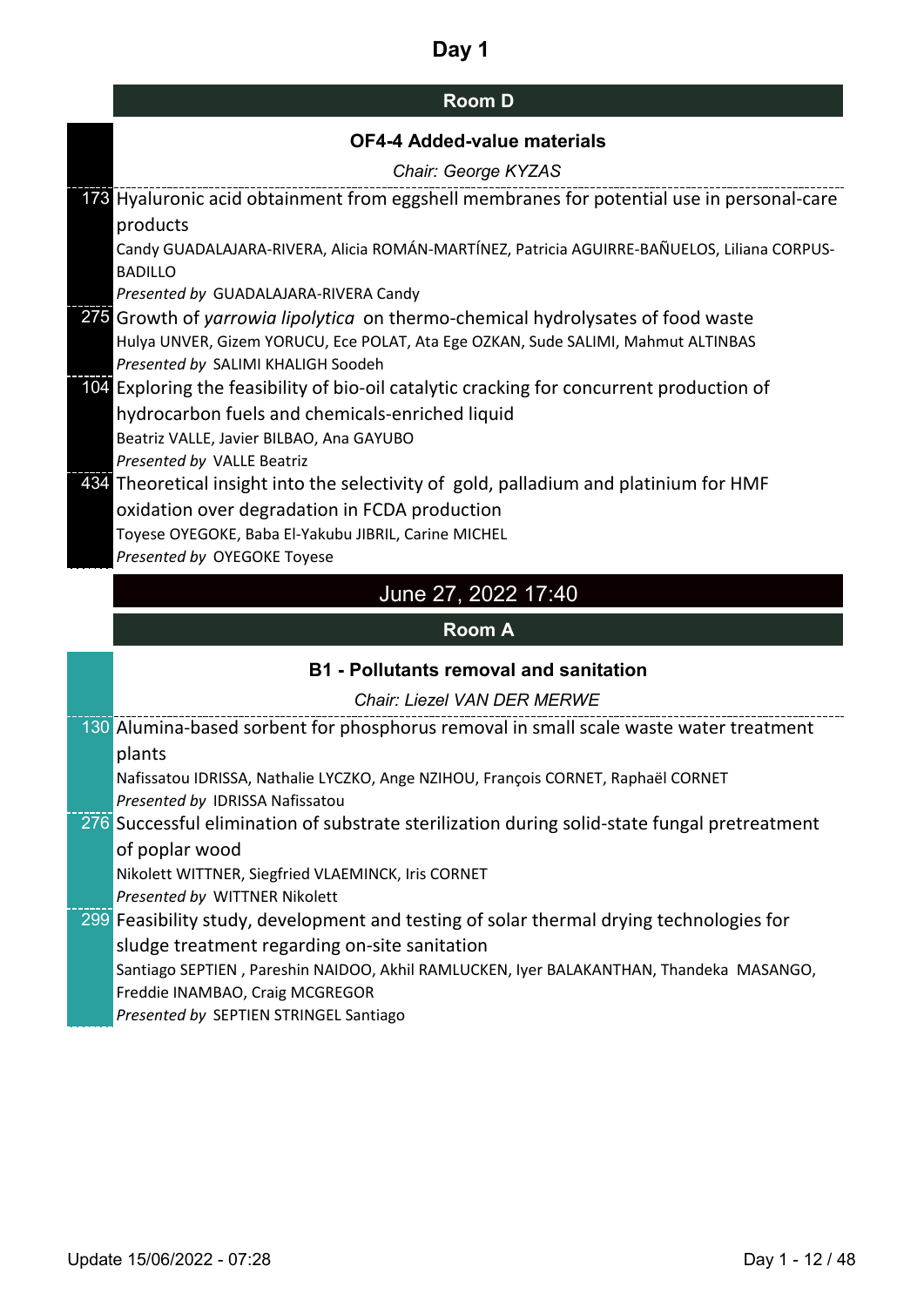|  |  |  |  |  | A2 - Case studies of integrative approaches |
|--|--|--|--|--|---------------------------------------------|
|--|--|--|--|--|---------------------------------------------|

| <b>Chair: Thierry GHISLAIN</b>                                                              |
|---------------------------------------------------------------------------------------------|
| 129 Current status and perspectives of exploring hemp and hemp biomass in agriculture,      |
| remediation of polluted lands, industry, medicine and other areas                           |
| Ryszard KOZLOWSKI                                                                           |
| Presented by KOZLOWSKI Ryszard                                                              |
| 287 Valorisation and safe disposal of aqueous phase of hydrothermal liquefaction (HTL) for  |
| its efficient integration with wastewater treatment plant (WWTP)                            |
| <b>Swanand BHATWADEKAR</b>                                                                  |
| Presented by BHATWADEKAR Swanand                                                            |
| 376 A study of greenhouse gas emissions and performance of an internal combustion engine    |
| operating on landfill gas blends as fuel                                                    |
| Lauren CREADORE, Marco CASTALDI<br>Presented by CREADORE Lauren                             |
|                                                                                             |
| <b>Room C</b>                                                                               |
|                                                                                             |
| <b>E2 - Electrochemical separations</b>                                                     |
| Chair: Eva CIFRIAN                                                                          |
| 379 High performance fermentation by integration with membrane technologies                 |
| Alina Anamaria MALANCA                                                                      |
| Presented by MALANCA Alina Anamaria                                                         |
| 126 Direct electrochemical extraction of succinic acid with a two-stage pH regulation using |
| OFMSW hydrolysate as carbon source                                                          |
| Eleni STYLIANOU, Chrysanthi PATERAKI, Rabaey KORNEEL, Carol Sze Ki LIN, Apostolis KOUTINAS  |
| Presented by STYLIANOU Eleni                                                                |
| 306 An electrochemical process for the recovery of silicon wafers and valuable metals from  |
| end-of-life photovoltaics                                                                   |
| Christian MODRZYNSKI, Claudia WEIDLICH                                                      |
| Presented by MODRZYNSKI Christian                                                           |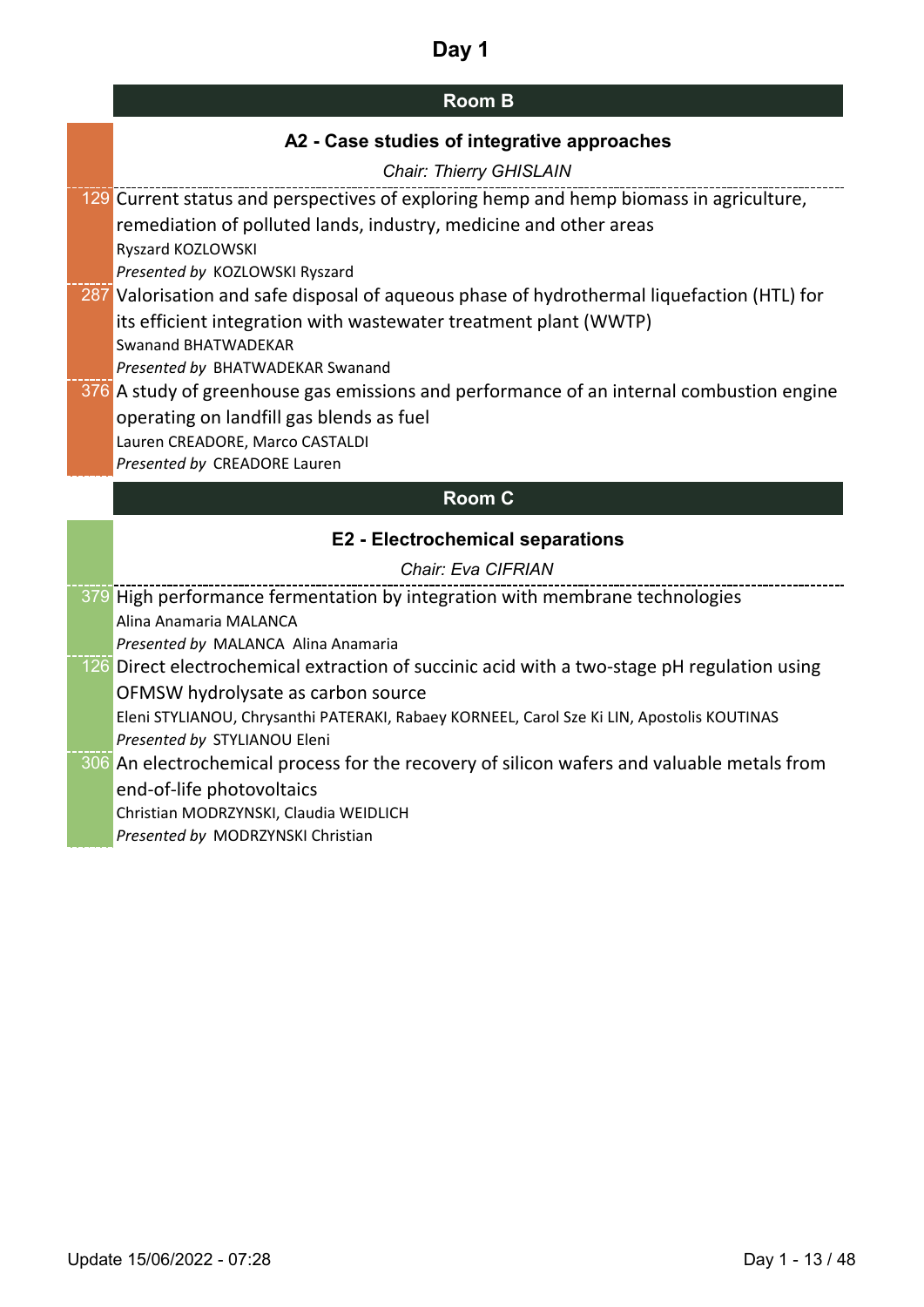# **Room D**

## **H1 - Energy storage (I)**

| Chair: Audrey VILLOT                                                                                  |
|-------------------------------------------------------------------------------------------------------|
| 14 Binary salts impregnation into activated carbon for thermochemical heat storage: fast              |
| kinetic and enhanced released energy                                                                  |
| Mohamed ZBAIR, Minh Hoang NGUYEN, Patrick DUTOURNIE, Simona BENNICI                                   |
| <b>Presented by ZBAIR Mohamed</b>                                                                     |
| 201 Enhanced CO <sub>2</sub> carbon sequestration by stepped depressurization on $CH4/CO2$ mixed      |
| hydrates combined with $CH4$ energy recovery                                                          |
| Qian OUYANG, Jyoti PANDEY, Nicolas VON SOLMS                                                          |
| <i>Presented by OUYANG Qian</i>                                                                       |
| 13 Hydration behavior of MgSO <sub>4</sub> impregnated in different porous support as potential long- |
| term heat storage materials                                                                           |
| Minh Hoang NGUYEN, Mohamed ZBAIR, Patrick DUTOURNIE, Simona BENNICI                                   |
| Presented by NGUYEN Minh Hoang                                                                        |
|                                                                                                       |

# June 27, 2022 18:25

**End of sessions**

June 27, 2022 18:30

**Open area**

**Welcome reception**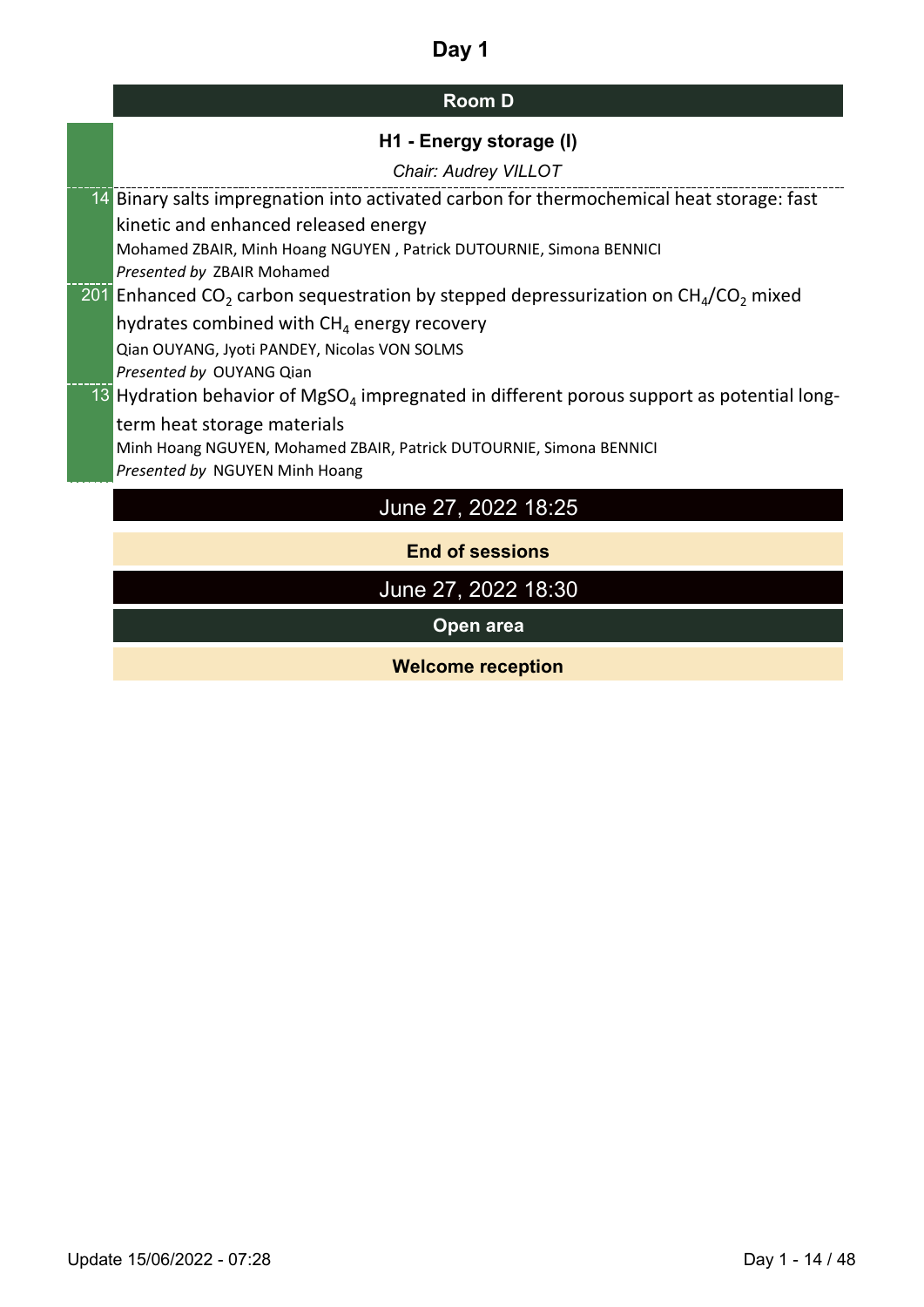| June 28, 2022 09:00                                                                                                                                                                                               |
|-------------------------------------------------------------------------------------------------------------------------------------------------------------------------------------------------------------------|
| <b>Room A</b>                                                                                                                                                                                                     |
| <b>KN05 - Keynote Lecture</b><br>Chair: Frédéric MARIAS                                                                                                                                                           |
| 203 Sulfur recirculation for decreased deposit formation in waste-to-energy plants<br>Wenhan CAO, Sven ANDERSSON, Peter JENSEN, Peter GLARBORG, Niels HANSEN, Thomas NORMAN,<br>Hao WU<br>Presented by CAO Wenhan |
| <b>Room B</b>                                                                                                                                                                                                     |
| <b>KN06 - Keynote Lecture</b>                                                                                                                                                                                     |
| <b>Chair: Lisbeth OLSSON</b>                                                                                                                                                                                      |
| 156 Anaerobic digestion modelling: from energetic value of wastes to agronomic fate of<br>digestates<br>Margaud PÉRÉMÉ, Antoine HADDON, Jean-Philippe STEYER, Julie JIMENEZ<br>Presented by PÉRÉMÉ Margaud        |
| <b>Room C</b>                                                                                                                                                                                                     |
| <b>KN07 - Keynote Lecture</b>                                                                                                                                                                                     |
| <b>Chair: Ioannis SKIADAS</b>                                                                                                                                                                                     |
| 110 Abiotic desulfurization using cellular concrete waste: a new efficient treatment for                                                                                                                          |
| biogas purification<br>Morgane POSER, Luis Rodolfo DUARTE E SILVA, Pascal PEU, Eric DUMONT, Annabelle COUVERT<br>Presented by POSER Morgane                                                                       |
| <b>Room D</b>                                                                                                                                                                                                     |
| <b>KN08 - Keynote Lecture</b>                                                                                                                                                                                     |
| <b>Chair: Pieter BILLEN</b>                                                                                                                                                                                       |
| 180 Performance evaluation of geopolymer cement mortars against microbiologically<br>induced concrete corrosion<br>Marjorie VALIX, Matthew FISHER, Cherdphong SEEDAO<br>Presented by VALIX Marjorie               |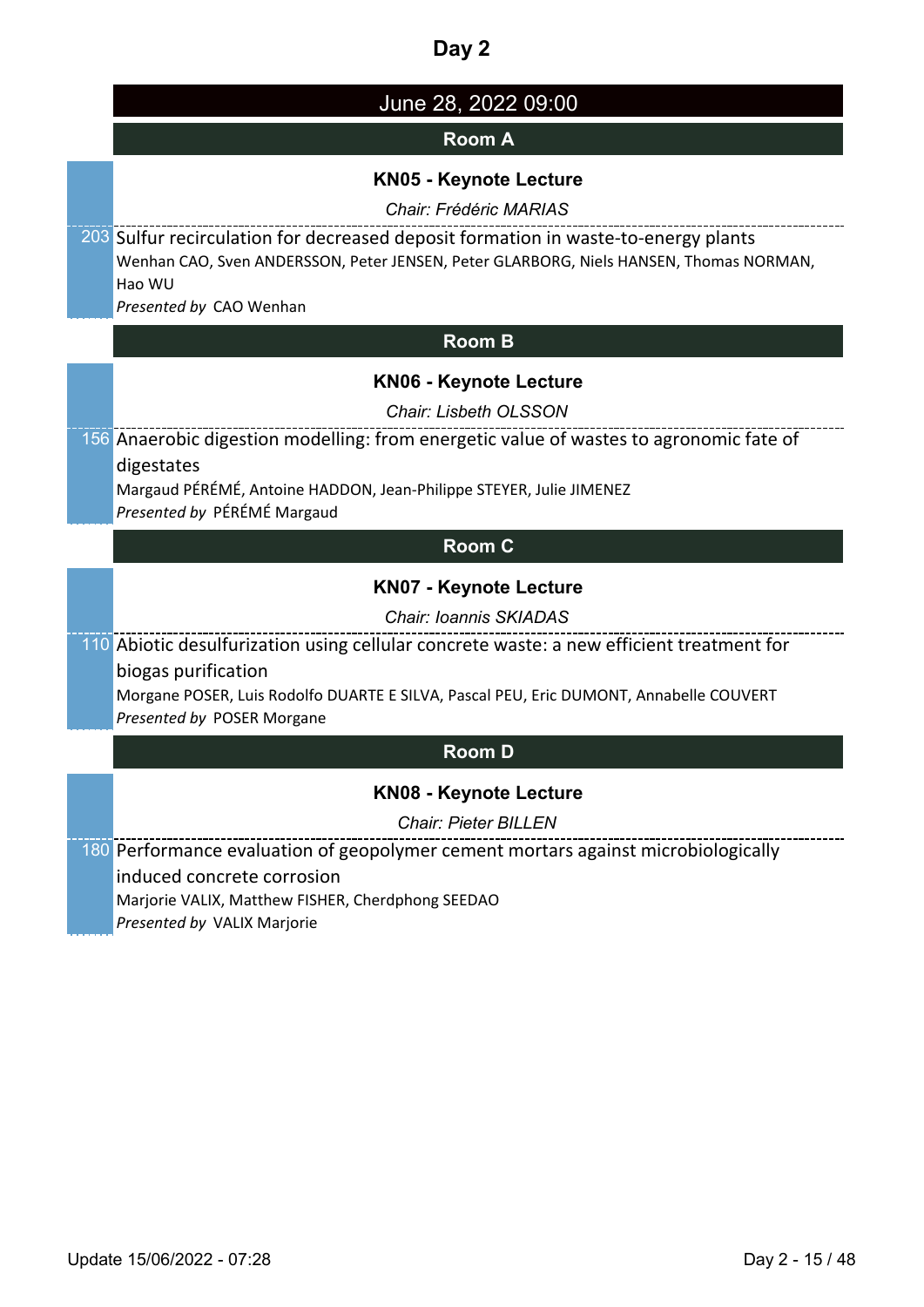| June 28, 2022 09:30 |  |
|---------------------|--|
|---------------------|--|

## **Room A**

### **I1 - Abatement of pollutants from combustion processes**

|     | <b>ADUCTION OF PURISHIP HUILD OUTDUOUS PLUSSUS</b>                                           |
|-----|----------------------------------------------------------------------------------------------|
|     | Chair: Laurence LE COQ                                                                       |
|     | 77 Influence of operating parameters on removal efficiency of nanoparticles from             |
|     | incineration fumes by a pilot-scale spray scrubber - numerical and experimental              |
|     | investigations                                                                               |
|     | Emmanuel ADAH, Aurélie JOUBERT, Marc HENRY, Slyvain DURECU, Laurence LE COQ                  |
|     | Presented by ADAH Emmanuel                                                                   |
|     | 140 Heavy metals removal during combustion                                                   |
|     | Brenda VOUNKI, Nathalie LYCZKO, Ange NZIHOU, Claudia TOUSSAINT, Alain GERMEAU                |
|     | Presented by VOUNKI Brenda                                                                   |
|     | 378 Parameters affecting membrane-based post-combustion carbon capture                       |
|     | Boleslav ZACH, Michal ŠYC, Radovan ŠOMPLÁK, Jaroslav PLUSKAL                                 |
|     | Presented by ZACH Boleslav                                                                   |
|     | 55 Inhibition of dioxins from hazardous waste rotary kiln incineration system                |
|     | FengYu HE                                                                                    |
|     | Presented by HE FengYu                                                                       |
|     | <b>Room B</b>                                                                                |
|     | C2 - Anaerobic digestion (II)                                                                |
|     | <b>Chair: Gerasimos LYBERATOS</b>                                                            |
|     | 272 Increasing the resilience and cost-effectiveness of food waste anaerobic digestion using |
|     | biochar and industrial trace element solutions                                               |
|     | Malo SANGLIER, Alexandre LEURENT, Roman MOSCOVIZ, Maxime ROUEZ, Audrey BATTIMELLI, Felipe    |
|     | <b>GUILAYN, Renaud ESCUDIE</b>                                                               |
|     | Presented by SANGLIER Malo                                                                   |
|     | 328 In-situ formation and characterization of magnetite embedded granular sludge in          |
|     | upflow anaerobic sludge blanket reactor                                                      |
|     | Jinsu KIM, Hyungmin CHOI, Changsoo LEE                                                       |
|     | Presented by KIM Jinsu                                                                       |
| 182 | Ambient-temperature anaerobic treatment of low-strength sewage in EGSB reactor with          |
|     | magnetite-embedded granular sludge                                                           |
|     | Jihun PARK, Jinsu KIM, Changsoo LEE                                                          |
|     | Presented by PARK Jihun                                                                      |
| 134 | Application of polymeric media coated by polyaniline as fluidized agent in anaerobic         |
|     | fluidized bed membrane bioreactor to improve methane production rate and fouling             |
|     | control in low-strength wastewater treatment                                                 |
|     | Daeeun KWON, Joohye YUN, Jeonghwan KIM                                                       |
|     | Presented by KIM Jeonghwan                                                                   |
|     |                                                                                              |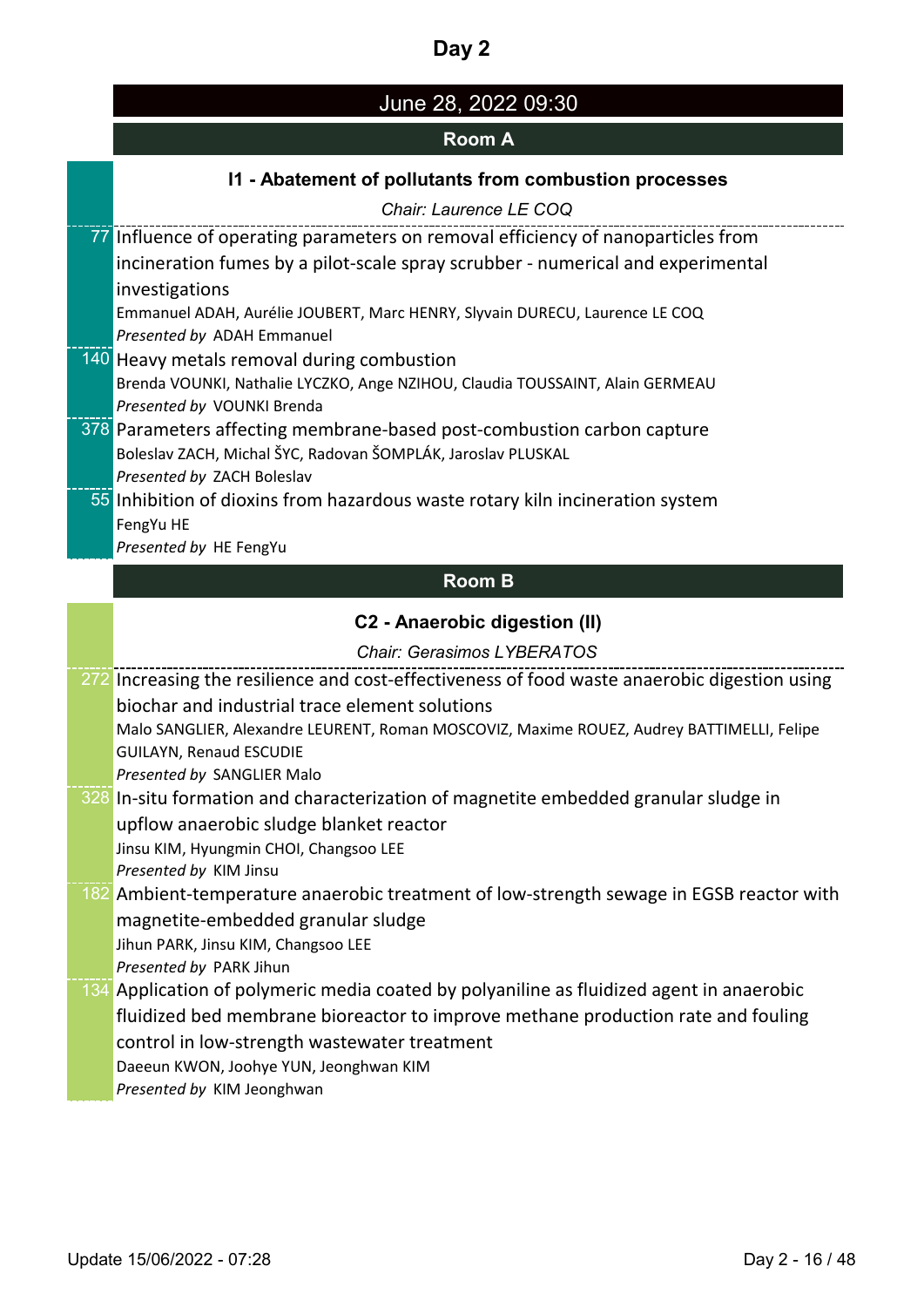# **Room C**

| <b>G2 - Secondary raw materials</b> |  |
|-------------------------------------|--|
|-------------------------------------|--|

| Chair: Cigdem ESKICIOGLU                                                                                                                                                                                                                                                    |
|-----------------------------------------------------------------------------------------------------------------------------------------------------------------------------------------------------------------------------------------------------------------------------|
| 191 Extrudable slurries from bio-based recycled materials optimized for processing<br>Arianna RECH, Claudia COLMO, Ruxandra Stefania CHIUJDEA, Gabriella ROSSI, Martin TAMKE, Mette<br>RAMSGAARD THOMSEN, Paul NICHOLAS, Anders Egede DAUGAARD<br>Presented by RECH Arianna |
| 367 Reuse of structural concrete elements - documentation of quality<br>Lisbeth M. OTTOSEN, Thomas INGEMAN-NIELSEN<br>Presented by OTTOSEN Lisbeth M.                                                                                                                       |
| 56 Upcycling wastes into high-valued engineering aerogel materials<br>Hai DUONG<br>Presented by DUONG Hai                                                                                                                                                                   |
| 389 Analysis of biomass waste-based materials in the construction sector: evaluation of<br>thermal behaviour and life cycle assessment<br>Andrés VILABOA DÍAZ, Ahinara FRANCISCO LÓPEZ, Pastora María BELLO BUGALLO<br>Presented by FRANCISCO LÓPEZ Ahinara                 |
| <b>Room D</b>                                                                                                                                                                                                                                                               |
| <b>E3 - Chemical transformations</b>                                                                                                                                                                                                                                        |
| Chair: Gunvor M. KIRKELUND                                                                                                                                                                                                                                                  |
| 23 Biowaste clam shells valorisation for sustainable Hg remediation<br>Emanuele TOCCI, Laura MEDEGHINI, Silvano MIGNARDI<br>Presented by MIGNARDI Silvano                                                                                                                   |
| 245 Gamma-valerolactone: promissing intermediate for bio jet fuel<br>Wenel Naudy VASQUEZ SALCEDO, Jose DELGADO, Henrik GRENMAN, Mohammad KEMAL AGUSTA,<br>Bruno RENOU, Sebastien LEVENEUR<br>Presented by LEVENEUR Sébastien                                                |
| 353 Slag catalytic materials for application in carboxymethylation of cinnamylalcohol with<br>dimethyl carbonate: effect of physico-chemical properties and reaction mechanism<br>Narendra KUMAR, Ekaterina KHOLKINA<br>Presented by KUMAR Narendra                         |
| 319 Valorization of spent batteries as a catalyst for biodiesel production: a circular economy<br>approach<br>Diogo MOREIRA, Wilson JÚNIOR, Nídia CAETANO<br>Presented by CAETANO Nídia S.                                                                                  |
| June 28, 2022 10:30                                                                                                                                                                                                                                                         |
| Open area                                                                                                                                                                                                                                                                   |
|                                                                                                                                                                                                                                                                             |

**Coffee break**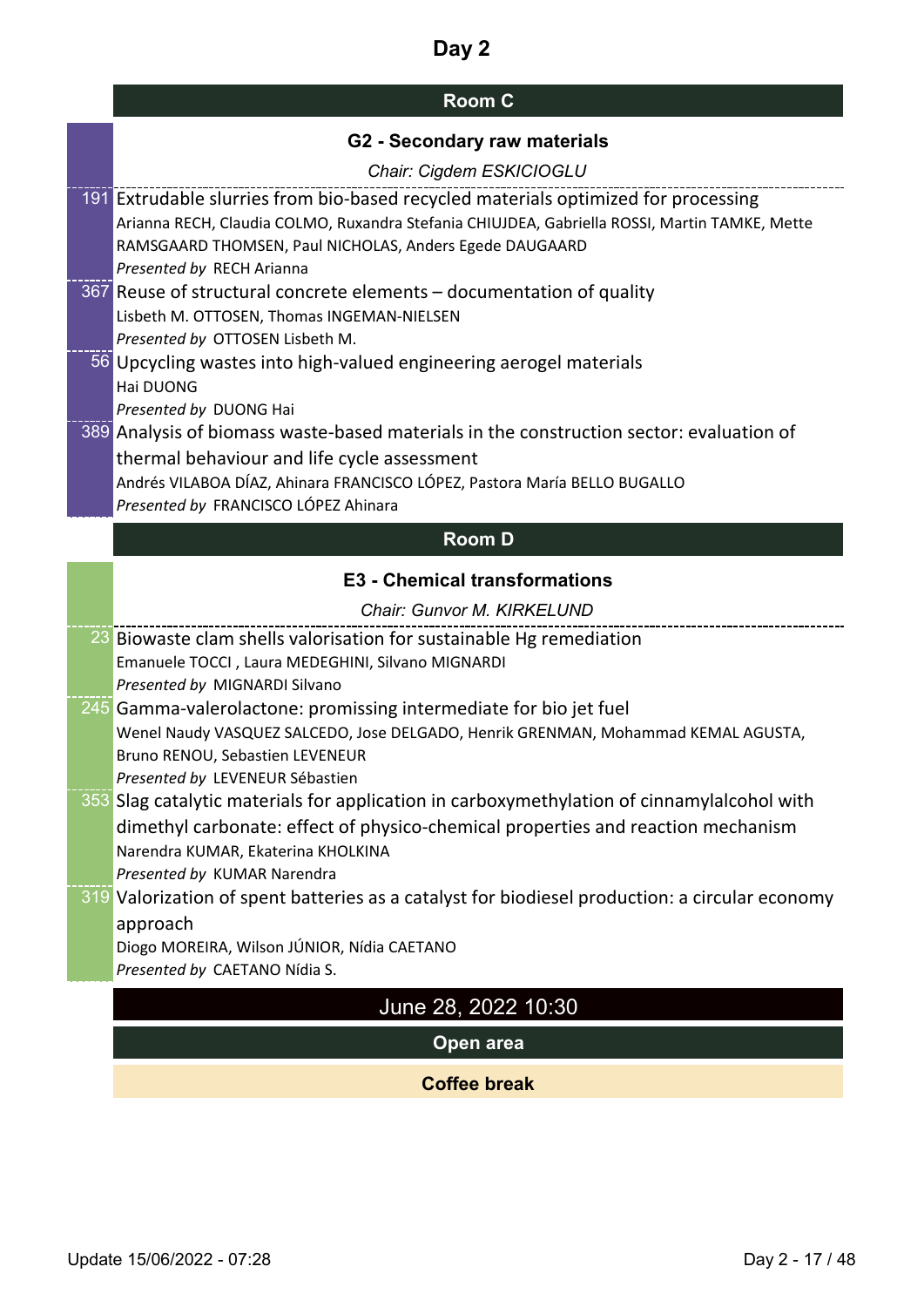# June 28, 2022 10:45

### **Room A**

### **D1 - Thermochemical conversions (I)**

*Chair: Florent LEMONT*

|     | 138 Preparation, characterisation and utilisation of nickel and iron biosourced catalysts for<br>energy applications<br>Théodore GRAUL, María GONZÁLEZ-MARTÍNEZ, Ange NZIHOU<br>Presented by GRAUL Théodore                                                                                                                                                                                                                                                                                             |
|-----|---------------------------------------------------------------------------------------------------------------------------------------------------------------------------------------------------------------------------------------------------------------------------------------------------------------------------------------------------------------------------------------------------------------------------------------------------------------------------------------------------------|
| 258 | Performance of a small-scale CHP generation system using low-cost biomass gasification<br>Rohit BOROOAH, Eleonora CORDIOLI, Daniele ANTOLINI, Matteo PECCHI, Stefano PIAZZI, Francesco<br>PATUZZI, Marco BARATIERI<br>Presented by BOROOAH Rohit<br>232 Single atom catalysts and their potential in the valorization of biosourced molecules<br>Doan PHAM MINH, Philippe SERP<br>Presented by PHAM MINH Doan<br>396 Hydrothermal processing of isopropanol-water solutions at moderate conditions in a |
|     | batch reactor: experimental & preliminary simulation<br>Jose M. ABELLEIRA-PEREIRA, Germán ESCUDERO-BURGOS, Hafsa ELAYOUBI, Juan J. MASCARELL, Jean-<br>Paul SERIN, Jezabel SÁNCHEZ-ONETO, Juan R. PORTELA, Enrique MARTÍNEZ DE LA OSSA<br>Presented by ABELLEIRA-PEREIRA Jose M.                                                                                                                                                                                                                        |
|     | <b>Room B</b>                                                                                                                                                                                                                                                                                                                                                                                                                                                                                           |
|     | F1 - Extraction of molecules and plastic recycling                                                                                                                                                                                                                                                                                                                                                                                                                                                      |
|     | <b>Chair: Michael KORNAROS</b>                                                                                                                                                                                                                                                                                                                                                                                                                                                                          |
|     | 332 Exploring the full potential of introducing lignin in the coatings manufacturing value<br>chain<br>Antonios MELAS, Harald SILAU, Lisa KUNSCHERT, Hao WU, Anders Egede DAUGAARD, Martin HØJ,<br>Markus SCHACKMANN, John WOODLEY, Kim DAM-JOHANSEN<br>Presented by MELAS Antonios                                                                                                                                                                                                                     |
|     | 84 One-pot catalytic conversion of argan nutshells in n-butanol/water over Pd/C<br>Zainab AFAILAL, Noemí GIL-LALAGUNA, Jesús ARAUZO, Martin HØJ, José Luis SÁNCHEZ, Anker Degn<br>JENSEN<br>Presented by AFAILAL Zainab                                                                                                                                                                                                                                                                                 |
|     | 137 Glycolysis of advanced polyurethanes composites containing styrene- acrylonitrile and<br>calcium carbonate as fillers<br>Del Amo JESUS, Borreguero ANA MARIA, Rodriguez JUAN FRANCISCO<br>Presented by JUAN FRANCISCO Rodriguez                                                                                                                                                                                                                                                                     |
|     | 228 Extraction of pentoses from palm tree frond as a first step of saccharification for the<br>production of ethanol<br>Hasbi PRIADI, Sary AWAD, Audrey VILLOT, Widodo Wahyu PURWANTO, Yves ANDRES<br>Presented by PRIADI Hasbi                                                                                                                                                                                                                                                                         |
|     | 242 Chemical recycling of PET waste by solvent-free alkaline hydrolysis<br><b>Inês MATOS</b><br>Presented by MATOS Inês                                                                                                                                                                                                                                                                                                                                                                                 |
|     |                                                                                                                                                                                                                                                                                                                                                                                                                                                                                                         |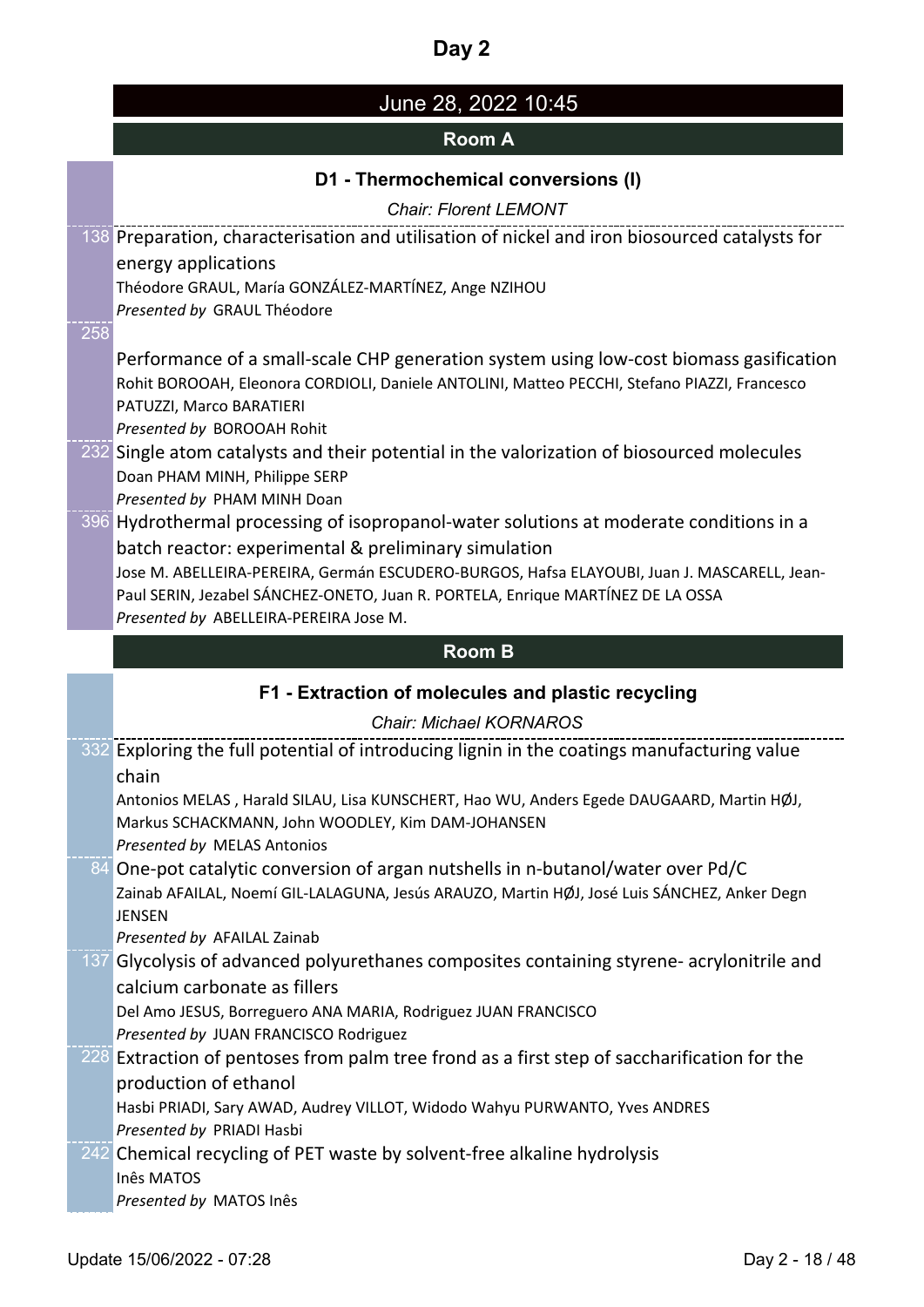|              | <b>Room C</b>                                                                              |
|--------------|--------------------------------------------------------------------------------------------|
|              | F2 - Metal elements recovery                                                               |
|              | <b>Chair: Alain GERMEAU</b>                                                                |
|              | 282 Ferrosilicon alloys from silicon wafer breakage and red mud                            |
|              | Luisa BLAESING, Sebastian HIPPMANN, Martin BERTAU                                          |
|              | Presented by BLAESING Luisa                                                                |
| _____<br>288 |                                                                                            |
|              | Separation and valorisation of Mg, Fe and AI from diamond mine slimes                      |
|              | Barbara CASTLEMAN, Liezel VAN DER MERWE, Frederic DOUCET, Liza ROOS, Matlakala SEDIBELWANA |
|              | Presented by CASTLEMAN Barbara                                                             |
|              | 400 Lutetium and lithium recovery from wastewaters with biochars from various              |
|              | thermochemical conversion processes                                                        |
|              | Benit BOUESSO, Hary DEMEY, Muriel MARCHAND, Sandrine BARTHELEMY, Sonia DESOUSANOBRE,       |
|              | <b>Emmanuel BILLY</b>                                                                      |
|              | Presented by MARCHAND Muriel                                                               |
|              | 78 The cool process – a holistic approach towards lithium recycling                        |
|              | Robert MENDE, Sandra PAVON, Doreen KAISER, Martin BERTAU                                   |
|              | Presented by MENDE Robert                                                                  |
|              | 213 An innovative biochemical route to recover cobalt from lateritic mining waste          |
|              | Anne-Gwénaëlle GUEZENNEC, Agathe HUBAU, Douglas PINO HERRERA                               |
|              | Presented by GUEZENNEC Anne-Gwénaëlle                                                      |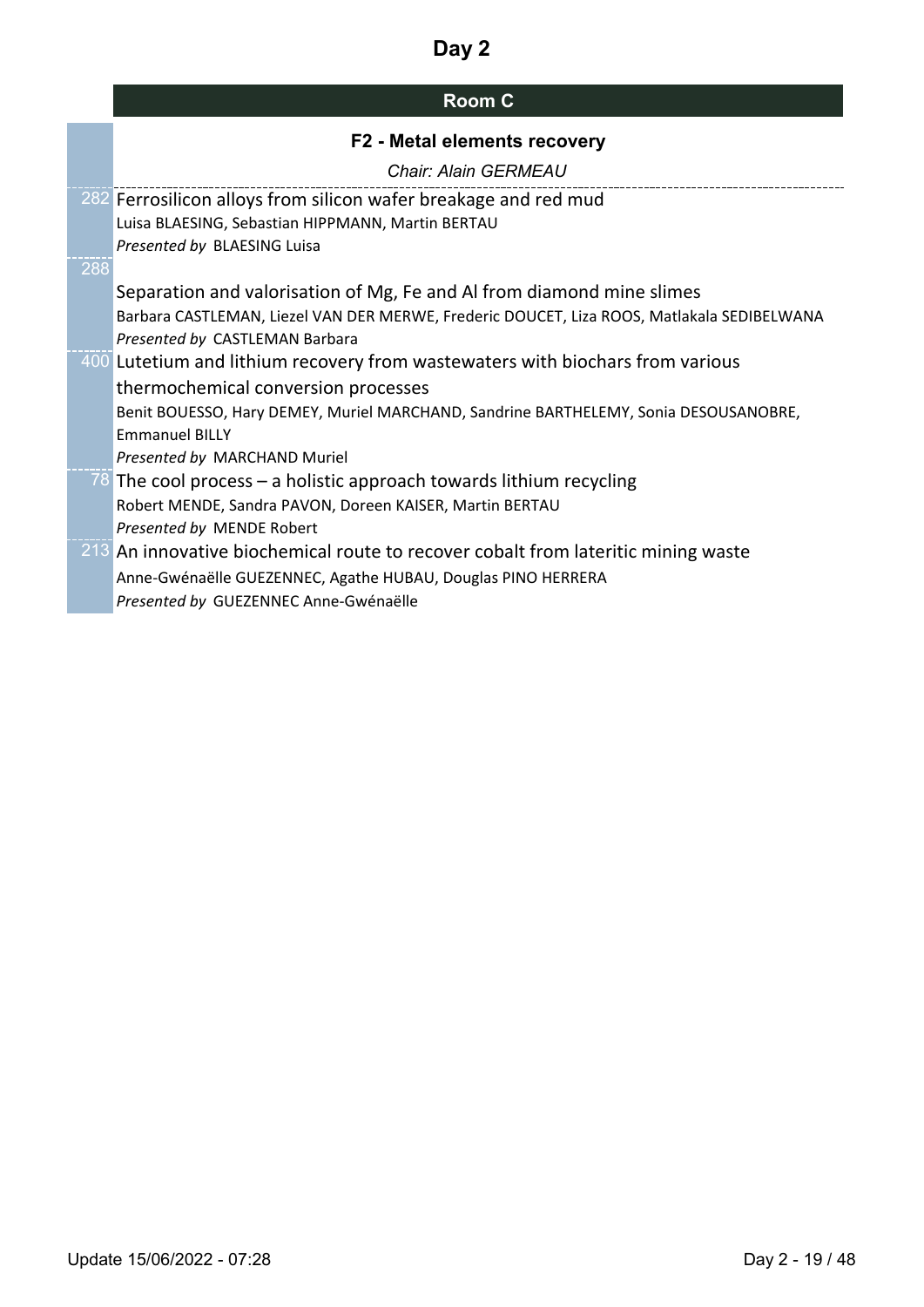|     | <b>Room D</b>                                                                                 |
|-----|-----------------------------------------------------------------------------------------------|
|     | E4 - Chemical processing of lignocellulosic fractions                                         |
|     | Chair: Sébastien LEVENEUR                                                                     |
|     | 64 Using phosphoric acid for the solubilization and hydrolysis of lignocellulose from         |
|     | forestry waste residue, for ethanol production                                                |
|     | Frederik WOLFAARDT, Jean-Michel LAVOIE, Johann GORGENS                                        |
|     | Presented by WOLFAARDT Frederik                                                               |
|     | 85 Bio-based epoxy binders from epoxidized rapeseed fatty acid lignin derivatives in          |
|     | bimodal coating networks                                                                      |
|     | Harald SILAU, Alicia GARCIA, John WOODLEY, Kim DAM-JOHANSEN, Anders DAUGAARD                  |
|     | Presented by SILAU Harald                                                                     |
|     | 374 The effect of aspect ratio on rheological properties of hybrid cellulose nanocrystals to  |
|     | develop biodegradable plastics                                                                |
|     | Bishnu ACHARYA, Amin BABAEI-GHAZVINI<br>Presented by ACHARYA Bishnu                           |
| 226 |                                                                                               |
|     | Study of the continuous catalytic valorization of hemicelluloses in sugar alcohols in an      |
|     | innovative fixed-bed reactor                                                                  |
|     | Victoria DIAS DA SILVA FREITAS, Maxime PICHOU, Léa VILCOCQ, Régis PHILIPPE, Pascal FONGARLAND |
|     | Presented by VILCOCQ Léa                                                                      |
|     | 225 Aqueous phase reforming of birch and pine hemicellulose hydrolysates - from model         |
|     | compounds to real feeds                                                                       |
|     | Atte AHO, Matias ALVEAR, Jani KANGAS, Juha TANSKANEN, Irina SIMAKOVA, Jose Luis SANTOS, Kari  |
|     | ERÄNEN, Tapio SALMI, Dmitry Yu. MURZIN, Henrik GRENMAN                                        |
|     | Presented by                                                                                  |
|     | June 28, 2022 12:00                                                                           |
|     | <b>Restaurant</b>                                                                             |
|     | Lunch                                                                                         |
|     | June 28, 2022 13:00                                                                           |
|     | <b>Main amphitheather</b>                                                                     |
|     | <b>PL2 - Plenary Lecture</b>                                                                  |
|     | <b>Chair: Animesh DUTTA</b>                                                                   |
|     |                                                                                               |
| 404 |                                                                                               |

Plastic management for circular economy: environmental, social, and governance (ESG) and sustainable packaging

Yong Sik OK, Amasha WITHANA, Xiangzhou YUAN, Jay Hyuk RHEE, Sung Yeon HWANG, Sangwoo PARK *Presented by* OK Yong Sik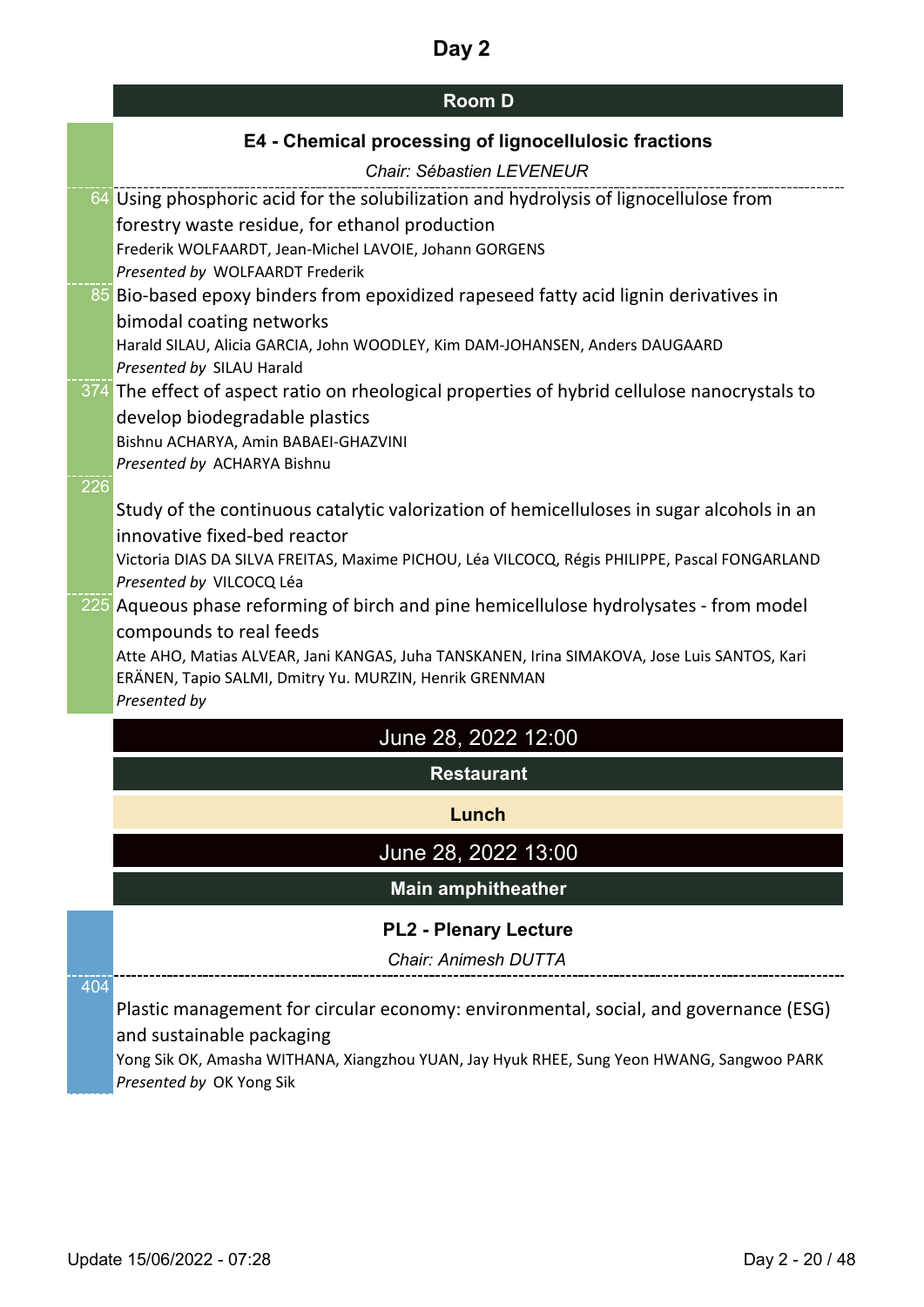| June 28, 2022 13:45 |  |
|---------------------|--|
|---------------------|--|

### **Room A**

#### **D2 - Thermochemical conversions (II)**

*Chair: Elsa WEISS-HORTALA*

152 Supercritical water gasification of wastewater generated from hydrothermal liquefaction of food waste Hary DEMEY, Geert HAARLEMMER, Bruno LACAZE, Julien ROUSSELY, Maria MAROTTA, Gilles RATEL, Anne ROUBAUD *Presented by* DEMEY Hary

## 196 Valorization of biomass into syngas through the hybrid catalytic reforming of pyrolysis volatiles

Mira ABOU RJEILY, Muriel CHAGHOURI, Cédric GENNEQUIN, Hervé PRON, Jaona RANDRIANALISOA *Presented by* ABOU RJEILY Mira

229 Pyrolysis and steam gasification of biomass-based insulation materials Christelle RABBAT, Audrey VILLOT, Sary AWAD, Yves ANDRES *Presented by* RABBAT Christelle

### **Room B**

#### **E5 - Microbial communities**

*Chair: Georgia ANTONOPOULOU*

 $72$  Mixed microbial culture enrichment for H<sub>2</sub>/CO<sub>2</sub> conversion to acetate Léa LAGUILLAUMIE, Antonio GRIMALT-ALEMANY, Ioannis V. SKIADAS, Hariklia N. GAVALA, Etienne PAUL, Claire DUMAS *Presented by* LAGUILLAUMIE Léa 330 Link between feedstock composition and microbial dynamics during acidogenic fermentation for polyhydroxyalkanoates production Borja LAGOA-COSTA, Nuria OTERO-LOGILDE, Christian KENNES, Maria C. VEIGA *Presented by* VEIGA Maria C. 163 Impact of indigenous bacteria inactivation on dark fermentation performances Kévin DAUPTAIN, Hélène CARRERE, Eric TRABLY

*Presented by* CARRÈRE Hélène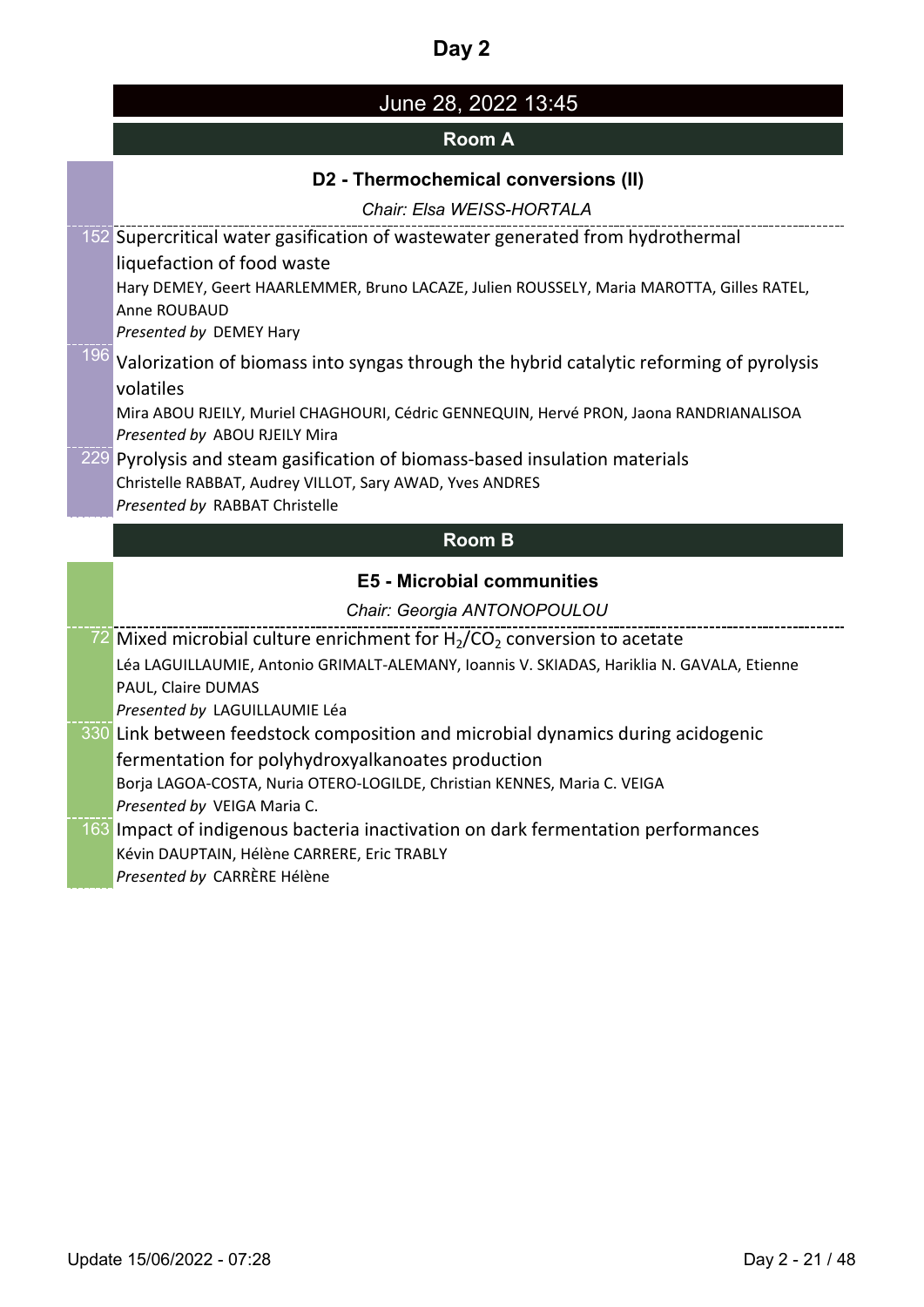| <b>Room C</b> |  |
|---------------|--|
|---------------|--|

#### **J1 - Sustainable waste management**

| Chair: Silvio MIGNARDI                                                                                                                                                                                                                                 |
|--------------------------------------------------------------------------------------------------------------------------------------------------------------------------------------------------------------------------------------------------------|
| $\frac{105}{105}$ E-cargo bikes in waste management: a case study on alternative food waste collection<br>Steffen WALK, Stephanie HERNANDEZ OSTOS, Ina KÖRNER<br>Presented by WALK Steffen                                                             |
| 286 Plastic waste handling on a nordic island: state, challenges and solutions<br>Ólafur ÖGMUNDARSON, Laura KALWEIT, Venkateshwaran VENKATACHALAM, Rakel KRISTJÁNSDÓTTIR,<br>Hans-Josef ENDRES, Sebastian SPIERLING<br>Presented by ÖGMUNDARSON Ólafur |
| 413 Implementation of green deal policies in hotel tourism industry: the case of a luxury                                                                                                                                                              |
| hotel in Greece                                                                                                                                                                                                                                        |
|                                                                                                                                                                                                                                                        |
| Eleni PSOMOU, Eleftheria KLONTZA, Dimitrios- Fragiskos LEKKAS                                                                                                                                                                                          |
| Presented by KLONTZA Eleftheria                                                                                                                                                                                                                        |
| <b>Room D</b>                                                                                                                                                                                                                                          |
| A3 - Innovative tools and approaches for resource valorization, inventory and<br>recycling                                                                                                                                                             |
| <b>Chair: Claire GERENTE</b>                                                                                                                                                                                                                           |
| 90 Characterisation of recovered carbon black and dispersibility evaluation for eventual                                                                                                                                                               |
| valorisation in rubber formulations                                                                                                                                                                                                                    |

**283** Bioresource information tool (BRIT) - an open source tool for methodical GIS-based

427 GIS supported sampling for municipal solid waste valorisation

Martin PAVLAS, Ondrej PUTNA, Jirí KROPÁC, Peter PETRIK

*Presented by* MUBARI Petros Kasaira

bioresource inventories Phillipp LÜSSENHOP, Ina KÖRNER *Presented by* LÜSSENHOP Phillipp

*Presented by* PAVLAS Martin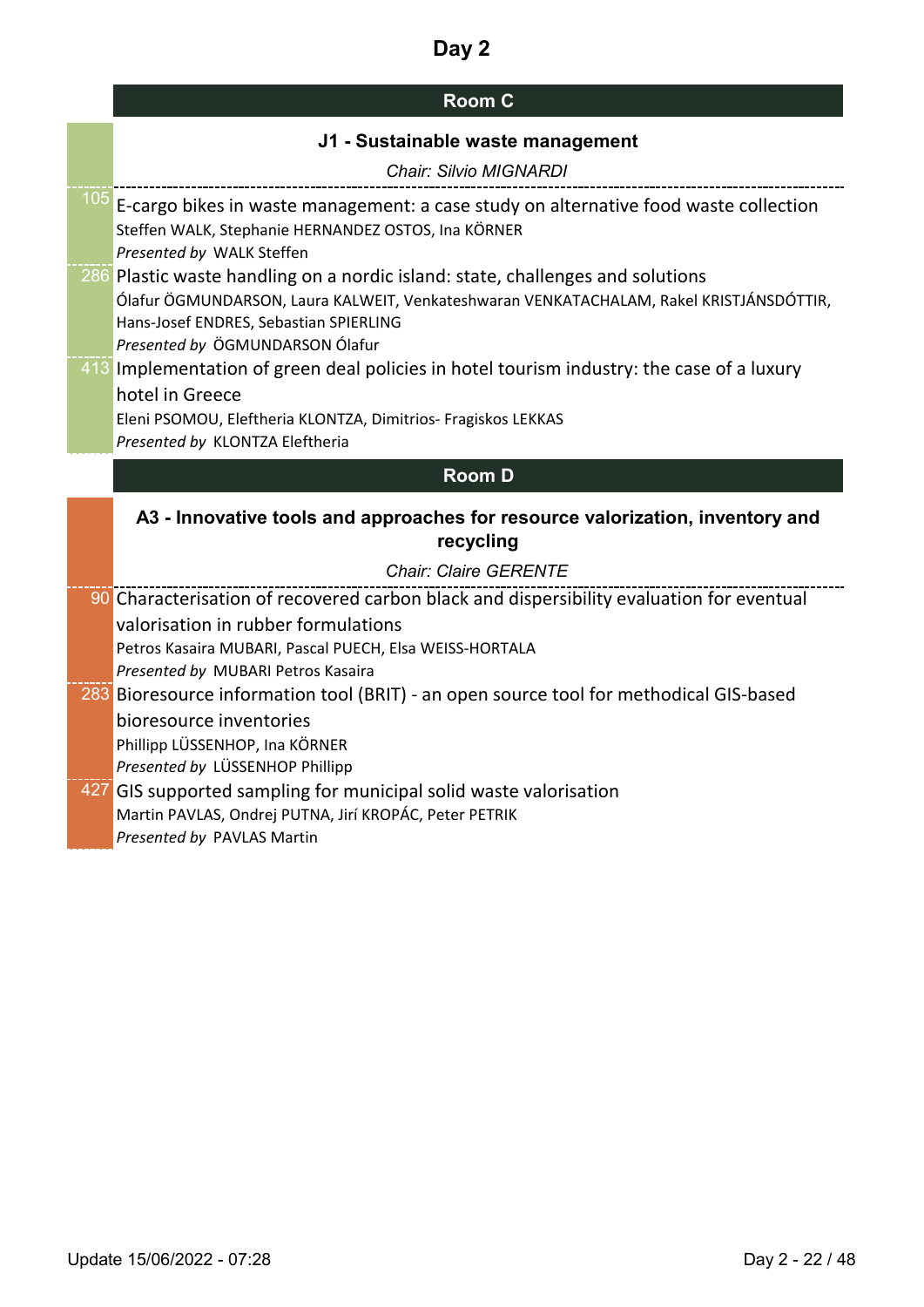|               | June 28, 2022 14:35                                                                                                               |  |
|---------------|-----------------------------------------------------------------------------------------------------------------------------------|--|
| <b>Room A</b> |                                                                                                                                   |  |
|               | <b>KN09 - Keynote Lecture</b>                                                                                                     |  |
|               | <b>Chair: Marco BARATIERI</b>                                                                                                     |  |
|               | 183 Thermal twin 4.0: next generation hazardous waste incineration                                                                |  |
|               | Martin HAMMERSCHMID, Michaela KILIAN, Friedrich KIRNBAUER, Cesar AGUIARI, Roland EISL, Jakob                                      |  |
|               | NEMETH, Georg OGRIS, Raphael BEYWEISS, Verena DITTMER, Hermann HOFBAUER<br>Presented by HAMMERSCHMID Martin                       |  |
|               |                                                                                                                                   |  |
|               | <b>Room B</b>                                                                                                                     |  |
|               | <b>KN10 - Keynote Lecture</b>                                                                                                     |  |
|               | Chair: Hariklia GAVALA                                                                                                            |  |
|               | 295 Lignocellulose valorization – on the importance of microbial robustness                                                       |  |
|               | Lisbeth OLSSON                                                                                                                    |  |
|               | Presented by OLSSON Lisbeth                                                                                                       |  |
|               | <b>Room C</b>                                                                                                                     |  |
|               | <b>KN11 - Keynote Lecture</b>                                                                                                     |  |
|               | Chair: Ana Paula PAIVA                                                                                                            |  |
|               | 428 Green electronics: emerging trends, current challenges and the case of biodegradable                                          |  |
|               | electronics                                                                                                                       |  |
|               | Clara SANTATO, Manuel REALI, Anthony CAMUS, Ramon HERRERA GARZA, Tian LAN, Dieudonne<br>NIYONKURU, Federico POLI, Francesca SOAVI |  |
|               | Presented by SANTATO Clara                                                                                                        |  |
|               | <b>Room D</b>                                                                                                                     |  |
|               |                                                                                                                                   |  |
|               |                                                                                                                                   |  |
|               | <b>KN12 - Keynote Lecture</b>                                                                                                     |  |
|               | <b>Chair: Etienne PAUL</b>                                                                                                        |  |
|               | 247 Valorisation of sugar beet pulp through biorefinery development: pectin extraction and                                        |  |
|               | sugars hydrolysate production<br>Eleni STYLIANOU, Maria-Varvara SARAFIDOU, Chrysanthi PATERAKI, Apostolis KOUTINAS                |  |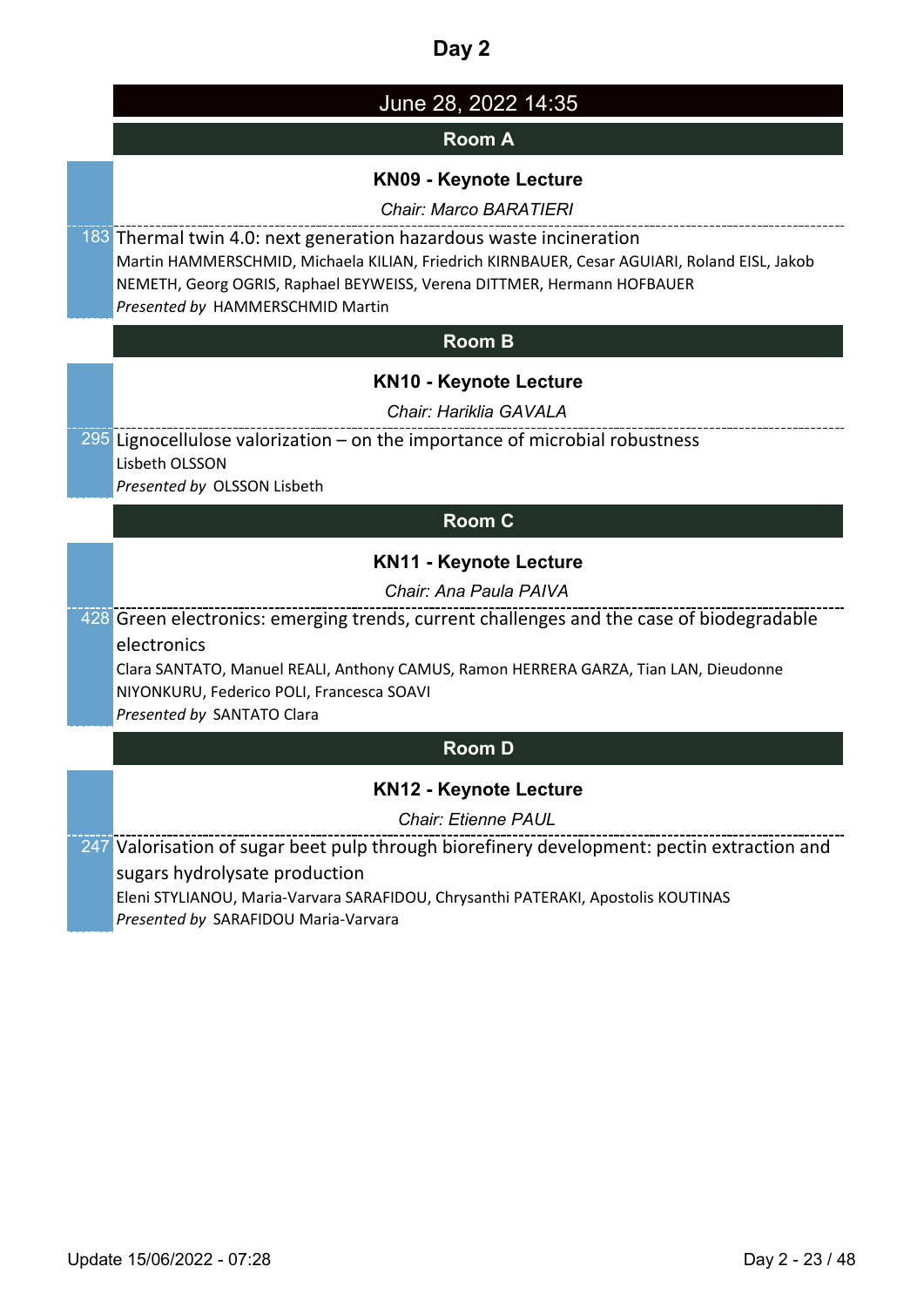### June 28, 2022 15:05

#### **Room A**

### **OF5-5 Hydrogen & biogas production**

*Chair: Yves ANDRES* <sup>59</sup> Microbial ecosystem engineering for hydrogen production from industrial wastewater Mayumi METE, Romain IRAGUE, Cyrille GRANDJEAN, Yves ANDRES *Presented by* METE Mayumi 294 Unveiling the optimal interfacial synergy of plasma modulated trimetallic Mn-Ni-Co phosphides: tailoring deposition ratio for complementary water splitting Kholoud ABOUSALEM *Presented by* ABOUSALEM Kholoud 285 Evaluation of biohydrogen and methane production potential from enzymatic hydrolysates of ozonated lignocellulosic biomass Jacobo PÉREZ-BARRAGÁN, Hasbleidy PALACIOS-HINESTROZA, Octavio GARCÍA-DEPRAECT, Ramiro VALLEJO-RODRÍGUEZ, Jorge DEL REAL-OLVERA, Elizabeth LEÓN-BECERRIL *Presented by* PÉREZ BARRAGÁN Jacobo 414 Effect of extrusion treatment on biogas production of wheat straw Guangyin CHEN *Presented by* CHEN Guangyin 377 Influence of adsorption and absorption: removal of trace substances in a modular syngas cleaning facility

### **Room B**

#### **OF4-6 Hydrothermal processes**

*Chair: Elsa WEISS-HORTALA*

| 187 A fungal biorefinery concept based on brewer's spent grain (BSG) starch and protein   |
|-------------------------------------------------------------------------------------------|
| fractionation through hydrothermal pretreatment                                           |
| Mohsen PARCHAMI, Jorge A. FERREIRA, Mohammad J. TAHERZADEH                                |
| Presented by PARCHAMI Mohsen                                                              |
| 255 Legitimation of differential scanning calorimetry for the study of hydrothermal       |
| carbonization and liquefaction                                                            |
| Matteo PECCHI, Alessandro CASCIOLI, Alex R. MAAG, Jillian L. GOLDFARB, Marco BARATIERI    |
| Presented by CASCIOLI Alessandro                                                          |
| 346 Lab-grown plant tissues as new generation of bioenergy                                |
| Omid NOROUZI, Animesh DUTTA                                                               |
| Presented by DUTTA Animesh                                                                |
| 394 Effect of $ZnCl2$ on the hydrothermal valorization of composite off-cuts from the     |
| aeronautical industry                                                                     |
| Jose M. ABELLEIRA-PEREIRA, Germán ESCUDERO-BURGOS, Francisco J. CAAMAÑO-ANDRADES, Juan J. |
| MASCARELL, Jezabel SÁNCHEZ-ONETO, Juan R. PORTELA, Enrique MARTÍNEZ DE LA OSSA            |
| Presented by ABELLEIRA-PEREIRA Jose M.                                                    |

Philipp LEUTER

*Presented by* LEUTER Philipp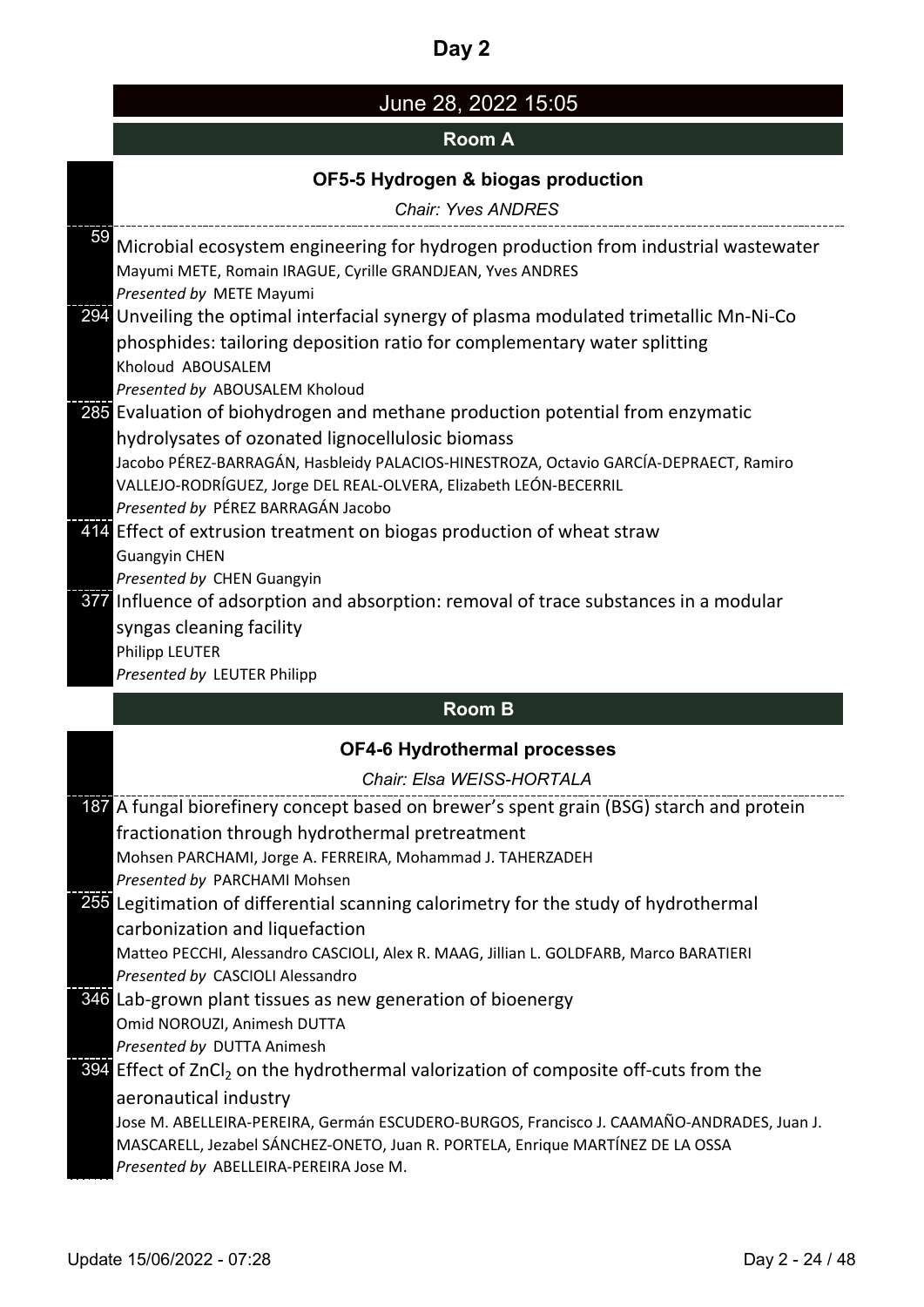| <b>Room C</b> |  |
|---------------|--|
|---------------|--|

| 107 Thermochemical recycling of municipal solid waste through pyrolysis: an industrial                                   |
|--------------------------------------------------------------------------------------------------------------------------|
| approach                                                                                                                 |
| Alejandro MÁRQUEZ, Isabel ORTIZ, Jose Maria SANCHEZ                                                                      |
| Presented by MÁRQUEZ Alejandro                                                                                           |
| 100 Pulsed stirred electrodialytic extraction of heavy metals from municipal solid waste                                 |
| incineration air pollution control residue and fly ash-possible way for energy efficiency                                |
| improvements                                                                                                             |
| Huilin LI, Gunvor Marie KIRKELUND                                                                                        |
| Presented by LI Huilin                                                                                                   |
| 861 Activity of municipal solid waste incineration ash and char in the reduction of nox                                  |
| Kaitlyn LAWRENCE, Marco CASTALDI                                                                                         |
| Presented by LAWRENCE Kaitlyn                                                                                            |
| 351 Dynamic simulation and optimization of a waste incineration plant                                                    |
| Moritz WESTERMEIER                                                                                                       |
| Presented by WESTERMEIER Moritz                                                                                          |
| 388 Mussel as food -tendencies throughout the life cycle towards a circular economy                                      |
| Vaisakh YESODHARAN, Adriana GARCÍA RELLÁN, Edelina Rosa TORRES LÓPEZ, Pastora María BELLO                                |
| <b>BUGALLO</b><br>Presented by BELLO BUGALLO Pastora María                                                               |
|                                                                                                                          |
|                                                                                                                          |
| <b>Room D</b>                                                                                                            |
| <b>OF4-8 Fractionation &amp; solvolysis</b>                                                                              |
| Chair: Sary AWAD                                                                                                         |
| 217 Composition, molecular characteristics of date-pits powder fractions as treated by                                   |
|                                                                                                                          |
| alcohol-water soaked followed by pressure cooking<br>Maha AL KHALILI, Nasser AL HABSI, Al-Kindi MOHAMMED, Rahman SHAFIUR |
| Presented by AL-HABSI Nasser                                                                                             |
| 49 Organosolv pretreatment of oat husk to produce fungal biomass production                                              |
| Taner SAR, Mohammad J. TAHERZADEH                                                                                        |
| Presented by SAR Taner                                                                                                   |
| 219 Fractionation of biocrude by means of chemical separation for improved upgrading to                                  |
| high value fuel                                                                                                          |
| Roelf VENTER, Sanette MARX, Jaybe VAN ROOYEN                                                                             |
| Presented by VENTER Roelf                                                                                                |
| 214 Optimization of total soluble carbohydrate production from acid hydrolysis of                                        |
| lignocellulosic biomass including macroalgae                                                                             |
| Chidiebere Millicent IGWEBUIKE, Sary AWAD, Yves ANDRÈS<br>Presented by IGWEBUIKE Chidiebere Millicent                    |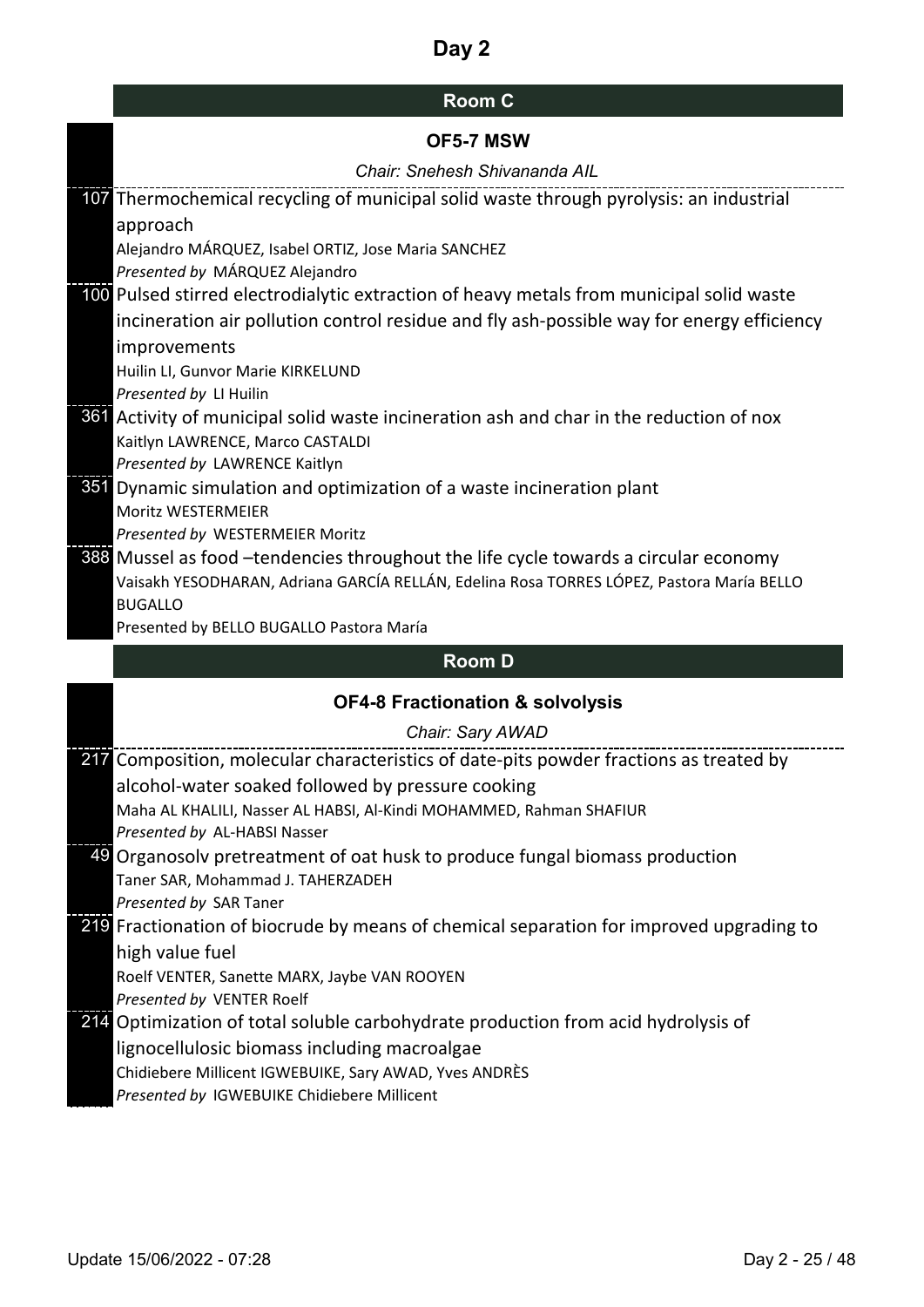|  | June 28, 2022 15:40 |
|--|---------------------|
|--|---------------------|

### **Open area**

### **Coffee break supported by Prayon & poster session**

# June 28, 2022 16:25

#### **Room A**

### **E6 - Biological / Biochemical processing (I)**

*Chair: Roelf VENTER*

| 312 Study of xylose transporters from candida tropicalis as potential technology for          |
|-----------------------------------------------------------------------------------------------|
| intensifying the use of the hemicellulosic fraction of plant biomass as feedstock in          |
| bioprocesses                                                                                  |
| Sarah Souza QUEIROZ, Bianca OLIVA, Fanny Machado JOFRE, Tatiane Da Franca SILVA, Fernando     |
| SEGATO, Maria Das Graças FELIPE                                                               |
| Presented by QUEIROZ Sarah De Souza                                                           |
| 155 Composting of tannery limed fleshing: sustainable waste management                        |
| Dr. Md. Abul HASHEM, Mehedi HASAN, Md. Anik HASAN, Md. Sahariar SAHEN, Sofia PAYEL, Al MIZAN, |
| Md. Shark NUR-A-TOMAL                                                                         |
| Presented by HASHEM DR. MD. ABUL                                                              |
| 172 Effect of composting on the structural characteristics of sisal residue                   |
| Flávia SILVA CUNHA, Carlos Augusto DE MORAES PIRES                                            |
| Presented by SILVA CUNHA Flavia                                                               |
| 127 Treatment of fuel synthesis wastewater in micro-aerobic condition using purple non-       |
| sulfur bacteria                                                                               |
| Naim RASHID, Sultan SHAIKH, Udeogu ONWUSOGH, Hamish MACKEY                                    |
| Presented by RASHID Naim                                                                      |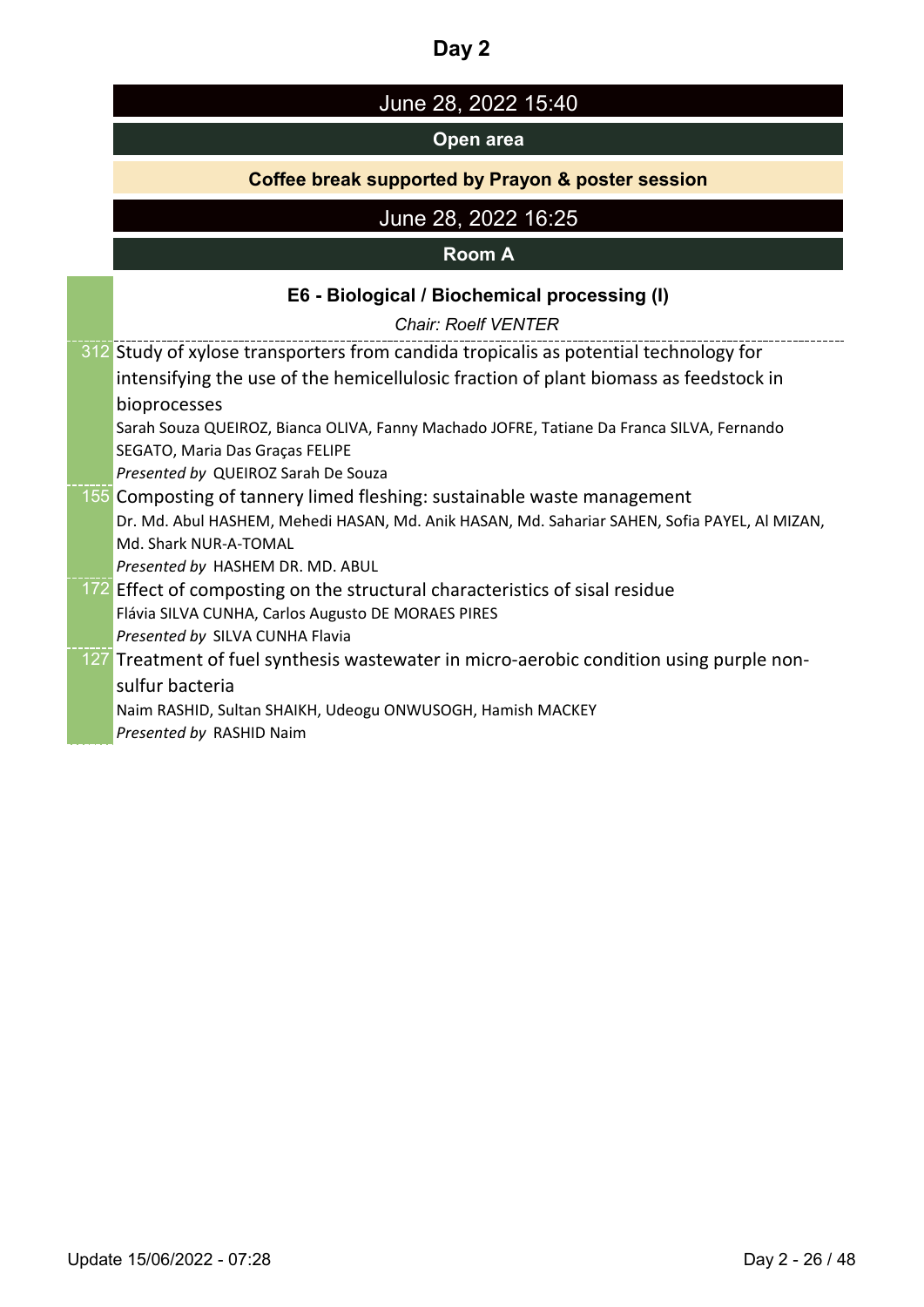|     | <b>C3 - Anaerobic digestion (III)</b>                                                                                                                                                                                                                                                                      |
|-----|------------------------------------------------------------------------------------------------------------------------------------------------------------------------------------------------------------------------------------------------------------------------------------------------------------|
|     | <b>Chair: Anne TREMIER</b>                                                                                                                                                                                                                                                                                 |
|     | 50 Improvement of the anaerobic digestion of piggery wastewater using membrane<br>filtration                                                                                                                                                                                                               |
| 300 | Fanny RIVERA, Pedro PRÁDANOS, Antonio HERNÁNDEZ, Laura PALACIO, Raúl MUÑOZ<br>Presented by RIVERA Fanny                                                                                                                                                                                                    |
|     | Modeling of the synergistic effects of olive mill wastewater, cheese whey, and liquid<br>cow manure co-digestion                                                                                                                                                                                           |
|     | Georgios MANTHOS, Margarita DAREIOTI, Dimitris ZAGKLIS, Constantina ZAFIRI, Michael KORNAROS<br>Presented by MANTHOS Georgios                                                                                                                                                                              |
|     | 352 Anaerobic co-digestion of tannery effluents: process optimisation for resource recovery,<br>recycling and reuse in a biocircular economy                                                                                                                                                               |
|     | Ashton MPOFU, Walusungu KAIRA, Oluwaseun OYEKOLA, Pamela WELZ<br>Presented by OYEKOLA Oluwaseun                                                                                                                                                                                                            |
|     | 66 Valorisation of deinking sludge through anaerobic codigestion: impact on methane<br>production and nitrogen mineralization<br>Younès BAREHA, Céline VANEECKHAUTE                                                                                                                                        |
|     | Presented by BAREHA Younès                                                                                                                                                                                                                                                                                 |
|     | <b>Room C</b>                                                                                                                                                                                                                                                                                              |
|     | J2 - Life Cycle Assessment for waste material and energy recovery                                                                                                                                                                                                                                          |
|     | <b>Chair: Frank ZEMAN</b>                                                                                                                                                                                                                                                                                  |
| 123 | Techno-economic evaluation and life cycle assessment of a biorefinery using winery<br>waste streams for the production of succinic acid and value-added co-products<br>Sofia Maria IOANNIDOU, Katiana FILIPPI, Ioannis KOOKOS, Apostolis KOUTINAS, Dimitrios LADAKIS<br>Presented by IOANNIDOU Sofia Maria |
|     | 293 Techno-economic evaluation and life cycle assessment of poly (3- hydroxybutyrate)<br>production using wheat milling by-products                                                                                                                                                                        |
|     | Dimitrios LADAKIS, Sofia Maria IOANNIDOU, Ioannis KOUKOS, Apostolis KOUTINAS<br>Presented by LADAKIS Dimitrios                                                                                                                                                                                             |
|     | 67 Waste energy recovery as a solution to mitigate forest land-use change emissions: a life<br>cycle assessment                                                                                                                                                                                            |
|     | Maria Helena SOUSA, Rômulo MENEZES, Emmanuel DUTRA, Thiago RODRIGUES<br>Presented by SOUSA Maria Helena                                                                                                                                                                                                    |
|     | 133 An integrated life cycle assessment framework for assessing environmental                                                                                                                                                                                                                              |
|     | sustainability of agricultural products                                                                                                                                                                                                                                                                    |
|     | Konstantinos KOMNITSAS, Georgios BARTZAS<br>Presented by BARTZAS Georgios                                                                                                                                                                                                                                  |
|     |                                                                                                                                                                                                                                                                                                            |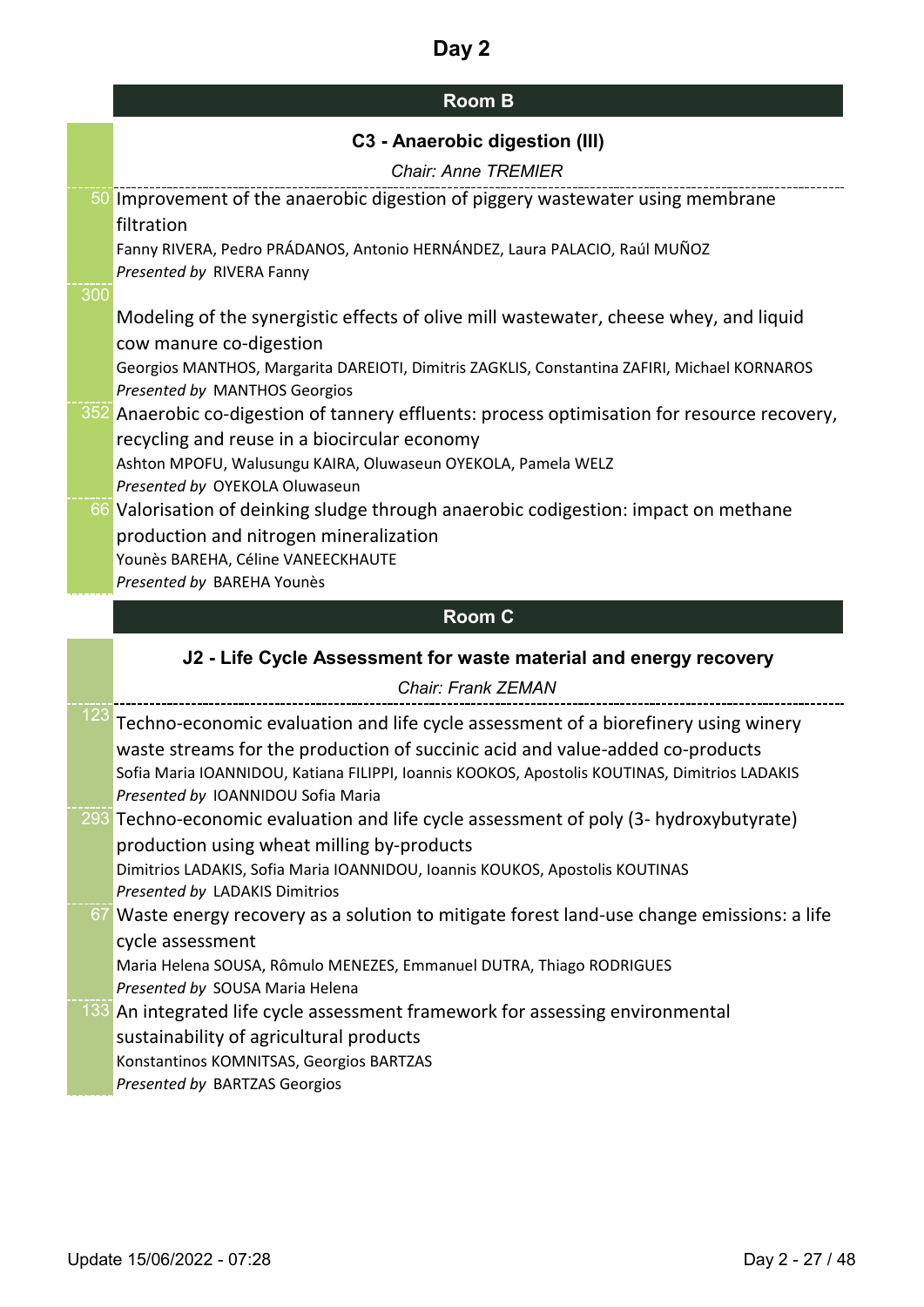| <b>Room D</b> |  |
|---------------|--|
|---------------|--|

| A4 - Resources recovery |  |
|-------------------------|--|
|-------------------------|--|

| Chair: José Maria SANCHEZ-HERVAS                                                           |
|--------------------------------------------------------------------------------------------|
| 244 Recovery of glass fibers from reinforced thermosets by pyrolysis processing and their  |
| reuse in PP composites                                                                     |
| Kyriaki GKALIOU, Claus Dalsgaard JENSEN, Anders Egede DAUGAARD                             |
| Presented by GKALIOU Kyriaki                                                               |
| 193 Hydrochar from hydrothermal liquefaction of municipal sludge: its characterization for |
| phosphorus recovery                                                                        |
| Huan LIU, Ibrahim Alper BASAR, Nathalie LYCZKO, Ange NZIHOU, Cigdem ESKICIOGLU             |
| Presented by LIU Huan                                                                      |
| 372 Resource recovery from calcium-based MSWI APCr stabilized by water washing             |
| Ekaterina KOROTENKO, Michal ŠYC, Lukáš GRIC, Tomáš BALOCH, Pavel DRÁPELA                   |
| Presented by KOROTENKO Ekaterina                                                           |
| 166 Solvent extraction of platinum and palladium from a leaching solution of a spent       |
| catalytic converter                                                                        |
| Ana Paula PAIVA                                                                            |
| Presented by PAIVA Ana Paula                                                               |
| June 28, 2022 17:30                                                                        |
|                                                                                            |
| <b>Room A</b>                                                                              |
| D3 - Sludge and waste gasification                                                         |
| <b>Chair: Fabrice PATISSON</b>                                                             |
| 205 Gasification of wastewater primary sieved solids for the production of electric and    |
| thermal energy                                                                             |
| Anthoula MANALI, Konstantinos TSAMOUTSOGLOU, Petros GIKAS                                  |
| Presented by GIKAS Petros                                                                  |
| 168 Process simulation of plasma-assisted entrained flow gasification for thermochemical   |
| recycling                                                                                  |
| Sebastian BASTEK, Marcel DOSSOW, Sebastian FENDT, Hartmut SPLIETHOFF                       |
| Presented by BASTEK Sebastian                                                              |
| 181 A circular systemic solution for the valorisation of wood packaging waste              |
| Vittoria BENEDETTI, Francesco PATUZZI, Marco BARATIERI                                     |
| Presented by BENEDETTI Vittoria                                                            |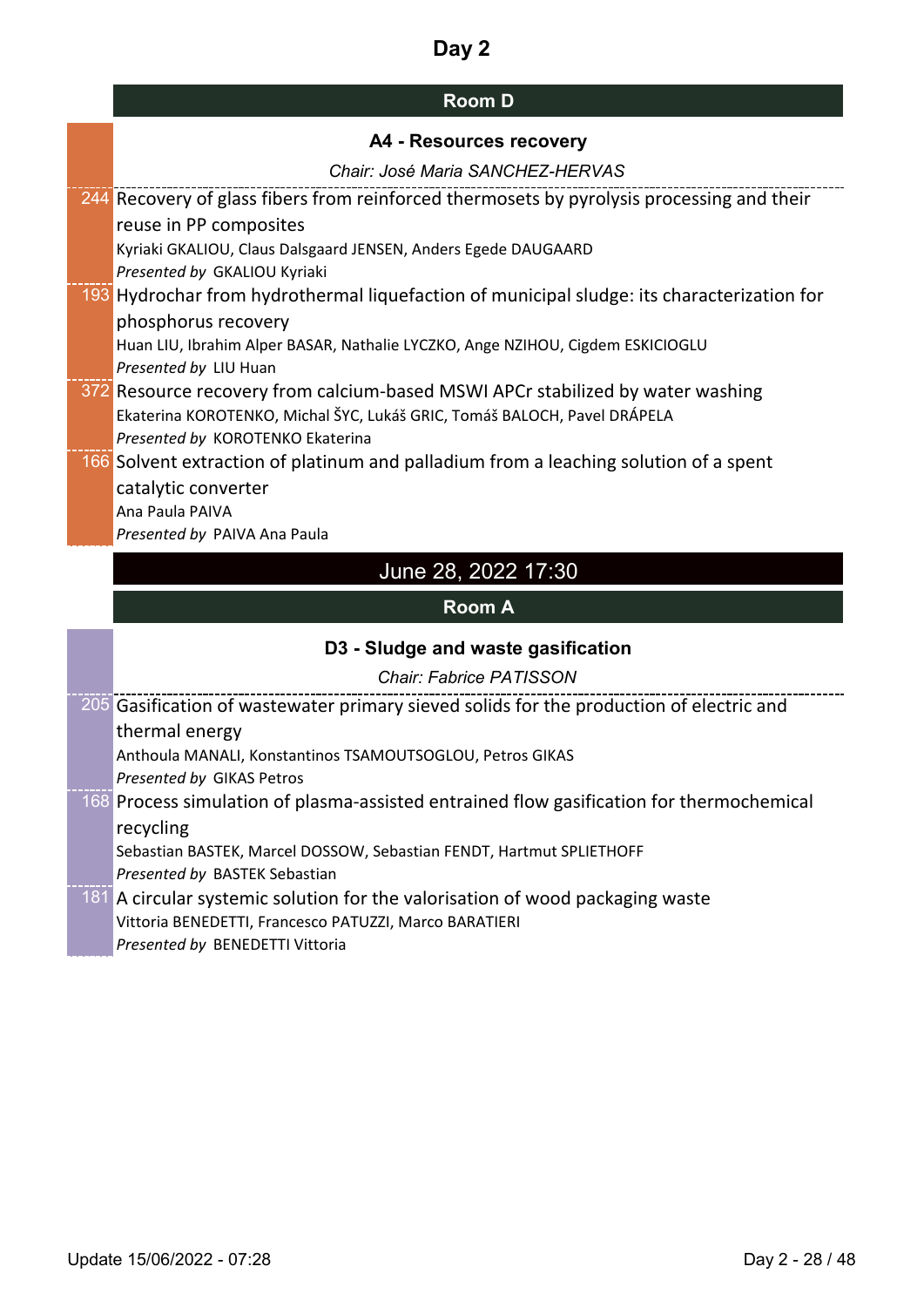|     | <b>Room B</b>                                                                                                                                                                                                                                            |
|-----|----------------------------------------------------------------------------------------------------------------------------------------------------------------------------------------------------------------------------------------------------------|
|     | F3 - Pilot, full scale operation, technico-economic analysis                                                                                                                                                                                             |
|     | Chair: Maria GONZALEZ MARTINEZ                                                                                                                                                                                                                           |
|     | 188 Tar steam reforming using biomass gasification char in a pilot-scale gasifier<br>Ali ABDELAAL, Daniele ANTOLINI, Stefano PIAZZI, Francesco PATUZZI, Audrey VILLOT, Claire GERENTE,<br><b>Marco BARATIERI</b><br>Presented by ABDELAAL Ali Hassan Ali |
| 284 |                                                                                                                                                                                                                                                          |
|     | Results of successful first 30 days of methanol synthesis demonstration plant operation<br><b>Tim SCHULZKE</b><br>Presented by SCHULZKE Tim                                                                                                              |
|     | 398 Technoeconomic analysis of briquette production from carbonised corn stover<br>Felicia NGUBANE, Oluwaseun OYEKOLA<br>Presented by OYEKOLA Oluwaseun                                                                                                  |
|     | <b>Room C</b>                                                                                                                                                                                                                                            |
|     | H2 - Energy storage (II)                                                                                                                                                                                                                                 |
|     | Chair: Lenka SVECOVA                                                                                                                                                                                                                                     |
|     | 24 Green processes for what?                                                                                                                                                                                                                             |
|     | <b>Patrick SHARROCK</b>                                                                                                                                                                                                                                  |
|     | Presented by SHARROCK Patrick                                                                                                                                                                                                                            |
| 290 |                                                                                                                                                                                                                                                          |
|     | Tannins for sustainable electrochemical energy storage                                                                                                                                                                                                   |
|     | Molood Alsadt HOSEINIZADEH, Kholod SALEM, Abdelaziz GOUDA, Alexandre MASSON, Clara SANTATO<br>Presented by HOSEINIZADEH Molood Alsadat                                                                                                                   |
|     | 101 Biosourced, biodegradable quinone-macromolecules grafted on O, N, S, P co-doped<br>carbon paper for high-energy density electrochemical capacitors<br>Abdelaziz GOUDA, Clara SANTATO<br>Presented by GOUDA Abdelaziz                                 |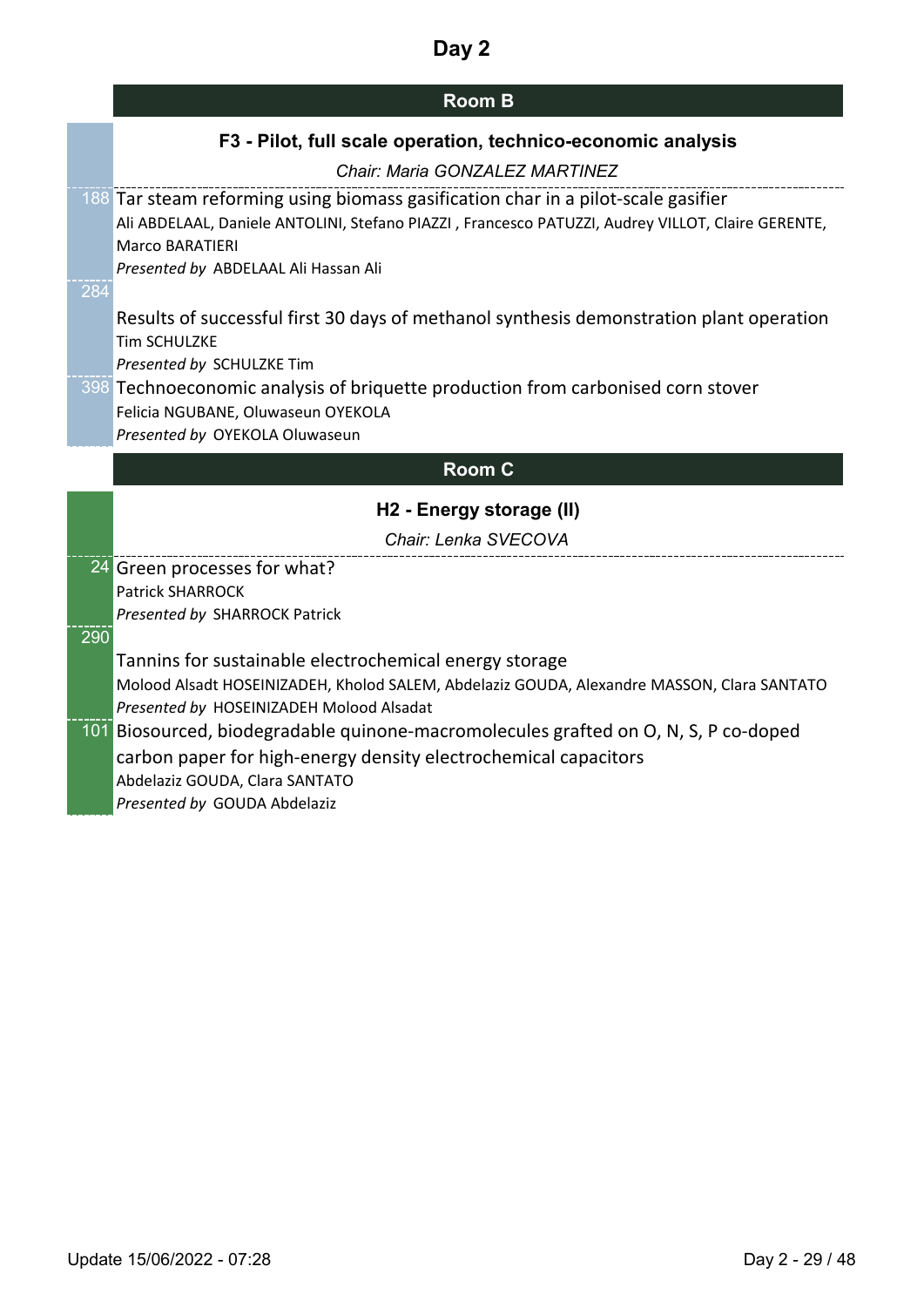## **Room D**

# **A5 - Physicochemical and energy yield evaluation of various feedstocks**

| <b>Chair: Gary LEEKE</b>                                                                   |
|--------------------------------------------------------------------------------------------|
| 29 Physical, chemical, and thermal evaluation of spent carrot seeds waste (SCSW) for       |
| thermochemical conversion                                                                  |
| Sourodipto MODAK, Priyanka KATIYAR                                                         |
| Presented by MODAK Sourodipto                                                              |
| 79 An analysis of the energy contribution from individual waste components in solid        |
| recovered fuel (SRF)                                                                       |
| Jarudej ASINGSAMANUNT, Geoffrey David FOWLER, Susan Mary GRIMES, Claudia MAYNE CUSELL      |
| Presented by ASINGSAMANUNT Jarudej                                                         |
| 80 Analysis of the pyrolysis and combustion of wet russian feedstock and of the subsequent |
| gaseous emissions, and kinetic modelling                                                   |
| Alexei KANGASH, Damaris KEHRLI, Pavel MARYANDYSHEV, Alain BRILLARD, Viktor LYUBOV, Jean-   |
| François BRILHAC                                                                           |
| Presented by BRILLARD Alain                                                                |
| June 28, 2022 18:20                                                                        |

**End of sessions**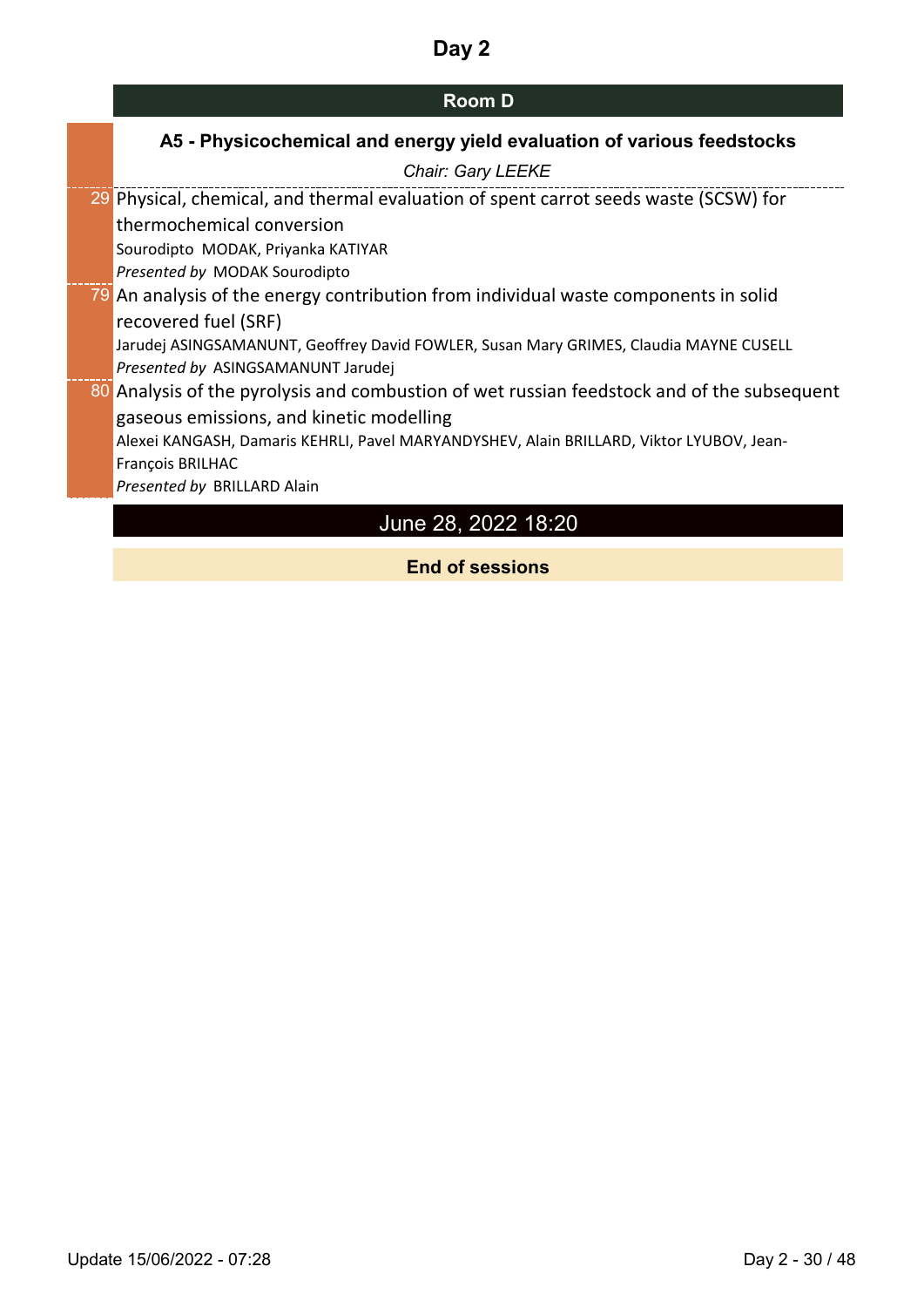# June 29, 2022 09:00

## **Room A**

#### **F4 - Advanced carbon materials**

*Chair: Luca FIORI*

|     | 148 Graphitization of cellulose and lignin using non-conventionnal catalysts: towards     |
|-----|-------------------------------------------------------------------------------------------|
|     | graphene-like materials                                                                   |
|     | Théotime BEGUERIE, Elsa WEISS-HORTALA, Ange NZIHOU                                        |
|     | Presented by BEGUERIE Théotime                                                            |
|     | 190 High-crystalline graphitic carbon synthesized from waste-woody sawdust                |
|     | Yuta NAKAYASU, Yasuto GOTO, Takashi ITOH, Masaru WATANABE                                 |
|     | Presented by NAKAYASU Yuta                                                                |
|     | 417 Hydrothermal carbonization of dairy waste for nutrient recovery and waste             |
|     | management                                                                                |
|     | <b>Nidal KHALAF</b>                                                                       |
|     | Presented by KHALAF Nidal                                                                 |
|     | 345 Activated carbon from graphene oxide assisted hydrothermal carbonization of corn      |
|     | fiber and KOH activation                                                                  |
|     | Animesh DUTTA, Tirtha DHAR                                                                |
|     | Presented by DUTTA Animesh                                                                |
|     |                                                                                           |
|     | <b>Room B</b>                                                                             |
|     |                                                                                           |
|     | A6 - Waste valorization and byproducts treatment and evaluation                           |
|     | <b>Chair: Florent LEMONT</b>                                                              |
|     | 215 Catalytic oxidation of kraft black liquor in continuous reactor                       |
|     | Antonio HERNANDEZ MANAS, Nicolas CHAUSSARD, Frédérique BERTAUD, Olivier BOYRON, Léa       |
|     | VILCOCQ, Pascal FONGARLAND, Laurent DJAKOVITCH                                            |
|     | Presented by VILCOCQ Léa                                                                  |
|     | 334 New approach in assessing the structure of catalyst-enhanced graphitic renewable      |
|     | carbons                                                                                   |
|     | Lina María ROMERO MILLÁN, Amel GHOGIA, Claire E. WHITE, Ange NZIHOU                       |
|     | Presented by GHOGIA Amel                                                                  |
| 387 |                                                                                           |
|     | Which sorption parameter for the modelling of organic micropollutants in NBS deposits?    |
|     | Maria LUPSEA-TOADER, Maximilien GRASSART-MASCLET, Mathieu GAUTIER, Denise BLANC, Wen DAI, |
|     | Camille BANC, Rémy GOURDON                                                                |
|     | Presented by LUPSEA-TOADER Maria                                                          |
|     | 109 Developing circular concrete: acid treatment of waste fines                           |
|     | Tiejun DING, Hong WONG, Xiuchen QIAO, Chris CHEESEMAN                                     |
|     | Presented by DING Tiejun                                                                  |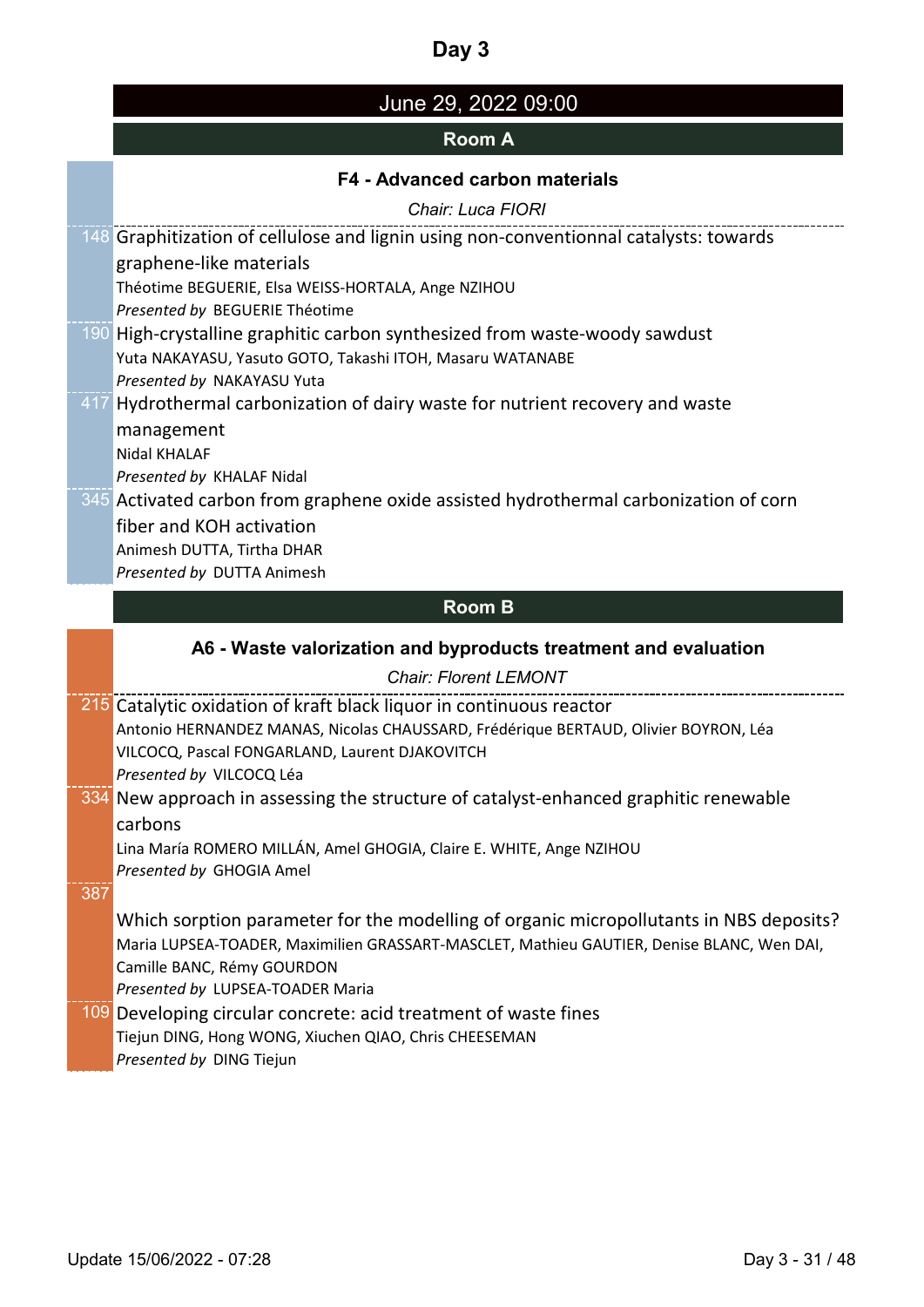# **Room C**

|     | E7 - Biorefinery approaches                                                                                                                                                                                                                         |
|-----|-----------------------------------------------------------------------------------------------------------------------------------------------------------------------------------------------------------------------------------------------------|
|     | <b>Chair: Christian KENNES</b>                                                                                                                                                                                                                      |
|     | 45 Alternative route for organic fraction municipal solid waste valorisation<br>Esther MOLINA PEÑATE, Antoni SANCHEZ, Adriana ARTOLA<br>Presented by MOLINA PEÑATE Esther                                                                           |
|     | 65 Marijuana residues as a gateway biomass for a green economy<br>Jm DANTAS, M LUGO-PIMENTEL, Sja RUEDA, Camille FILIATRAULT-CHASTEL, Frederik WOLFAARDT,<br>Olivier LALONDE, Thierry GHISLAIN, Jean-Michel LAVOIE<br>Presented by GHISLAIN Thierry |
|     | 83 Environmental analysis of different "green" extraction techniques to obtain flavonol<br>rutin: a biorefinery approach                                                                                                                            |
|     | Beatriz SANTIAGO, Ricardo REBOLLEDO, Gumersindo FEIJOO, Maria Teresa MOREIRA, Sara GONZALEZ-<br><b>GARCIA</b><br>Presented by REBOLLEDO-LEIVA Ricardo                                                                                               |
|     | 298 A biorefinery approach to fruit and vegetable waste management: integrated dark                                                                                                                                                                 |
|     | fermentation and hydrothermal carbonization                                                                                                                                                                                                         |
|     | Primrose MAGAMA, Idan CHIYANZU, Jean MULOPO                                                                                                                                                                                                         |
|     | Presented by MAGAMA Primrose                                                                                                                                                                                                                        |
|     |                                                                                                                                                                                                                                                     |
|     | <b>Room D</b>                                                                                                                                                                                                                                       |
|     | J3 - Waste valorization                                                                                                                                                                                                                             |
|     | Chair: Nathalie LYCZKO                                                                                                                                                                                                                              |
|     | 391 Leaching and selective recovery of rare earth elements found in NdFeB magnets using                                                                                                                                                             |
|     | organic acids and TODGA                                                                                                                                                                                                                             |
|     | Sahar BELFQUEH, Nourredine MENAD, Alain SERON, Simon CHAPRON, Guilhem ARRACHART                                                                                                                                                                     |
|     | Presented by MENAD Nour-Eddine                                                                                                                                                                                                                      |
| 144 | Porous red-mud based alkali-actived materials for wastewater treatment                                                                                                                                                                              |
|     | João CARVALHEIRAS, Rui NOVAIS, João LABRINCHA                                                                                                                                                                                                       |
|     | Presented by CARVALHEIRAS João<br>212 Recyclable materials do not always make recyclable objects: a multilevel statistical                                                                                                                          |
|     |                                                                                                                                                                                                                                                     |
|     | entropy take on composite deli packaging<br>Cristina MOYAERT, Yanou FISHEL, Lorenz VAN NUETEN, Philippe NIMMEGEERS, Pieter BILLEN                                                                                                                   |
|     | Presented by BILLEN Pieter                                                                                                                                                                                                                          |
| 41  | Experimental study of the use dredged sediments in a hydrocarbon matrix<br>Fouad BELAYALI, Walid MAHERZI, Nor-Edine ABRIAK, Mahfoud BENZERZOUR                                                                                                      |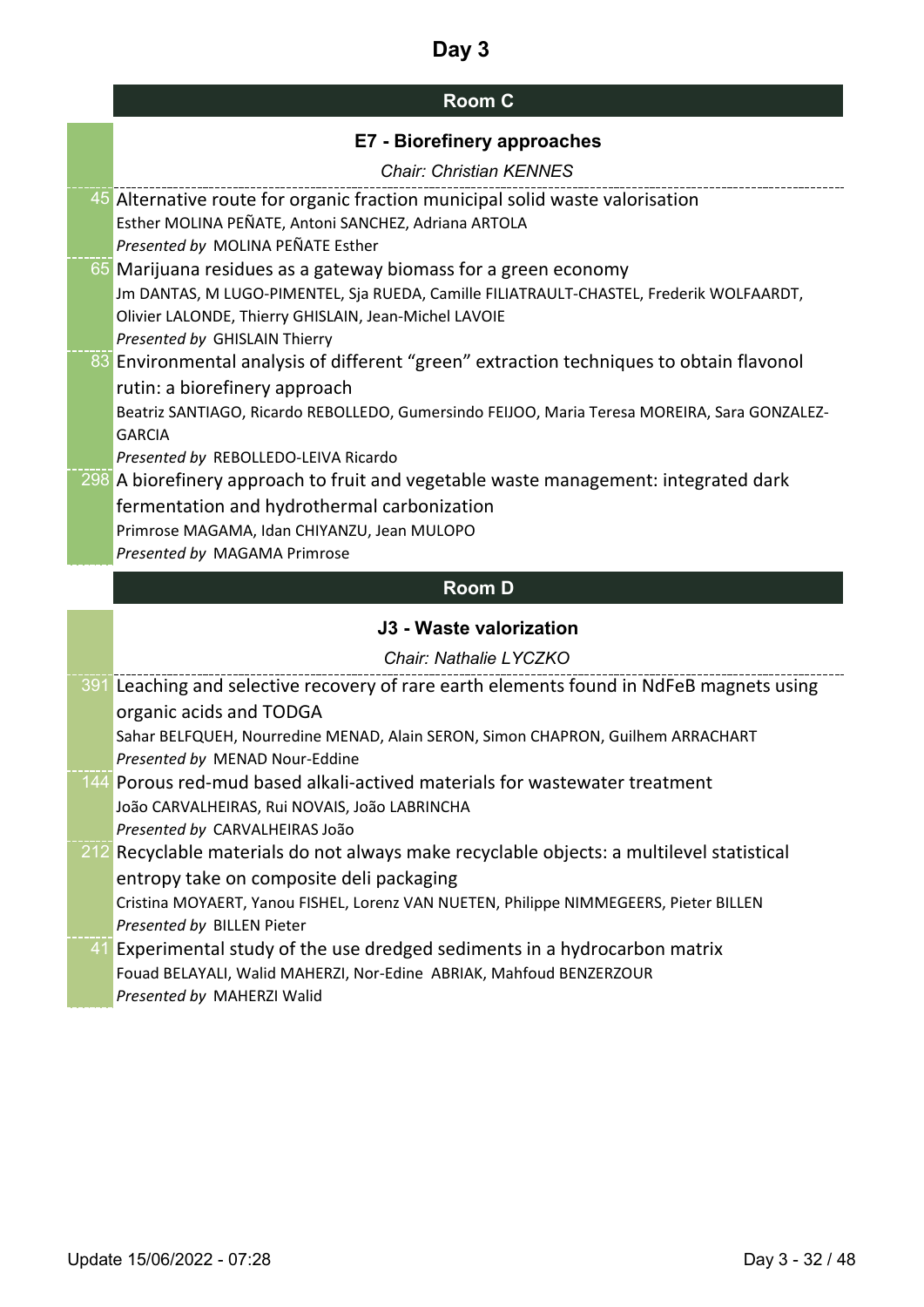# June 29, 2022 10:05

## **Room A**

# **OF4-9 Thermochemical processes (II)**

| OF4-9 THEITHOCHEITHCAL DIOCESSES (II)                                                     |
|-------------------------------------------------------------------------------------------|
| <b>Chair: Amel GHOGIA</b>                                                                 |
| 204 Pyrolysis of hdpe over spent FCC catalyst in a fountain confined conical spouted bed  |
| reactor                                                                                   |
| Santiago OROZCO HERNANDEZ, Mayra SUAREZ, Maria CORTAZAR, Laura SANTAMARIA, Irati GARCIA,  |
| Enara FERNANDEZ, Maider AMUTIO, Martin OLAZAR                                             |
| Presented by SANTAMARIA Laura                                                             |
| 62 Thermochemical recovery of end-of-waste wood in a domestic wood stove: influence of    |
| the wood arrangement in the fireplace on pollutant emissions                              |
| Axel MEYER, Gontrand LEYSSENS, Cornélius SCHÖNNENBECK                                     |
| Presented by MEYER Axel                                                                   |
| 170 Experimental and modelling study of volatile species released in biomass torrefaction |
| based on extracted cellulose, hemicelluloses and lignin                                   |
| María GONZALEZ MARTINEZ, Jean-Louis DIRION, Manon BEAUFORT, Andrés ANCA-COUCE, Mylène     |
| MARIN GALLEGO, Xuan MEYER                                                                 |
| Presented by GONZALEZ MARTINEZ Maria                                                      |
| 344 MDF recycling by steam explosion                                                      |
| Sarah TROILO, Arnaud BESSERER, Lucas SOUFFLET, Safwan SAKER, Nicolas BROSSE               |
| Presented by TROILO Sarah                                                                 |

### **Room B**

### **OF4-10 Activated carbons**

*Chair: Francesco PATUZZI*

| 192 Reusing spent fluid catalytic cracking catalyst as adsorbent in wastewater treatment    |
|---------------------------------------------------------------------------------------------|
| applications                                                                                |
| Tania GAMEIRO, Carla COSTA, João LABRINCHA, Rui NOVAIS                                      |
| Presented by GAMEIRO Tania                                                                  |
| 95 Hierarchical porous biomass carbon from agricultural crops waste as an highly efficiency |
| adsorbent for VOCs                                                                          |
| Xinlei HUANG, Minghui TANG, Shengyong LU, Ling WANG, Hongxian LI                            |
| Presented by HUANG Xinlei                                                                   |
| 87 Enhanced adsorptive capacity for the removal of Rhodamine B (RhB) using positively-      |
| charged extractive-free sugarcane bagasse                                                   |
| Roxanne Kathlyn ALIVIO, Alchris GO, Yi Hsu JU, Artik Elisa ANGKAWIJAYA                      |
| Presented by ALIVIO Roxanne Kathlyn                                                         |
| 106 Development of activated carbons from pine sawdust and their application for wood       |
| dye adsorption                                                                              |
| Catarina PIMENTEL, M. Sonia FREIRE, Diego GÓMEZ-DÍAZ, Julia GONZÁLEZ-ÁLVAREZ                |
| Presented by PIMENTEL Catarina                                                              |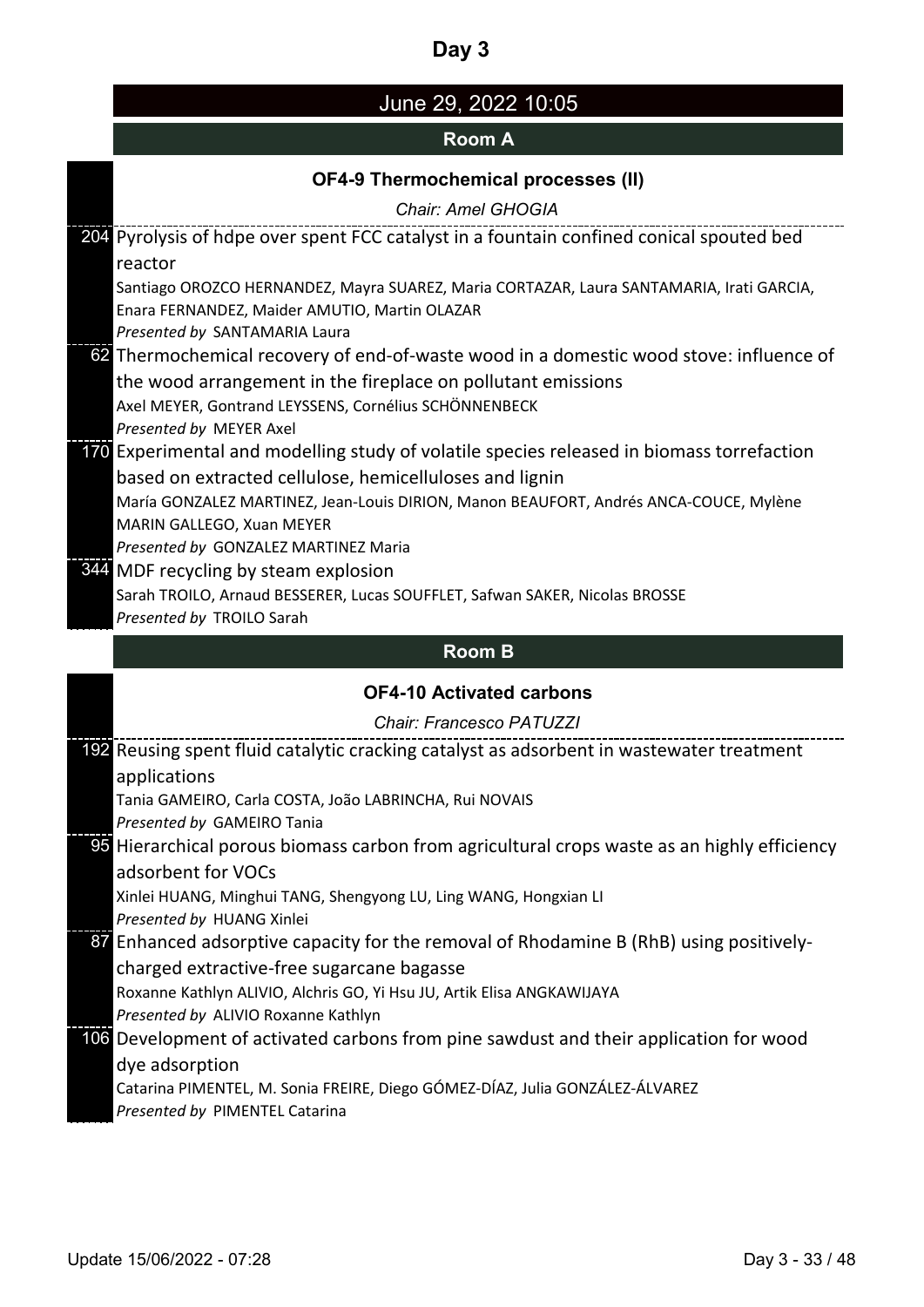# **Room C**

| <b>OF4-11 Biological treatment (II)</b> |  |
|-----------------------------------------|--|
|-----------------------------------------|--|

|     | solvent (DES) for enzymatic hydrolysis<br>F. MASUKU F, Fildah AYAA, C.M. ONYELUCHEYA, Samuel IWARERE, Michael DARAMOLA, J.B. KIRABIRA<br>Presented by AYAA Fildah<br><b>Room D</b><br><b>OF4-12 Minerals</b><br>Chair: Ivana BARIŠIC<br>426 Waste valorisation: a key enabler for long-distance human space missions<br>Sandra ORTEGA, Chloe AUDAS, Brigitte LAMAZE, Christel PAILLE, Christophe LASSEUR<br>Presented by ORTEGA Sandra<br>336 Management of end of life photovoltaic panels: a focus on recycling technologies<br>Charalampos PAVLOPOULOS, Konstantina PAPADOPOULOU, Gerasimos LYBERATOS<br>Presented by PAPADOPOULOU Konstantina<br>103 Electric field assisted mining: an environmentally friendly technique for rare earth<br>extraction from soils<br>Carolina PIRES, Alexandra RIBEIRO, Haroldo PONTE, Maria José PONTE<br>Presented by PIRES Carolina<br>179 Hydrometallurgical recovery of copper from electronic wastes using alkaline lixiviant<br>Marjorie VALIX<br>Presented by VALIX Marjorie<br>June 29, 2022 10:35<br>Open area |
|-----|---------------------------------------------------------------------------------------------------------------------------------------------------------------------------------------------------------------------------------------------------------------------------------------------------------------------------------------------------------------------------------------------------------------------------------------------------------------------------------------------------------------------------------------------------------------------------------------------------------------------------------------------------------------------------------------------------------------------------------------------------------------------------------------------------------------------------------------------------------------------------------------------------------------------------------------------------------------------------------------------------------------------------------------------------------------|
|     |                                                                                                                                                                                                                                                                                                                                                                                                                                                                                                                                                                                                                                                                                                                                                                                                                                                                                                                                                                                                                                                               |
|     |                                                                                                                                                                                                                                                                                                                                                                                                                                                                                                                                                                                                                                                                                                                                                                                                                                                                                                                                                                                                                                                               |
|     |                                                                                                                                                                                                                                                                                                                                                                                                                                                                                                                                                                                                                                                                                                                                                                                                                                                                                                                                                                                                                                                               |
|     |                                                                                                                                                                                                                                                                                                                                                                                                                                                                                                                                                                                                                                                                                                                                                                                                                                                                                                                                                                                                                                                               |
|     |                                                                                                                                                                                                                                                                                                                                                                                                                                                                                                                                                                                                                                                                                                                                                                                                                                                                                                                                                                                                                                                               |
|     |                                                                                                                                                                                                                                                                                                                                                                                                                                                                                                                                                                                                                                                                                                                                                                                                                                                                                                                                                                                                                                                               |
|     |                                                                                                                                                                                                                                                                                                                                                                                                                                                                                                                                                                                                                                                                                                                                                                                                                                                                                                                                                                                                                                                               |
|     |                                                                                                                                                                                                                                                                                                                                                                                                                                                                                                                                                                                                                                                                                                                                                                                                                                                                                                                                                                                                                                                               |
|     |                                                                                                                                                                                                                                                                                                                                                                                                                                                                                                                                                                                                                                                                                                                                                                                                                                                                                                                                                                                                                                                               |
|     |                                                                                                                                                                                                                                                                                                                                                                                                                                                                                                                                                                                                                                                                                                                                                                                                                                                                                                                                                                                                                                                               |
|     |                                                                                                                                                                                                                                                                                                                                                                                                                                                                                                                                                                                                                                                                                                                                                                                                                                                                                                                                                                                                                                                               |
|     |                                                                                                                                                                                                                                                                                                                                                                                                                                                                                                                                                                                                                                                                                                                                                                                                                                                                                                                                                                                                                                                               |
|     |                                                                                                                                                                                                                                                                                                                                                                                                                                                                                                                                                                                                                                                                                                                                                                                                                                                                                                                                                                                                                                                               |
|     |                                                                                                                                                                                                                                                                                                                                                                                                                                                                                                                                                                                                                                                                                                                                                                                                                                                                                                                                                                                                                                                               |
|     |                                                                                                                                                                                                                                                                                                                                                                                                                                                                                                                                                                                                                                                                                                                                                                                                                                                                                                                                                                                                                                                               |
|     |                                                                                                                                                                                                                                                                                                                                                                                                                                                                                                                                                                                                                                                                                                                                                                                                                                                                                                                                                                                                                                                               |
|     |                                                                                                                                                                                                                                                                                                                                                                                                                                                                                                                                                                                                                                                                                                                                                                                                                                                                                                                                                                                                                                                               |
|     |                                                                                                                                                                                                                                                                                                                                                                                                                                                                                                                                                                                                                                                                                                                                                                                                                                                                                                                                                                                                                                                               |
|     | Fractionation of yellow thatching grass (Hyparrhenia filipendula) with deep eutectic                                                                                                                                                                                                                                                                                                                                                                                                                                                                                                                                                                                                                                                                                                                                                                                                                                                                                                                                                                          |
| 440 |                                                                                                                                                                                                                                                                                                                                                                                                                                                                                                                                                                                                                                                                                                                                                                                                                                                                                                                                                                                                                                                               |
|     | Presented by SHAH Syed Salman Ali                                                                                                                                                                                                                                                                                                                                                                                                                                                                                                                                                                                                                                                                                                                                                                                                                                                                                                                                                                                                                             |
|     | Syed S.A. SHAH, Kwang-Ho CHOO                                                                                                                                                                                                                                                                                                                                                                                                                                                                                                                                                                                                                                                                                                                                                                                                                                                                                                                                                                                                                                 |
|     | membrane bioreactors                                                                                                                                                                                                                                                                                                                                                                                                                                                                                                                                                                                                                                                                                                                                                                                                                                                                                                                                                                                                                                          |
|     | Presented by FIRMINO Matheus<br>333 N-acyl-homoserine lactones and autoinductor-2 mediated quorum sensing in anaerobic                                                                                                                                                                                                                                                                                                                                                                                                                                                                                                                                                                                                                                                                                                                                                                                                                                                                                                                                        |
|     | Matheus FIRMINO, Anne TREMIER                                                                                                                                                                                                                                                                                                                                                                                                                                                                                                                                                                                                                                                                                                                                                                                                                                                                                                                                                                                                                                 |
|     | 125 Effects of biochar on nitrogen losses during digestate composting                                                                                                                                                                                                                                                                                                                                                                                                                                                                                                                                                                                                                                                                                                                                                                                                                                                                                                                                                                                         |
|     | Presented by AWHANGBO Lorraine                                                                                                                                                                                                                                                                                                                                                                                                                                                                                                                                                                                                                                                                                                                                                                                                                                                                                                                                                                                                                                |
|     | Lorraine AWHANGBO, Morand SEVERAC, Cyrille CHARNIER, Eric LATRILLE, Jean-Philippe STEYER                                                                                                                                                                                                                                                                                                                                                                                                                                                                                                                                                                                                                                                                                                                                                                                                                                                                                                                                                                      |
|     | Chair: Konstantina PAPADOPOULOU<br>75 New steps in rapid characterization of organic waste by near infrared spectroscopy                                                                                                                                                                                                                                                                                                                                                                                                                                                                                                                                                                                                                                                                                                                                                                                                                                                                                                                                      |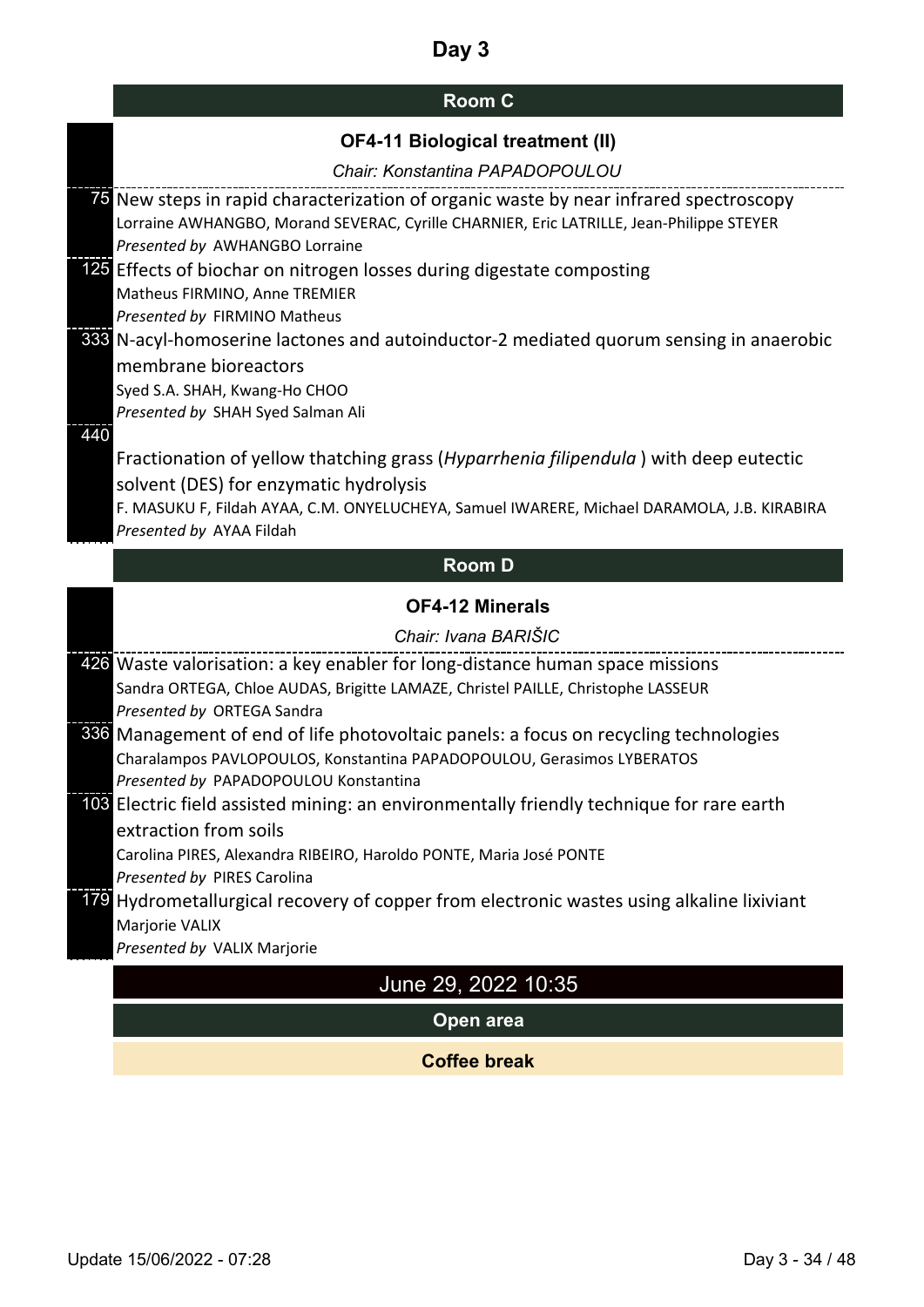| June 29, 2022 10:50 |
|---------------------|
|---------------------|

# **Room A**

# **F5 - Pyrolysis**

*Chair: Joan MANYA*

| 227 <b>IDROSMART</b> – integration of slow pyrolysis and chemicals leaching for civil sludge |
|----------------------------------------------------------------------------------------------|
| conversion into biocoal, biochemicals and inorganic fertilisers                              |
| Andrea SALIMBENI, Giacomo LOMBARDI, Andrea Maria RIZZO, David CHIARAMONTI                    |
| Presented by LOMBARDI Giacomo                                                                |
| 46 Catalytic co-fast pyrolysis hydrocarbon selectivity: agroindustrial waste biomass and     |
| <b>PVC blends</b>                                                                            |
| Ángel ALCÁZAR RUIZ, Luz SÁNCHEZ SILVA, Fernando DORADO FERNÁNDEZ                             |
| Presented by ALCÁZAR RUIZ Ángel                                                              |
| 207 Pyrolysis-plasma/catalysis of municipal solid waste to produce upgraded bio-oils         |
| Maryam KHATIBI, Idris AMINU, Mohamad NAHIL, Paul WILLIAMS                                    |
| Presented by KHATIBI Maryam                                                                  |
| 223 Pyrolysis of end-of-life tyres coupled with catalytic vapour upgrading                   |
| Stylianos STEFANIDIS, Eleni PACHATOURIDOU, Eleni HERACLEOUS, Angelos LAPPAS                  |
| Presented by STEFANIDIS Stylianos                                                            |
| 277 Co-pyrolysis of wood and chicken manure for the production of engineered biochar-        |
| based slow-release fertilizers                                                               |
| Amine LATAF, Ava YAMAGUCHI, Ingeborg PECQUEUR, Marijke JOZEFCZAK, Ann CUYPERS, Bart          |
| VANDECASTEELE, Dries VANDAMME                                                                |
| Presented by LATAF Amine                                                                     |
|                                                                                              |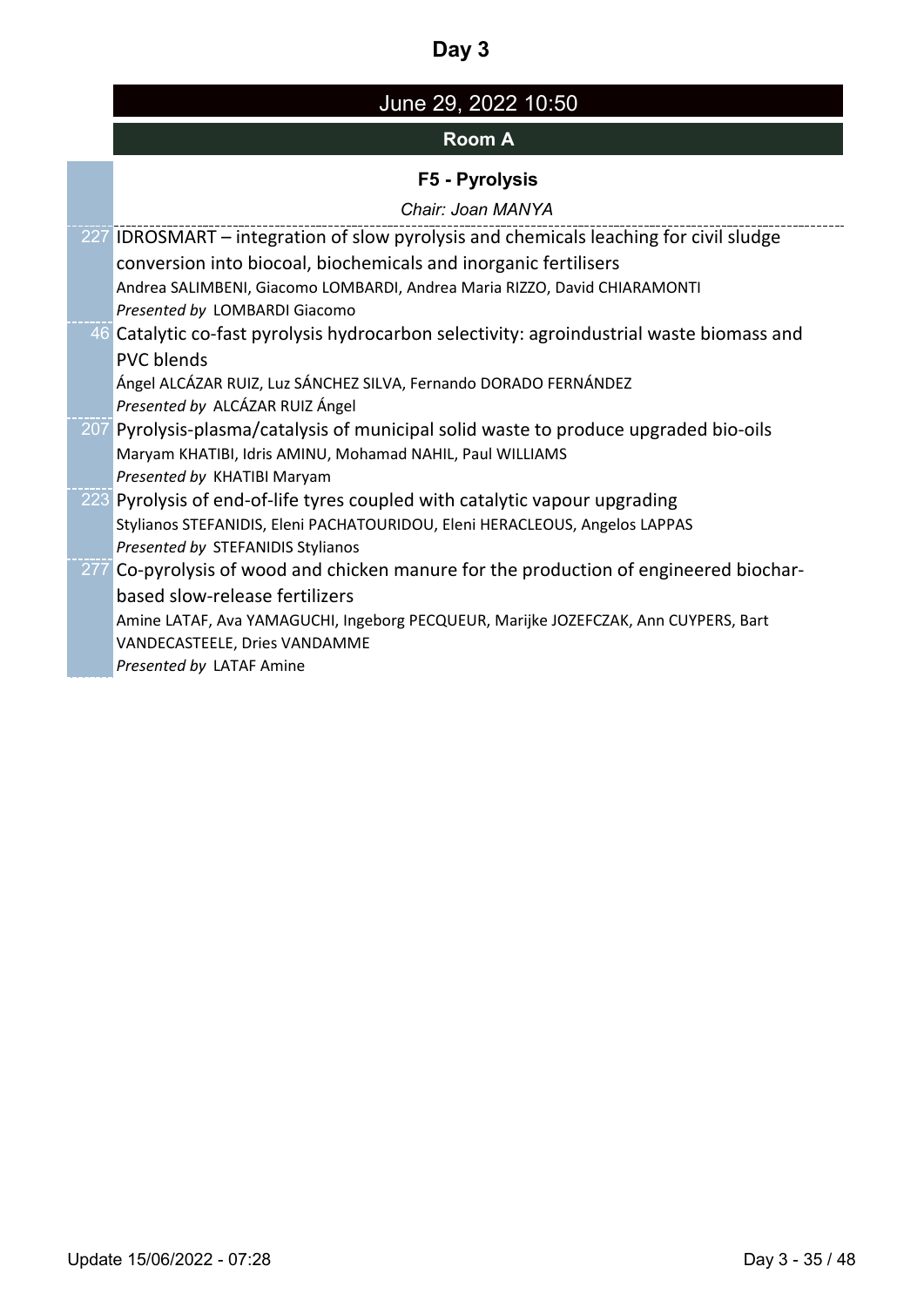| <b>Room B</b> |  |
|---------------|--|
|---------------|--|

|     | C4 - Anaerobic digestion (IV)                                                                                                                                                                                                                                                                                                        |
|-----|--------------------------------------------------------------------------------------------------------------------------------------------------------------------------------------------------------------------------------------------------------------------------------------------------------------------------------------|
|     | Chair: Hélène CARRERE                                                                                                                                                                                                                                                                                                                |
| 418 | 86 Rapid convergence of microbial communities from different inoculum sources<br>Antonio GRIMALT-ALEMANY, Anna LYMPERATOU, Carlos GONZÁLEZ LÓPEZ DE LERMA, César QUINTELA-<br>GARCÍA, Ioannis SKIADAS, Hariklia GAVALA<br>Presented by GRIMALT-ALEMANY Antonio                                                                       |
|     | Methane yield optimization of microbial consortium in anaerobic digestion dealing with<br>saline biomass<br>Korantin PIPEREAU, Stéphanie SAINT-LAURENT, Ludivine ALLAIS, Pierre SOUQUET, Cécilia SAMBUSITI<br>Presented by PIPEREAU Korantin                                                                                         |
|     | 154 Population dynamics in anaerobic digesters upon sequential changes of feedstock with<br>and without pretreatment<br>Anna LYMPERATOU, Mateusz LEZYK, Antonio GRIMALT-ALEMANY, Ioannis V. SKIADAS, Hariklia N.<br><b>GAVALA</b><br>Presented by LYMPERATOU Anna                                                                    |
|     | 307 Development of a new method using 3D printing solid tracers for the determination of<br>residence time distribution in dry anaerobic digestion in a 0.5 m <sup>3</sup> reactor<br>Manuel HERNANDEZ-SHEK, Arnaud COUTU, Joseph FAYOLLE, Philippe PEULTIER, André PAUSS, Thierry<br><b>RIBEIRO</b><br>Presented by RIBEIRO Thierry |
| 261 | Inhibitory mechanisms and mitigation strategies in semi-continuous dry anaerobic<br>digestion of OFMSW<br>Ildefonso ROCAMORA, Yadira BAJON-FERNANDEZ<br>Presented by BAJON FERNANDEZ Yadira                                                                                                                                          |
|     |                                                                                                                                                                                                                                                                                                                                      |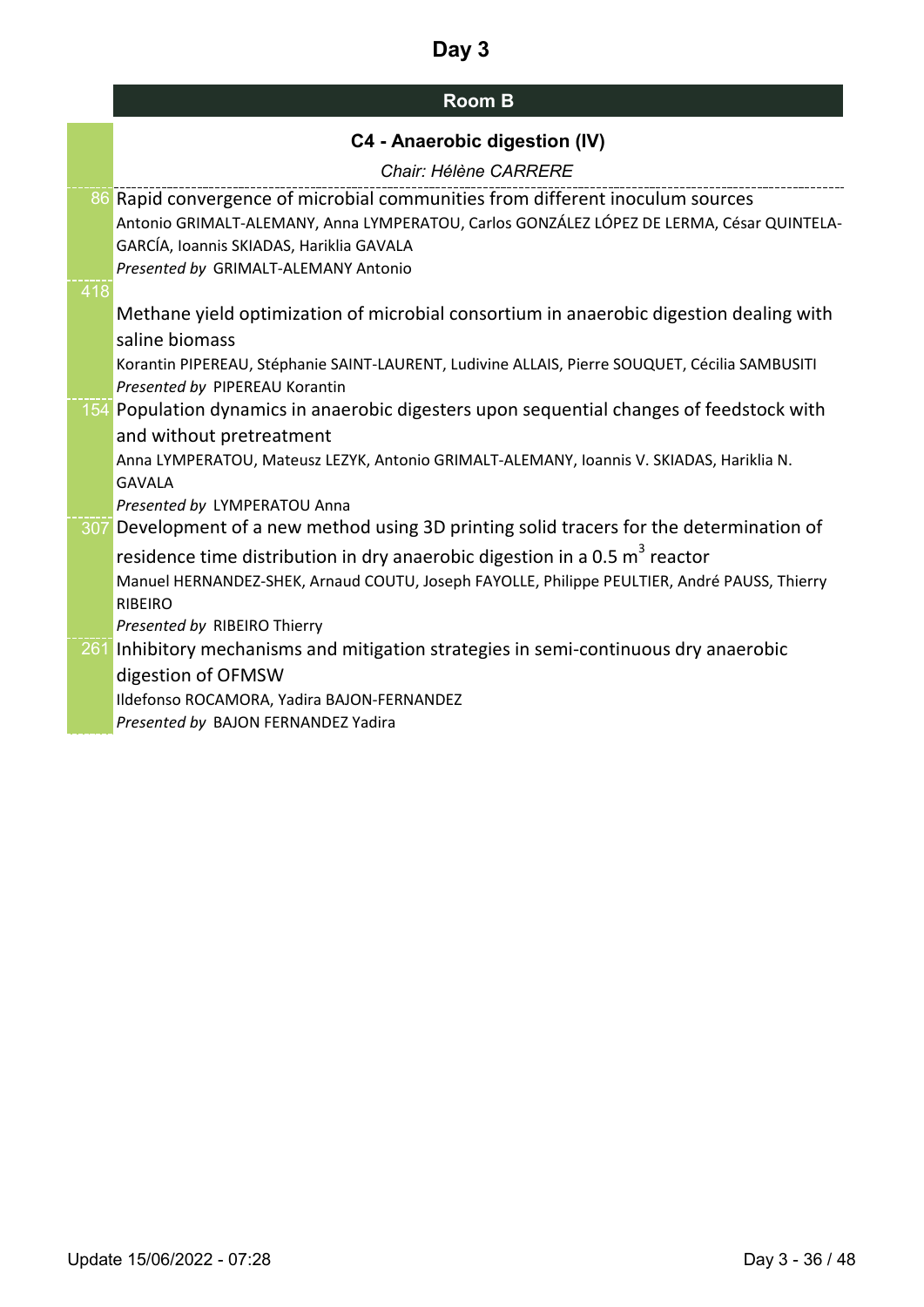# **Room C**

|  |  |  | E8 - Biological / Biochemical processing (II) |  |
|--|--|--|-----------------------------------------------|--|
|--|--|--|-----------------------------------------------|--|

|     | Chair: William MITCH                                                                          |
|-----|-----------------------------------------------------------------------------------------------|
|     | 343 Waste-based bio-ethanol production: a circular economy model                              |
|     | Styliani KALANTZI, George Marios LYTRAS, Christos LYTRAS, Dimitrios MATHIOUDAKIS, Konstantina |
|     | PAPADOPOULOU, Diomi MAMMA, Dimitrios KEKOS, Gerasimos LYBERATOS                               |
|     | Presented by PAPADOPOULOU Konstantina                                                         |
|     | 162 Two-stage anaerobic digestion of food waste: improving bioenergy recovery rate by         |
|     | steering acidogenesis                                                                         |
|     | Octavio GARCIA, Leonardo MARTÍNEZ-MENDOZA, Israel DIAZ, Raúl MUÑOZ                            |
|     | Presented by GARCIA Octavio                                                                   |
|     | 265 Treatment of soapstock wastewater anaerobically and recover of sulphuric acid from        |
|     | biogas                                                                                        |
|     | Simge SERTGUMEC, Mahmut ALTINBAS                                                              |
|     | Presented by SERTGUMEC Simge                                                                  |
|     | 135 Bioleaching to reprocess sulfidic polymetallic mining residues: two case studies from the |
|     | H2020 NEMO project                                                                            |
|     | Agathe HUBAU, Douglas PINO-HERRERA, Anne-Gwenaëlle GUEZENNEC                                  |
|     | Presented by HUBAU Agathe                                                                     |
| 131 | Lactic acid fermentation at high NaCl concentrations                                          |
|     | Eleftheria PAPADOPOULOU, Panagiotis TSAPEKOS, Irini ANGELIDAKI                                |
|     | Presented by PAPADOPOULOU Eleftheria                                                          |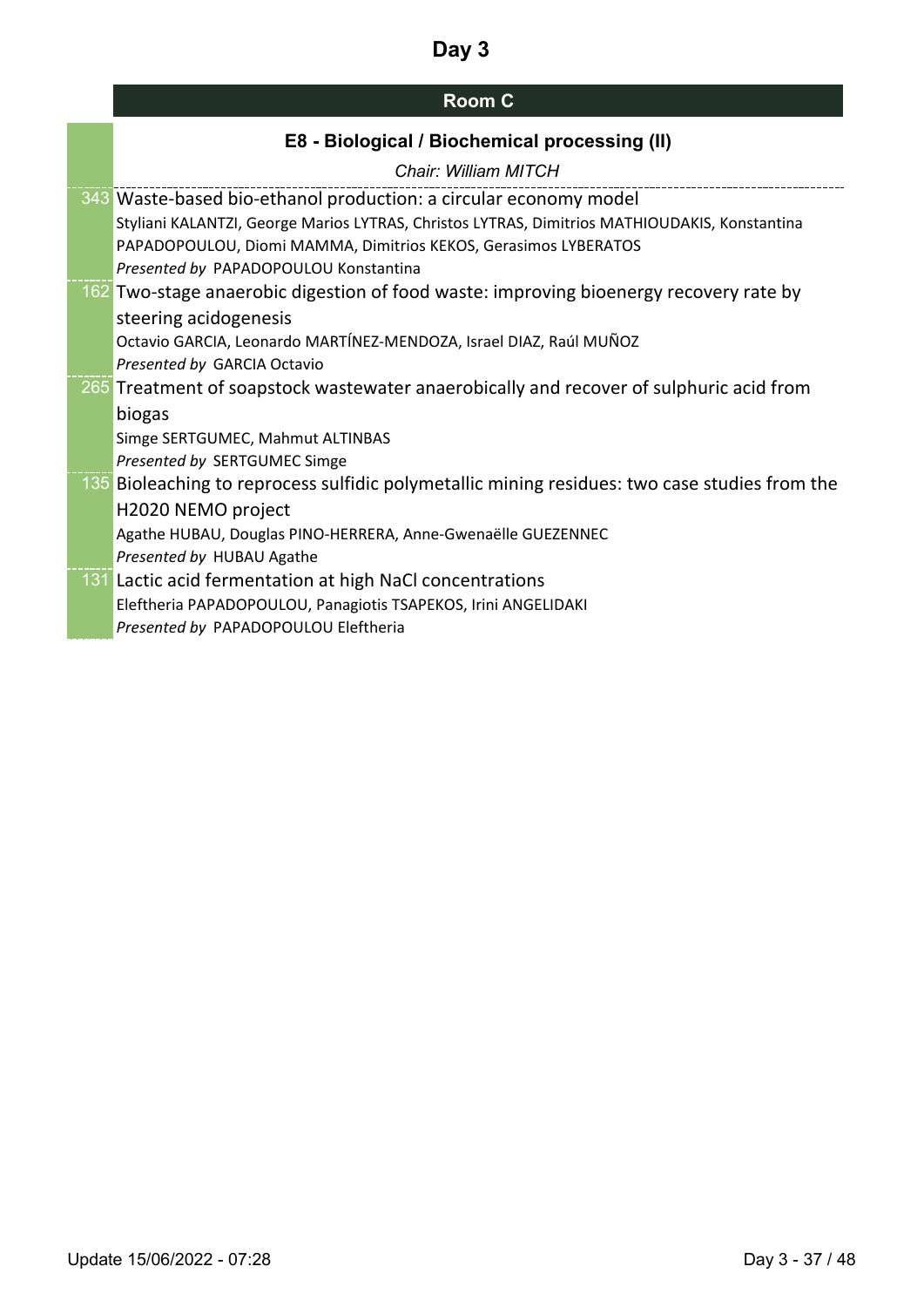## **Room D**

### **G3 - Waste management and assessment**

| Chair: Katia LASARIDI                                                                                                                       |
|---------------------------------------------------------------------------------------------------------------------------------------------|
| 323 Evaluation of the impact of EAF slag-based asphalt mixtures on the environment using                                                    |
| leaching tests                                                                                                                              |
| Iván SALAS, Eva CIFRIÁN, Pedro LASTRA-GONZÁLEZ, Daniel CASTRO-FRESNO, Ana ANDRÉS                                                            |
| Presented by SALAS Iván                                                                                                                     |
| 357 A protocol to prepare fresh municipal solid waste for stabilisation and solidification                                                  |
| Léo SAOUTI, Daniel LEVACHER, Nathalie LEBLANC, Hafida ZMAMOU, Louis JARDIN                                                                  |
| Presented by SAOUTI Léo                                                                                                                     |
| 314 Environmental risk assessment of sustainable materials based on biomass ashes on                                                        |
| marine environment using eco-toxicity criteria                                                                                              |
| Jorge SANTOS TERÁN, Araceli RODRIGUEZ-ROMERO, Eva CRIFRIAN, Ana ANDRES                                                                      |
| Presented by SANTOS TERÁN Jorge<br>325 Development of technology roadmap for valorisation of plastic waste related to covid-                |
| 19, based on technology surveillance, life cycle assessment and estimation of economic                                                      |
| viability. Case study Bucaramanga, Colombia                                                                                                 |
| Viatcheslav KAFAROV, Lynda CARREÑO-VILLARREAL, Andrés LEÓN-ESTEBAN, Sandra PEÑA-RUIZ, Juan                                                  |
| Pablo AFANADOR-REYES, Ivon BONILLA-TRIANA                                                                                                   |
| Presented by KAFAROV Viatcheslav                                                                                                            |
|                                                                                                                                             |
| June 29, 2022 12:05                                                                                                                         |
| <b>Restaurant</b>                                                                                                                           |
| Lunch                                                                                                                                       |
| June 29, 2022 13:05                                                                                                                         |
|                                                                                                                                             |
| <b>Main amphitheather</b>                                                                                                                   |
| <b>PL3 - Plenary Lecture</b>                                                                                                                |
|                                                                                                                                             |
| Chair: Ange NZIHOU                                                                                                                          |
| 424 Waste and biomass valorization by supercritical hydrothermal processing<br>Tadafumi ADSCHIRI, Akira YOKO, Takaaki TOMAI, Gimyeong SEONG |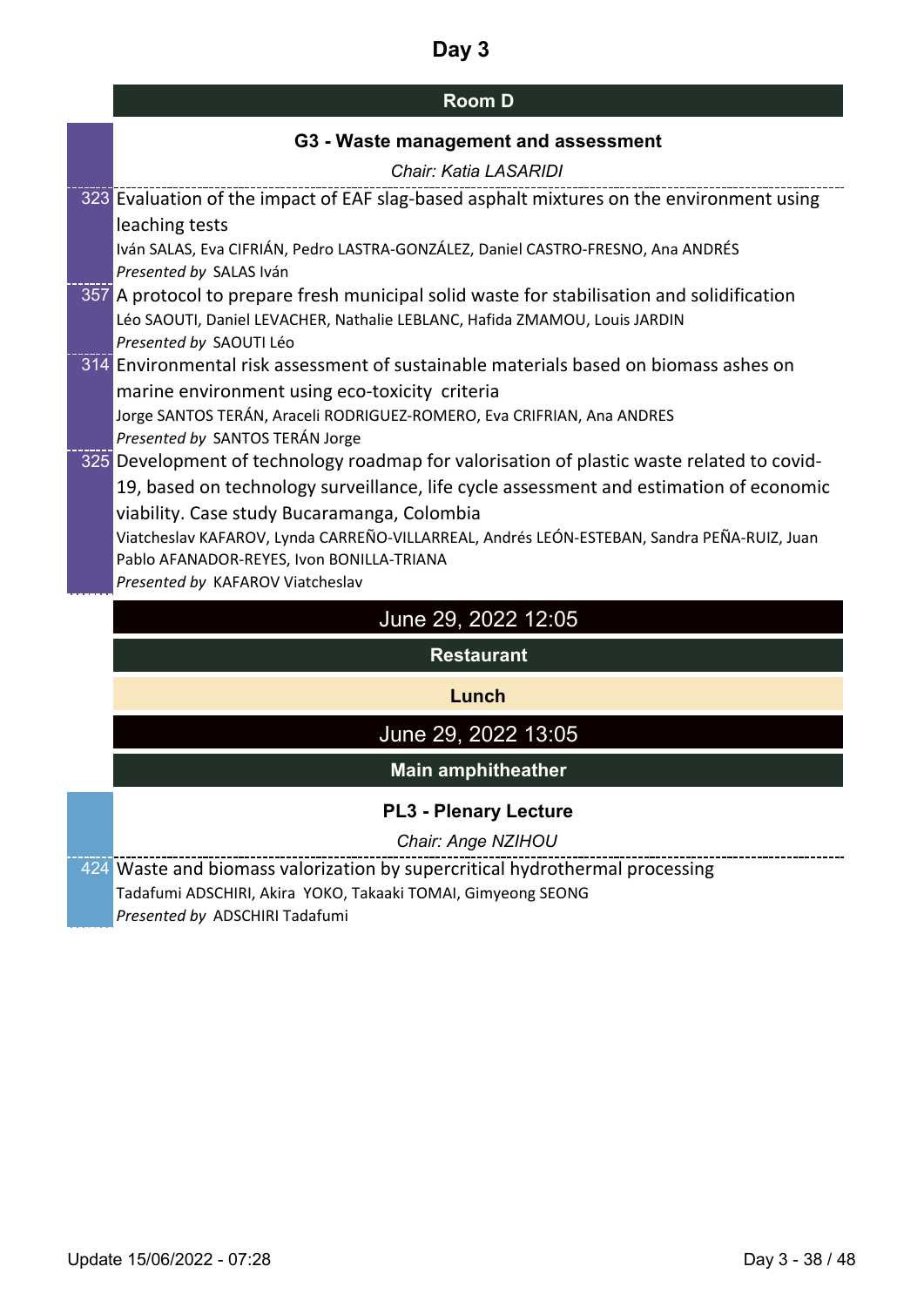| June 29, 2022 13:50                                                                             |
|-------------------------------------------------------------------------------------------------|
| <b>Room A</b>                                                                                   |
| <b>KN13 - Keynote Lecture</b>                                                                   |
| <b>Chair: Muriel MARCHAND</b>                                                                   |
| 114 Vine shoot-derived hard carbon as anode for sodium-ion batteries                            |
| Dario ALVIRA, Daniel ANTORAN, Joan MANYA<br>Presented by ALVIRA Dario                           |
| <b>Room B</b>                                                                                   |
| <b>KN14 - Keynote Lecture</b>                                                                   |
| Chair: Gerasimos LYBERATOS                                                                      |
| 108 Progress report on the degradation of biodegradable plastics in anaerobic digestion         |
| systems                                                                                         |
| Paul DERKENNE, Lucile CHATELLARD, Patrick DABERT<br>Presented by DABERT Patrick                 |
| <b>Room C</b>                                                                                   |
| <b>KN15 - Keynote Lecture</b>                                                                   |
| <b>Chair: Tim SCHULZKE</b>                                                                      |
| 316 Modelling the resource circularity gap with preparation for reuseflows using a generic      |
| material flow analysis framework                                                                |
| Vitor MIRANDA DE SOUZA, Magnus FRÖHLING, Daniela PIGOSSO<br>Presented by MIRANDA DE SOUZA Vitor |
|                                                                                                 |
| <b>Room D</b>                                                                                   |
| KN16 - Keynote Lecture                                                                          |
| <b>Chair: Matteo PELUCCHI</b>                                                                   |
| 436 ISCOWA: promoting and coordinating information exchange for alternative materials in        |
| construction, moving towards Circular Economy<br>Annika SORMUNEN                                |
|                                                                                                 |

*Presented by* SORMUNEN Annika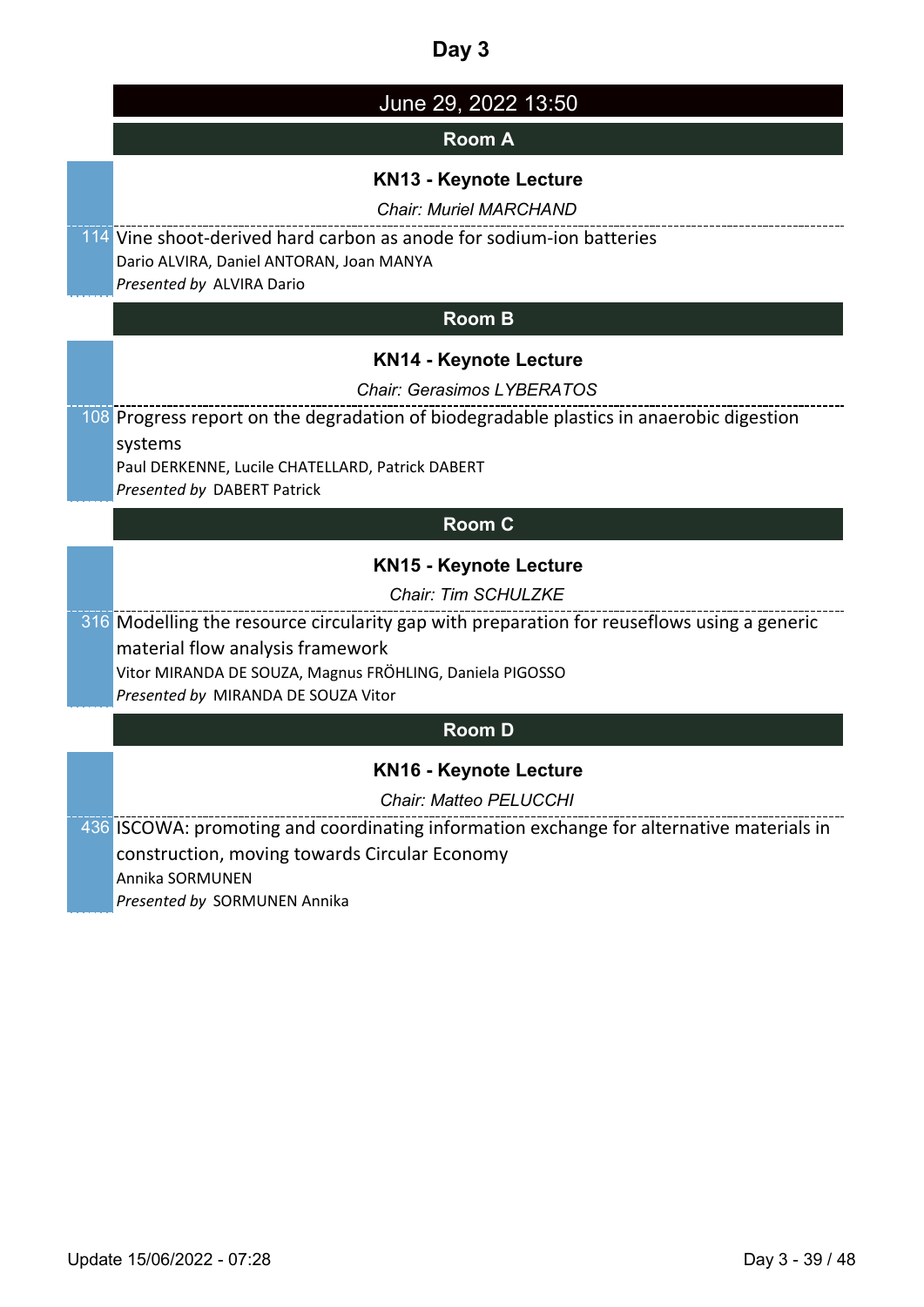# June 29, 2022 14:20

## **Room A**

## D4 - Energy vectors: H<sub>2</sub>, CH<sub>4</sub>, syngas (I)

*Chair: Yves ANDRES*

| 317 Bimetallic hydroxyapatite-supported catalysts for methane production via $CO2$            |
|-----------------------------------------------------------------------------------------------|
| hydrogenation                                                                                 |
| Fábio GONÇALVES MACÊDO DE MEDEIROS, Farbod FARZI, Ines Esma ACHOURI, Bruna REGO DE            |
| <b>VASCONCELOS</b>                                                                            |
| Presented by GONÇALVES MACÊDO DE MEDEIROS Fábio                                               |
| 393 Renewable hydrogen from bioresources: evaluation of separation, purification and          |
| analytical techniques for monitoring and quantification                                       |
| Majd ELSADDIK, Maria GONZALEZ MARTINEZ, Ange NZIHOU                                           |
| Presented by GONZALEZ MARTINEZ Maria                                                          |
| 397 Hot syngas cleaning by means of different catalysts                                       |
| Francesco PARRILLO, Mario COMMODO, Giovanna RUOPPOLO, Carmine BOCCIA, Franco BERRUTI,         |
| <b>Umberto ARENA</b>                                                                          |
| Presented by PARRILLO Francesco                                                               |
| 6 Conversion of biomass to green hydrogen in supercritical water<br>Janusz KOZINSKI           |
| Presented by KOZINSKI Janusz                                                                  |
|                                                                                               |
| <b>Room B</b>                                                                                 |
|                                                                                               |
| C5 - Hydrolysis and process water saving                                                      |
| Chair: Ioanna NTAIKOU                                                                         |
| 73 Process water minimization in biomass washing                                              |
| Frank ZEMAN                                                                                   |
| Presented by ZEMAN Frank                                                                      |
| 386 Biodiesel production from waste-derived maggot oil over fusion-assisted                   |
| hydrothermally and ion-exchanged produced hydroxy sodalite catalyst                           |
| Juvet Malonda SHABANI, Oluwaseun OYEKOLA, Omotola BABAJIDE, Leslie PETRIK                     |
| Presented by OYEKOLA Oluwaseun                                                                |
| 302 Acid hydrolysis of lignocellulosic waste for the production of oleaginous yeast           |
| Hülya ÜNVER, Mahmut ALTINBAS                                                                  |
| Presented by CEYLAN PERVER Gamze                                                              |
| 142 Alcoholysis of fructose to n-butyl levulinate in gamma-valerolactone solvent: kinetic and |
| calorimetry investigation                                                                     |
| Daniele DI MENNO DI BUCCHIANICO, Jean-Christophe BUVAT, Valeria CASSON MORENO, Sebastien      |
| <b>LEVENEUR</b><br>Presented by DI MENNO DI BUCCHIANICO Daniele                               |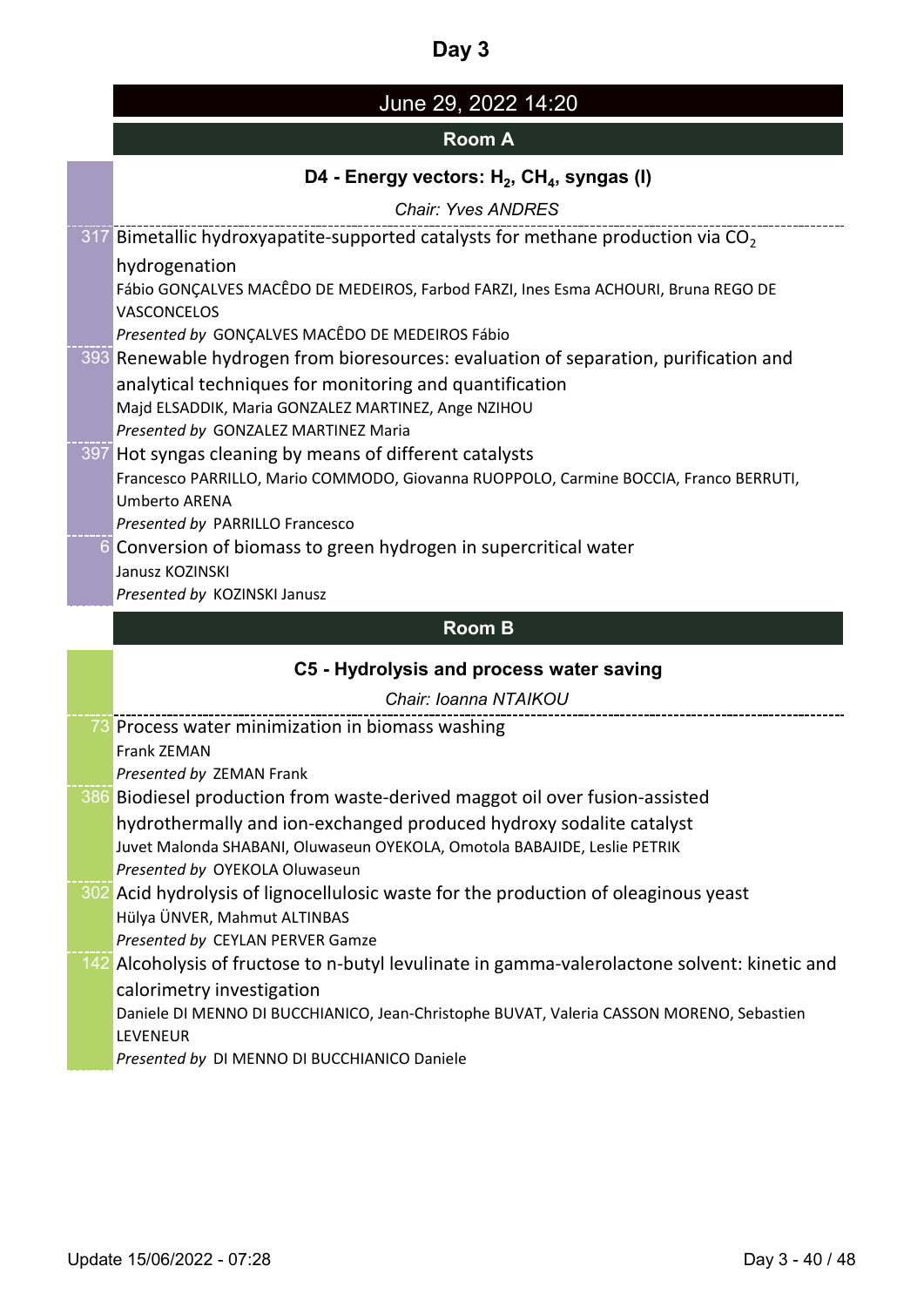### **Room C**

### **E9 - Technoeconomic and environmental analyses**

#### *Chair: Muriel MARCHAND*

- 167 Techno-economic assessment of a consolidated process: bioconversion of organosolv pretreated oat husk into fungal biomass, ethanol and lignin Gulru BULKAN, Jorge A. FERREIRA, Mohammad J. TAHERZADEH *Presented by* BULKAN Gulru
- 341 Techno-economic analysis of enzymatic plastic recycling Tommaso DE SANTIS, Gerald STRIEDNER *Presented by* DE SANTIS Tommaso
- 82 The production of itaconic acid based on wheat straw: a life cycle approach Ricardo REBOLLEDO-LEIVA, Maria Teresa MOREIRA, Sara GONZALEZ-GARCIA *Presented by* REBOLLEDO-LEIVA Ricardo

#### **Room D**

#### **I2 - Waste management and circular economy approaches**

#### *Chair: Tim SCHULZKE*

278 Comparative environmental analysis of different municipal solid waste management scenarios using life cycle analysis (LCA) methodology Ana Carolina JIMENEZ, Reynaldo PALACIOS-BERECHE, Silvia Azucena NEBRA *Presented by* DE PEREZ Silvia Azucena 26 Influence of the chemical association form of alkali compounds on the release behavior from solid biomass Hendrik MÖRTENKÖTTER, Dominik GRÜNWALD, Sebastian FENDT, Hartmut SPLIETHOFF *Presented by* MÖRTENKÖTTER Hendrik 437 Hydroxy sodalite catalyst from coal fly ash and industrial waste brine for transesterification of animal fat oil to biodiesel Michael DARAMOLA, Thomas ANIOKETE, E.C. LINGANISO

*Presented by* DARAMOLA Michael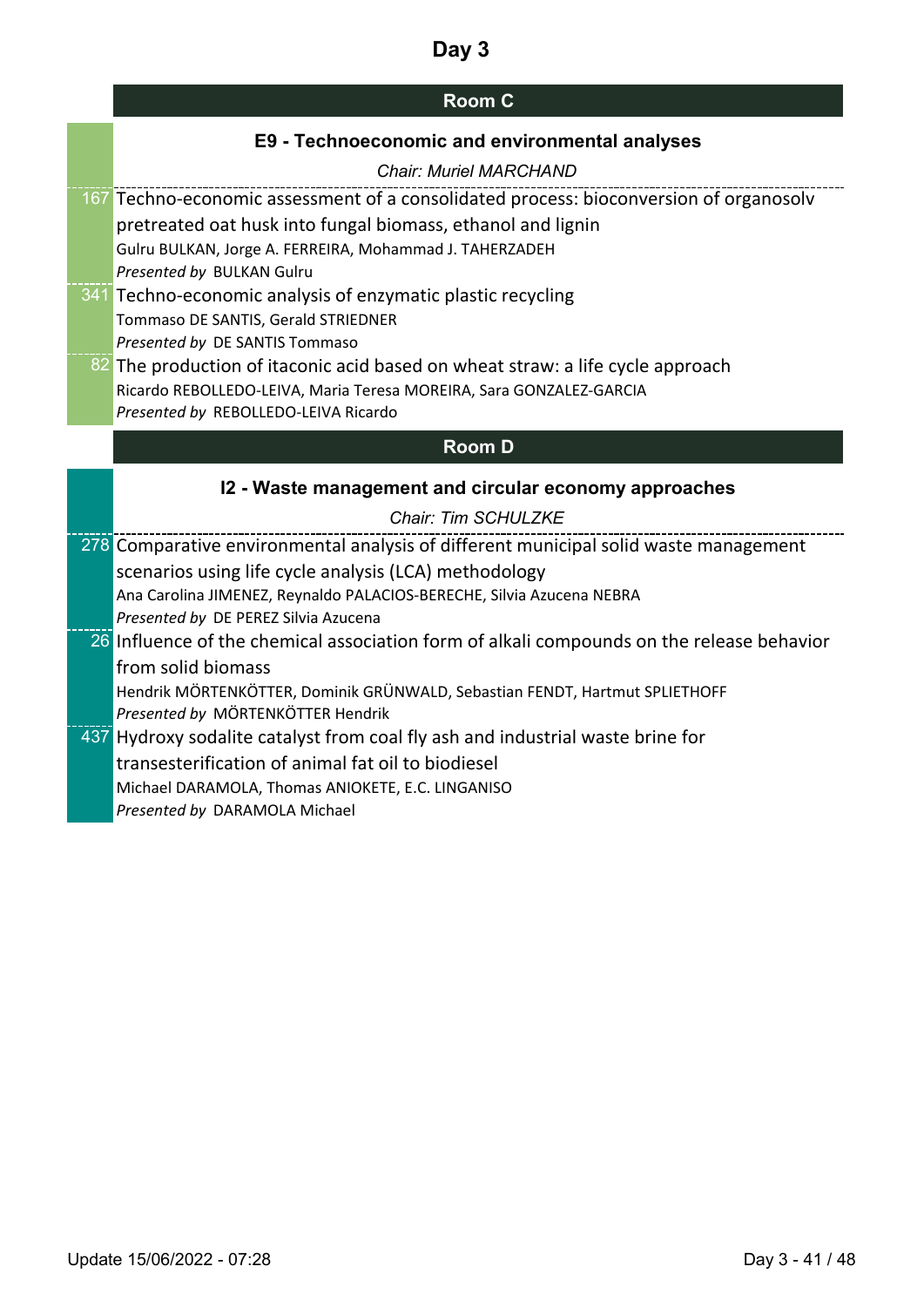# **Room E**

## **A7 - New useful materials for original applications**

| <b>Chair: Frank ZEMAN</b>                                                                                                           |
|-------------------------------------------------------------------------------------------------------------------------------------|
| 149 Bio-based sustainable nanocomposites for water purification                                                                     |
| Sherin PETER, Nathalie LYCZKO, Ange NZIHOU, Sabu THOMAS, Alain GERMEAU                                                              |
| Presented by PETER Sherin                                                                                                           |
| 253 Pyrolysis of brewer's spent grain biomass to form functional adsorbers                                                          |
| Dries BLEUS, Wouter MARCHAL, Dries VANDAMME                                                                                         |
| Presented by BLEUS Dries                                                                                                            |
| 289 Use of pistachio shells for lignocellulosic nanopapers<br>Eduardo ROBLES, Nagore IZAGUIRRE, Ander MARTIN, Jalel LABIDI          |
| Presented by ROBLES Eduardo                                                                                                         |
| 89 Cascade valorization of coffee grounds                                                                                           |
| Maxime BEAUDOR                                                                                                                      |
| Presented by BEAUDOR Maxime                                                                                                         |
|                                                                                                                                     |
| June 29, 2022 15:20                                                                                                                 |
| Open area                                                                                                                           |
| Coffee break supported by Springer Nature & poster session                                                                          |
| June 29, 2022 16:05                                                                                                                 |
|                                                                                                                                     |
| <b>Room A</b>                                                                                                                       |
| D5 - $H_2$ , CH <sub>4</sub> , syngas and power generation                                                                          |
| Chair: F. Javier ESCUDERO SANZ                                                                                                      |
|                                                                                                                                     |
| 230 High purity syngas production from steam gasification of cellulose<br>Majd ELSADDIK, Ange NZIHOU, Guo-Hua DELMAS, Michel DELMAS |
| Presented by ELSADDIK Majd                                                                                                          |
| 233 Techno-economic performace of biomass-to-hydrogen processes via gasification: a                                                 |
| review focusing on key cost factors                                                                                                 |
| Pietro POSTACCHINI, Lorenzo MENIN, Francesco PATUZZI, Marco BARATIERI                                                               |
| Presented by POSTACCHINI Pietro                                                                                                     |
| 202 Modelling and simulation of pilot-scale stratified downdraft gasifier (p-SDG) system                                            |
| using residual household waste (RHW) as feedstock for power generation                                                              |
| Jordy Charly Isidore RABETANETIARIMANANA, Dominique MORAU, Hery Tiana RAKOTONDRAMIARANA,                                            |
| Quentin CARDON, Mamy Harimisa RADANIELINA                                                                                           |
| Presented by RABETANETIARIMANANA Jordy Charly Isidore                                                                               |
| 30 Hydrogen rich syngas production from mixed food waste via an integrated two-stage                                                |
| process of in-situ steam gasification after fast pyrolysis<br>Sanjeev YADAV, Aayush RAIZADA                                         |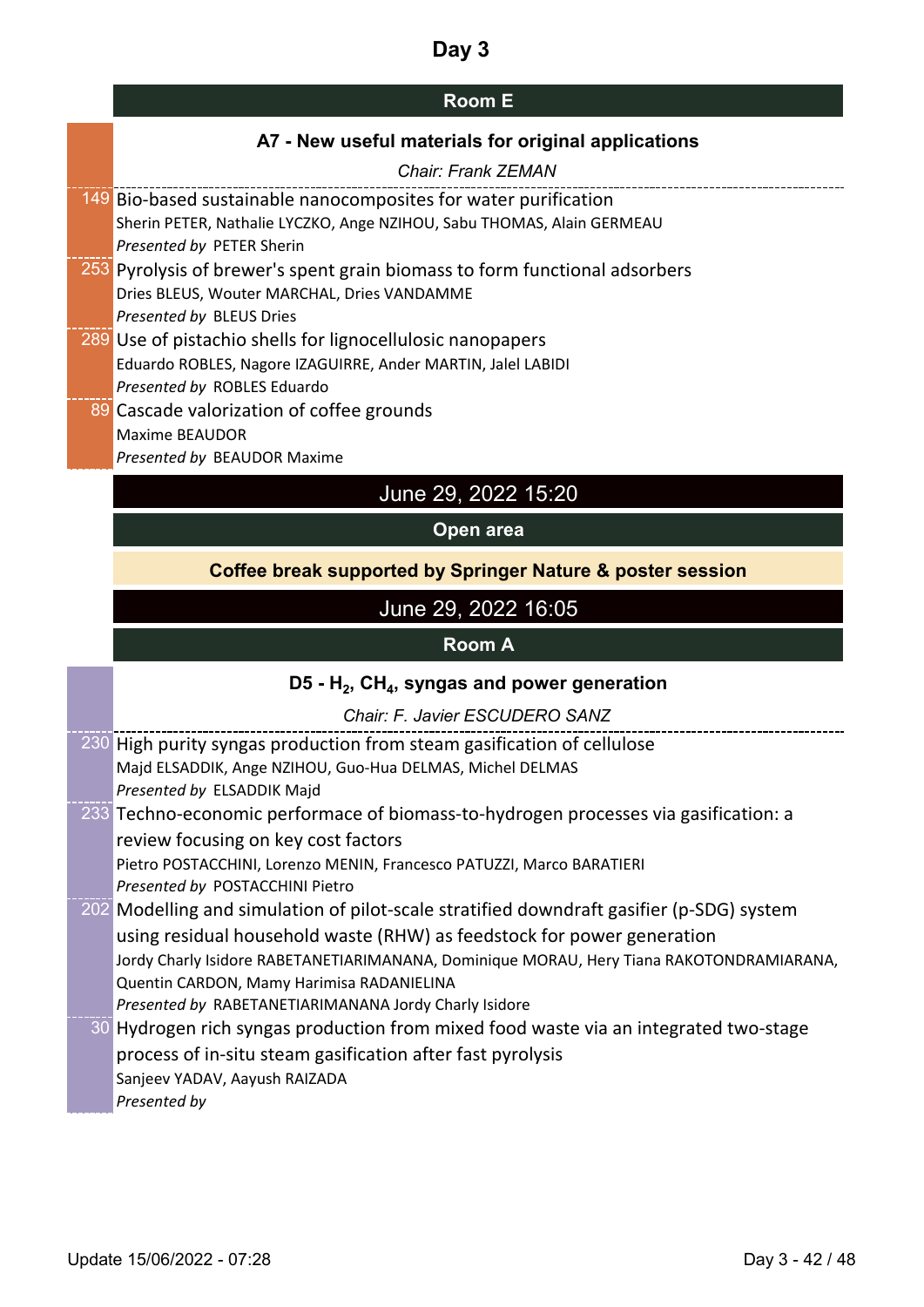| <b>Room B</b> |  |
|---------------|--|
|---------------|--|

| J4 - Biowaste management                                                                    |
|---------------------------------------------------------------------------------------------|
| Chair: Ina KÖRNER                                                                           |
| 423 Assessment of food waste generation in the retail sector                                |
| Katia LASARIDI, Konstantinos ABELIOTIS, Christina CHRONI, Evangelia SIGALA, Sotiris PIPERIS |
| Presented by LASARIDI Katia                                                                 |
| 238 Feasibility of decentralised biowaste management through micro anaerobic digestion:     |
| demonstration in the H2020 decisive project                                                 |
| Anne TRÉMIER, Axelle DEGUEURCE, Claudio FONTANA                                             |
| Presented by TRÉMIER Anne                                                                   |
| 422 African agro-residue side streams valorisation for bio-based packaging materials        |
| reducing food waste                                                                         |
| Amélie TRIBOT                                                                               |
| Presented by LUOMA Enni                                                                     |
| 438 Extraction and characetrization of cellulose nanofibres from yellow thatching grass     |
| (Hyparrhenia filipendula) straws                                                            |
| N. NDWANDWA, Fildah AYAA, Samuel IWARERE, Michael DARAMOLA, J.B. KIRABIRA                   |
| Presented by AYAA Fildah                                                                    |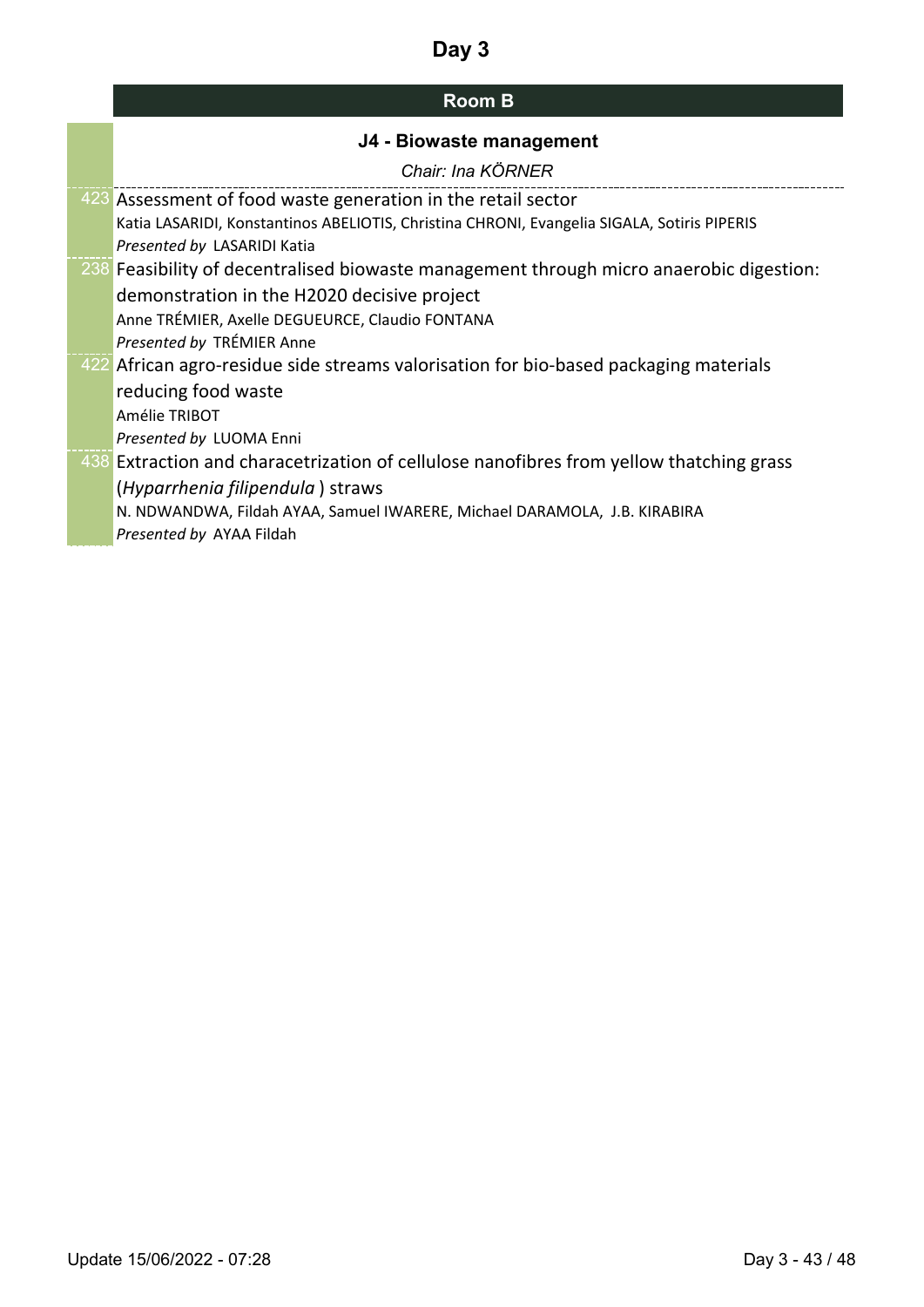### **Room C**

| E10 - Enzymes in esterification processes<br>Chair: Antonio GRIMALT-ALEMANY                                         |
|---------------------------------------------------------------------------------------------------------------------|
|                                                                                                                     |
| 141 Enzymatic esterification of levulinic acid in continuous microfluidic system                                    |
| Sindi BACO, Alexandre CORDIER, Christoph HELD, Julien LEGROS, Sebastien LEVENEUR<br>Presented by LEVENEUR Sébastien |
| 210 Biofuel production from municipal waste using lipase catalysis                                                  |
| Roelf VENTER, Sanette MARX, Jonedine VAN DER MERWE                                                                  |
| Presented by VENTER Roelf                                                                                           |
| 264 Understanding biocatalysis in natural deep eutectic solvents: transesterifications with                         |
| candida antarctica lipase B in various solvents                                                                     |
| Attila KOVACS, Erik NEYTS, Iris CORNET, Maksudbek YUSUSPOV, Pieter BILLEN                                           |
| Presented by KOVACS Attila                                                                                          |
| 12 Functional characterization of alkaline digested date-pits: residue and supernatant                              |
| fibers                                                                                                              |
| Muna AL-HASNI, Mostafa WALY, Nasser AL-HABSI, Maha AL-KHALILI, Shafiur RAHMAN                                       |
| Presented by AL-HABSI Nasser                                                                                        |
| <b>Room D</b>                                                                                                       |
| 13 - Bioprocessing gaseous compounds and wastes                                                                     |
| <b>Chair: Etienne PAUL</b>                                                                                          |
| 250 Syngas fermentation for the production of medium-chain fatty acids by a co-culture of                           |
| clostridium aceticum and clostridium kluyveri                                                                       |
| Carla FERNÁNDEZ BLANCO, María C. VEIGA, Christian KENNES                                                            |
| Presented by FERNÁNDEZ BLANCO Carla                                                                                 |
| 259 Degradation of certified compostable plastic bags in a composting facility -                                    |
| determination of macro, meso and micro particle size fractions in composts                                          |
| Ina KÖRNER, Paulina Echavarria BORGES, Michelle VIRAMONTES ESPINOSA, Stefan DEEGENER                                |
| Presented by KÖRNER Ina                                                                                             |

- $\frac{1119}{119}$  A parsimonious model to predict and reduce GHG emissions from composting Eric WALLING, Younès BAREHA, Céline VANEECKHAUTE *Presented by* BAREHA Younès
- **369** Abiotic and anaerobic pyrolytic decomposition of municipal solid waste under elevated temperature landfill conditions Tasnuva MOUTUSHI, Marco CASTALDI *Presented by* CASTALDI Marco

## June 29, 2022 17:10

#### **End of sessions**

June 29, 2022 19:30

**Tivoli**

#### **Gala Dinner**

. . . . . . . . . . .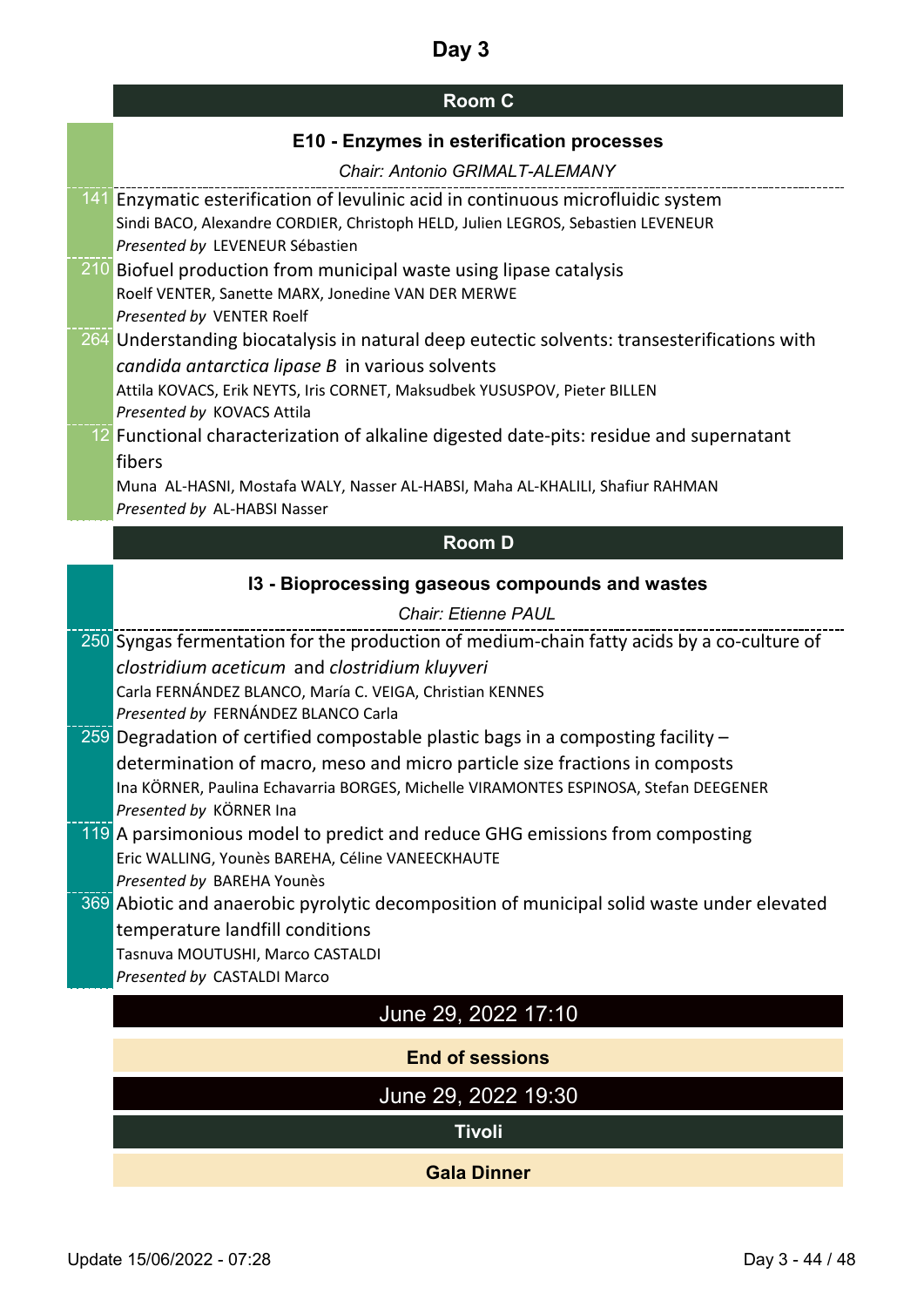# June 30, 2022 09:00

### **Room A**

#### D6 - Energy vectors: H<sub>2</sub>, CH<sub>4</sub>, syngas (II)

*Chair: Bruna REGO DE VASCONCELOS*

81 Optimal pH condition for maximizing hydrogen production in an agricultural two-step anaerobic digester Gauthier GENSOLLEN, Anne-Laure DUEDAL, Pascal PEU *Presented by* GENSOLLEN Gauthier 34 Two-stage catalytic cracker and reformer for hydrogen production in supercritical water gasification of lipid biomass Diane GUBATANGA , Osamu SAWAI, Teppei NUNOURA *Presented by* GUBATANGA Diane 136 Dynamic pyrolysis characteristics of biomass driven by concentrated solar energy Dian ZHONG, Jun LI, Kuo ZENG, Haiping YANG, Hanping CHEN *Presented by* ZENG Kuo **Room B F6 - Pyrolysis of plastics** *Chair: Marco BARATIERI* 425 A lumped kinetic approach for chemical recycling of solid plastic waste: polyethylene, polypropylene, and polystyrene pyrolysis Andrea LOCASPI, Matteo PELUCCHI, Tiziano FARAVELLI *Presented by* LOCASPI Andrea 329 Pyrolysis of polyolefin plastic waste: flow or batch reactor? Guozhan JIANG, Jonathan SEVILLE, Ale SANCHEZ MONSALVE, Suchi BHATTACHARYA, Gary LEEKE *Presented by* LEEKE Gary 383 Investigations into the catalytic cracking of pyrolysis oil obtained from plastic wastes Snehesh Shivananda AIL, Marco CASTALDI *Presented by* AIL Snehesh Shivananda **Room C A8 - Metal removal and recovery** *Chair: Patrick SHARROCK* 32 Simple washing and magnetic separation of cork powder ash components Renato Filipe GUIMARÃES, Alexandra GUEDES, Bruno VALENTIM *Presented by* GUIMARÃES Renato 209 Concentration of copper from the fine fration of incineration bottom ash by gravimetric and magnetic concentrators Héctor MUÑIZ SIERRA, Michal ŠYC *Presented by* MUÑIZ SIERRA Héctor 16 Iron(III) removal from sewage sludge ash derived phosphoric acid using cyanex 572 Sandra PAVON, Nils HANEKLAUS, Peter FRÖHLICH, Martin BERTAU *Presented by* PAVON Sandra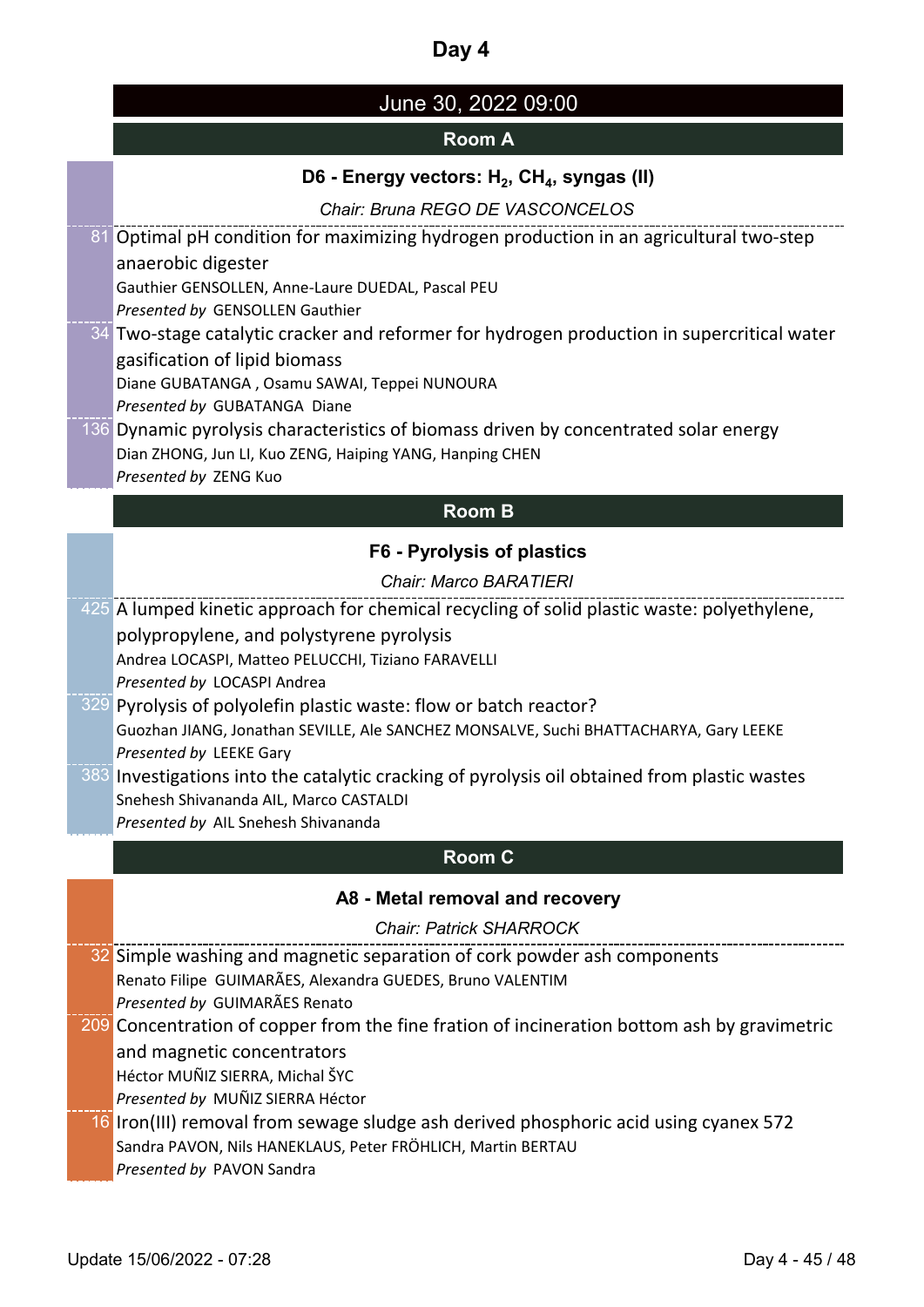### **Room D**

#### **G4 - Waste valorization in construction**

| Chair: Ryszard KOZLOWSKI                                                         |
|----------------------------------------------------------------------------------|
| 296 Biomass ash and waste rubber - potential pavement materials                  |
| Ivana BARIŠIC, Ivanka NETINGER GRUBEŠA, Marija TRKMIC, Matea AMIDŽIC             |
| Presented by BARIŠIC Ivana                                                       |
| 315 Production and characterization of fired bricks from river dredged sediments |
|                                                                                  |

Mazhar HUSSAIN, Daniel LEVACHER, Nathalie LEBLANC, Hafida ZMAMOU, Irini DJERAN-MAIGRE, Andry RAZAKAMANANTSOA

*Presented by* HUSSAIN Mazhar

57 Development of 3D printed waste-based mortar using excavated soil Jana DAHER, Joelle KLEIB, Mahfoud BENZERZOUR, Georges AOUAD, Nor-Edine ABRIAK *Presented by* DAHER Jana

### June 30, 2022 09:50

#### **Room A**

#### **B2 - Physical and chemical aided pretreatment**

*Chair: Anne TREMIER*

44 Lignin fractionation for fine-tuned properties Nagore IZAGUIRRE, Eduardo ROBLES, Rodrigo LLANO-PONTE, Jalel LABIDI, Xabier ERDOCIA *Presented by* IZAGUIRRE AROSTEGUI Nagore

#### 269 Biorefinery development of winery waste streams utilising deep eutectic solvents for biomass pretreatment

Katiana FILIPPI, Chrysanthi PATERAKI, Dimitrios LADAKIS, Harris PAPAPOSTOLOU, Olga PSAKI, Apostolis KOUTINAS

*Presented by* FILIPPI Aikaterini

39 Enzymatic preparation of cellulose nanofibers from defatted rice bran: morphological, structural and thermal characterization

Nurul Najihah ILIAS, Norazatul Hanim MOHD ROZALLI, Mohamad Haafiz MOHAMAD KASSIM *Presented by* ILIAS Nurul Najihah

#### **Room B**

#### **F7 - Hydrothermal conversion**

*Chair: Luca FIORI*

- 120 Microalgae hydrothermal liquefaction process optimization Lucie MATRICON, Anne ROUBAUD, Geert HAARLEMMER, Christophe GEANTET *Presented by* MATRICON Lucie 69 Experimental studies on hydrothermal treatment of food waste for humification Lixian WANG, Yong CHI *Presented by* WANG Lixian 221 In-situ refinement of MSW-derived HTL biocrude
- Roelf VENTER, Sanette MARX, Steyn DROTSKY *Presented by* MARX Sanette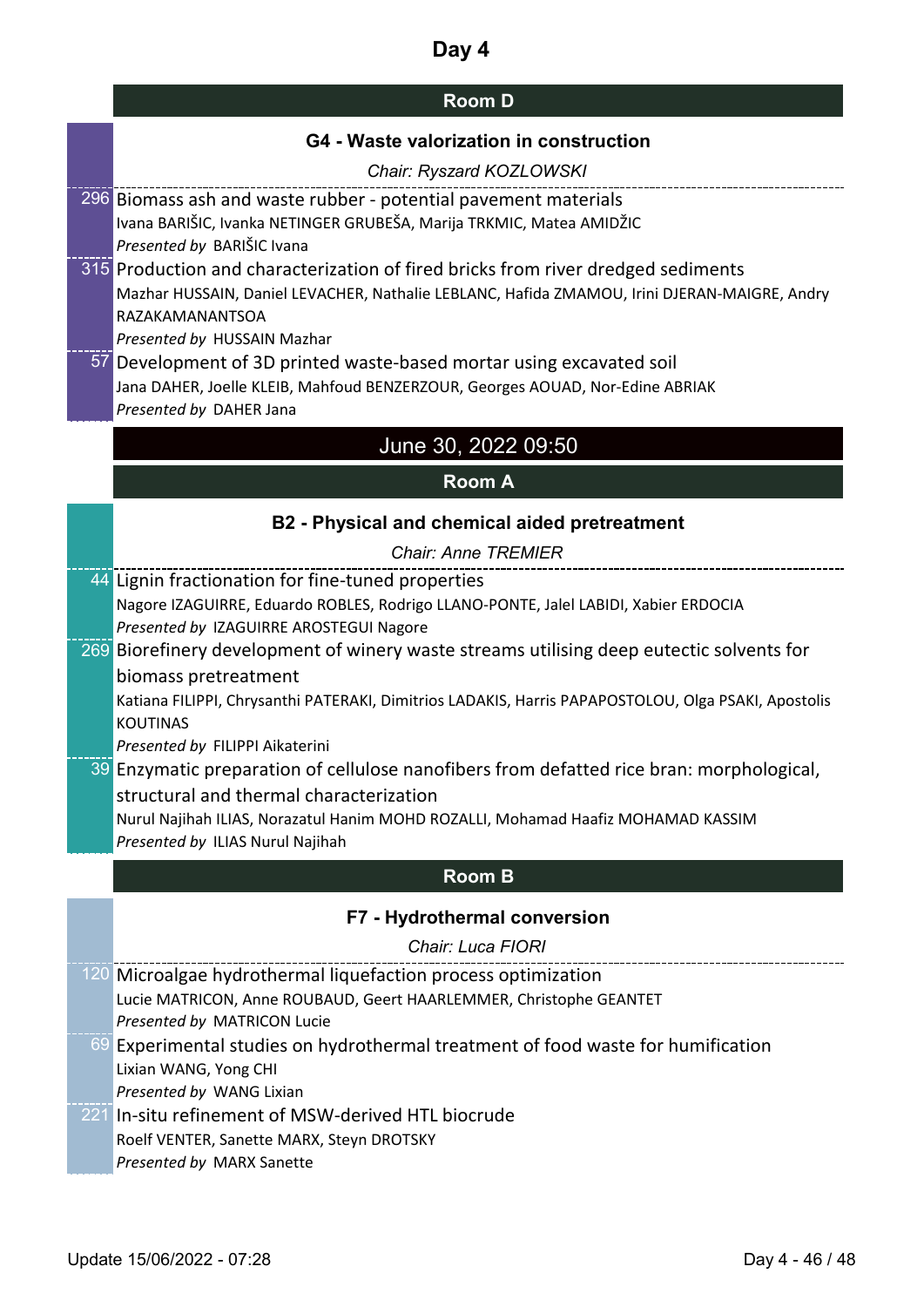| <b>Room C</b> |  |
|---------------|--|
|---------------|--|

### **A9 - Recycling and valorization of lithium ion batteries**

|     | $1100,0000$ $111,0000$ $1100,0000$ $1100,0000$                                                                                            |  |
|-----|-------------------------------------------------------------------------------------------------------------------------------------------|--|
|     | <b>Chair: Dorina FATI</b>                                                                                                                 |  |
|     | 342 Is closed-loop recycling of lithium-ion batteries feasible?                                                                           |  |
|     | Delphine YETIM, Lenka SVECOVA, Jean-Claude LEPRETRE                                                                                       |  |
|     | Presented by SVECOVA Lenka                                                                                                                |  |
|     | 356 What is the composition of spent lithium ion batteries?                                                                               |  |
|     | Delphine YETIM, Maguy NAHRA, Lenka SVECOVA, Guilhem GRIMAUD, Jean-Claude LEPRETRE<br>Presented by SVECOVA Lenka                           |  |
|     | 147 Low/no-corrosion leaching of spent lithium-ion battery cathode materials by                                                           |  |
|     | hydrothermal method using amino acid or mixed organic acids as the leachant                                                               |  |
|     | Qingxin ZHENG, Tetsufumi OGAWA, Akitoshi NAKAJIMA, Masaru WATANABE                                                                        |  |
|     | Presented by NAKAJIMA Akitoshi                                                                                                            |  |
|     | <b>Room D</b>                                                                                                                             |  |
|     |                                                                                                                                           |  |
|     | G5 - Ash, Geopolymers and slag valorization                                                                                               |  |
|     | Chair: Charafeddine JAMA                                                                                                                  |  |
|     | 184 Reactivity assessment of red mud-based slags towards geopolymers production                                                           |  |
|     | Tânia GAMEIRO, Elise FRANÇOIS, Lukas ARNOUT, Youen DIQUÉLOU, David TOBALDI, Catarina NOVO,<br>Silviana ONISEI, João LABRINCHA, Rui NOVAIS |  |
|     | Presented by GAMEIRO Tania                                                                                                                |  |
|     | 297 Recycling of paper mill ash for alkali activated mortar manufacturing using the HPT                                                   |  |
|     | pressing: mechanical and microstructural properties                                                                                       |  |
|     | Samira MOUKANNAA, Katja OHENOJA, Mirja ILLIKAINEN                                                                                         |  |
|     | Presented by MOUKANNAA Samira                                                                                                             |  |
| 185 | Adhesion behaviour of geopolymer mortar overlayed on corroded concrete structures                                                         |  |
|     | Ye Jun IN, Marjorie VALIX, James GARDNER                                                                                                  |  |
|     | Presented by IN Ye Jun                                                                                                                    |  |
|     | June 30, 2022 10:35                                                                                                                       |  |
|     | Open area                                                                                                                                 |  |
|     | <b>Coffee break &amp; poster session</b>                                                                                                  |  |
|     | June 30, 2022 11:15                                                                                                                       |  |
|     | <b>Main amphitheather</b>                                                                                                                 |  |
|     | <b>PL4 - Plenary Lecture</b>                                                                                                              |  |
|     | Chair: Hariklia GAVALA                                                                                                                    |  |
|     | 429 Upgrading waste for food, fuel and chemicals production via metabolic engineering (and                                                |  |
|     | good, old bioprocess engineering)                                                                                                         |  |
|     | <b>Gregory STEPHANOPOULOS</b>                                                                                                             |  |
|     | Presented by STEPHANOPOULOS Gregory                                                                                                       |  |